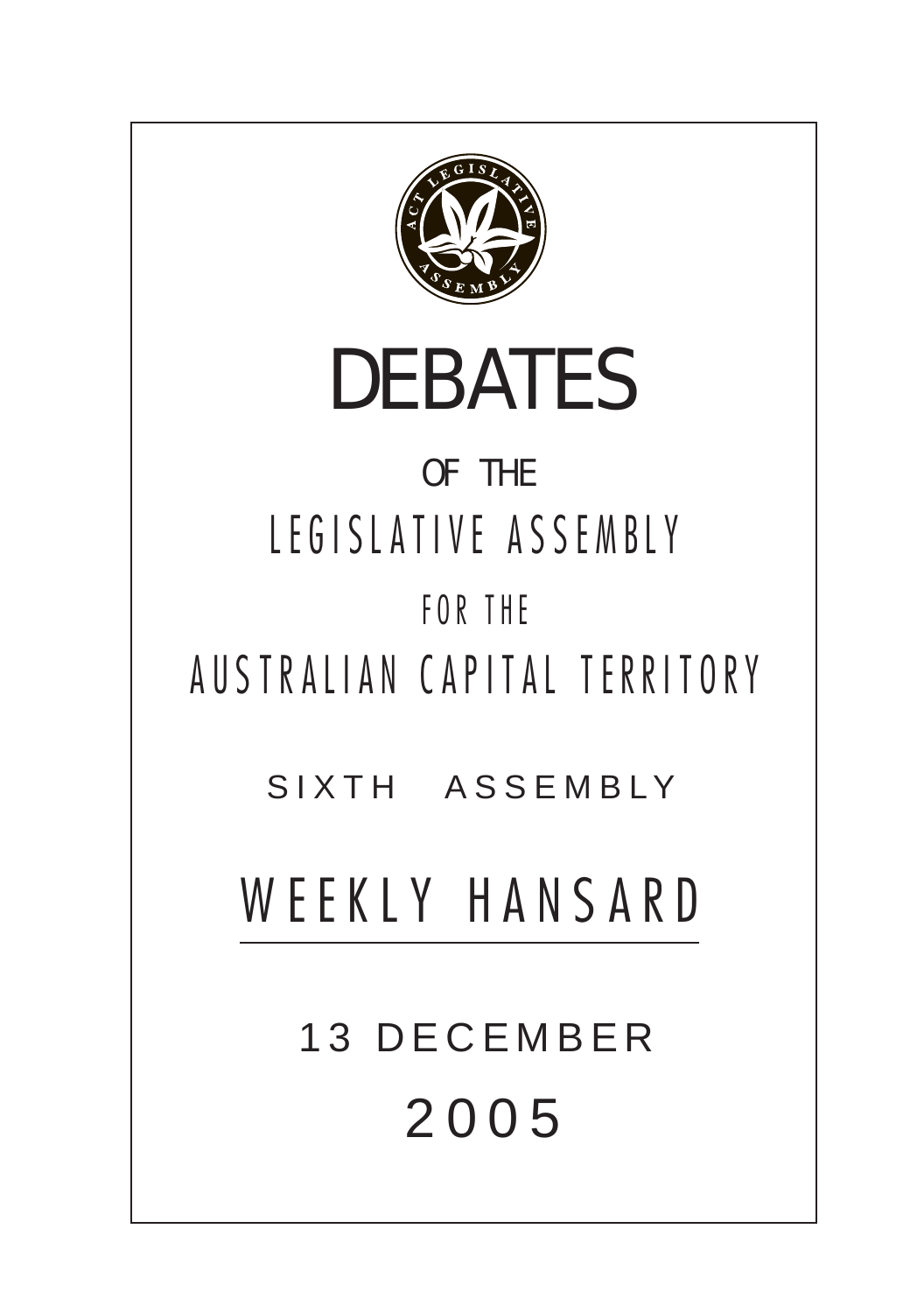# Tuesday, 13 December 2005

| Questions without notice:                        |  |
|--------------------------------------------------|--|
|                                                  |  |
|                                                  |  |
|                                                  |  |
|                                                  |  |
|                                                  |  |
|                                                  |  |
|                                                  |  |
|                                                  |  |
|                                                  |  |
|                                                  |  |
| Supplementary answer to question without notice: |  |
|                                                  |  |
| Answer to question on notice:                    |  |
|                                                  |  |
|                                                  |  |
|                                                  |  |
|                                                  |  |
|                                                  |  |
|                                                  |  |
|                                                  |  |
|                                                  |  |
|                                                  |  |
| Adjournment:                                     |  |
|                                                  |  |
|                                                  |  |
|                                                  |  |
|                                                  |  |
|                                                  |  |
|                                                  |  |
|                                                  |  |
|                                                  |  |
|                                                  |  |
|                                                  |  |

Schedule of amendments:

Schedule 1: Health Records (Privacy and Access) Amendment Bill 2005 (No 2)..4783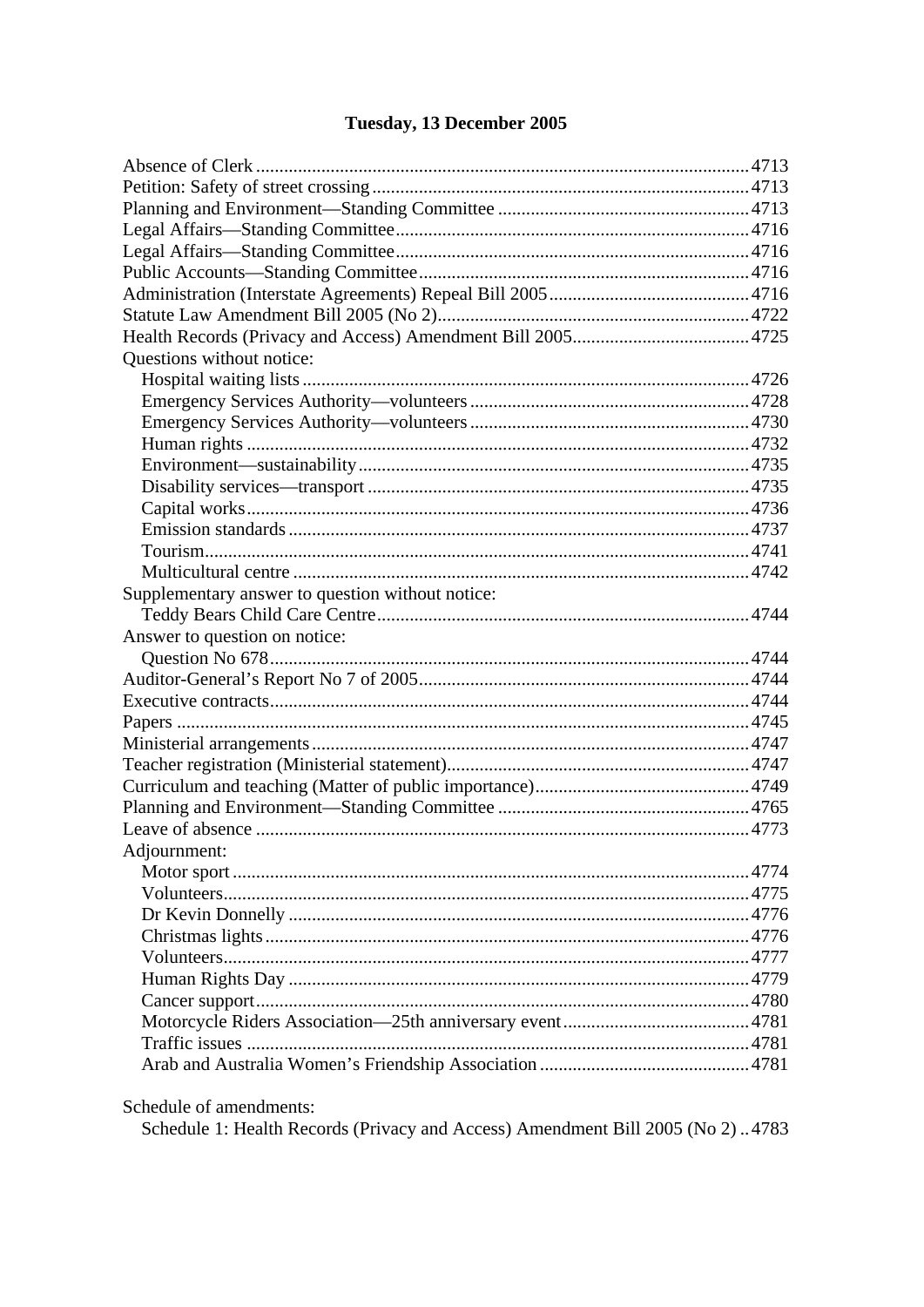# <span id="page-2-0"></span>**Tuesday, 13 December 2005**

**MR SPEAKER** (Mr Berry) took the chair at 10.30 am, made a formal recognition that the Assembly was meeting on the lands of the traditional owners, and asked members to stand in silence and pray or reflect on their responsibilities to the people of the Australian Capital Territory.

## **Absence of Clerk**

**MR SPEAKER**: I wish to inform the Assembly that the Clerk will be absent from the Assembly for the sitting days 13 to 15 December 2005 inclusive. The Deputy Clerk shall perform the duties of Clerk during the absence.

# **Petition**

*The following petition was lodged for presentation, by* **Mr Stanhope**, *from 125 residents:* 

## **Safety of street crossing**

PETITION RE THE SAFETY OF A CROSSING IN MARCONI CIRCUIT, KAMBAH SITED NEAR THE CALTEX SERVICE STATION

TO THE MEMBERS OF THE ACT LEGISLATIVE ASSEMBLY

We the undersigned believe that the existing pram ramp which is used by pedestrians, wheel chairs bicyclists and parents with small children and prams is unsafe. We want action taken to provide an adequately marked crossing with protection for users from potential vehicle collisions at this very busy intersection located next to an important community shopping village. Thank you for your consideration of this matter.

*The Acting Clerk having announced that the terms of the petition would be recorded in Hansard and a copy referred to the appropriate minister, the petition was received.* 

## **Planning and Environment—Standing Committee Report 19**

**MR GENTLEMAN** (Brindabella) (10.33): I present the following report:

Planning and Environment—Standing Committee—Report 19—*Report on Annual and Financial Reports 2004-2005,* dated 9 December 2005, including a dissenting report and additional comments *(Mr Seselja)*, together with a copy of the extracts of the relevant minutes of proceedings.

I seek leave to move a motion authorising the report for publication.

Leave granted.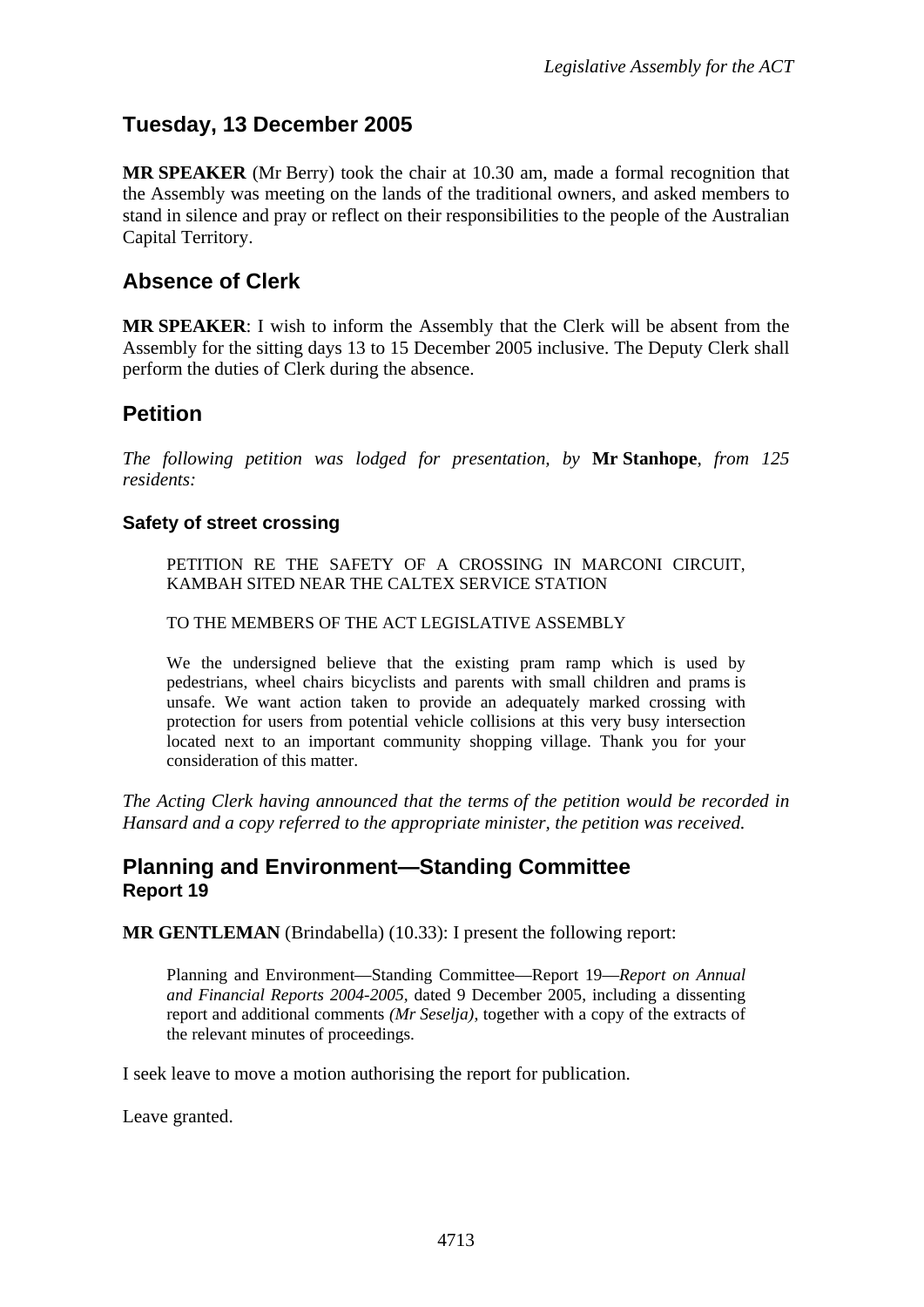#### **MR GENTLEMAN**: I move:

That the report be authorised for publication.

Question resolved in the affirmative.

#### **MR GENTLEMAN**: I move:

That the report be noted.

I table in the Assembly today the annual report of the Standing Committee on Planning and Environment for the calendar years 2004 and 2005 and the financial year 2004-05. The annual and financial reports for 2004-05 were presented to the Legislative Assembly on 18 October 2005 and referred to the standing committees for inquiry and report. The Standing Committee on Planning and Environment had the following reports referred to it: the ACT Planning and Land Authority report, the ACT Land Development Agency report, the ACTION Authority report, the Department of Urban Services report, the Commissioner for the Environment report, and the Canberra Public Cemeteries Trust report.

Annual reports hearings were held on 7, 9 and 10 November 2005. I would like to thank the ministers and government officials for the generous amount of time allocated to the committee for the hearings. Each annual report scrutinised by the committee seems to comply well with the Chief Minister's annual report directions. Whilst I note Mr Seselja is absent from the chamber this morning, I would like to take this opportunity to thank him for working with the committee and discussing the draft report for the annual and financial hearings. It was of great comfort to the committee to be working as a team for what felt like the first time in about 12 months.

Turning to the first recommendation, the committee as a whole recommends that the ACT government increase the level of funding for the Office of the Commissioner for the Environment in the 2006-07 budget, to enable the commissioner to properly discharge her functions in relation to the ACT environment. The committee also recommends that the public sector management group in the Chief Minister's Department and Treasury review the funding and legal basis of the Commissioner for the Environment's role in relation to regional environmental reporting.

Mr Seselja worked very hard on his comments for this report. Over the last few meetings, held to discuss the report, he suggested several changes to the recommendations. In a spirit of bipartisanship, the committee accepted his suggestions. As you can see, the committee as a whole can work together when all of its members are prepared to get in and do the work.

During the hearings with the Land Development Agency Mr Seselja raised concerns over how land transferred from the ACT Planning and Land Authority is treated in accounting terms in the LDA's annual report. Even though these concerns were explained and answered in the hearings, we still took on board Mr Seselja's comments and had the following recommendation added. It reads: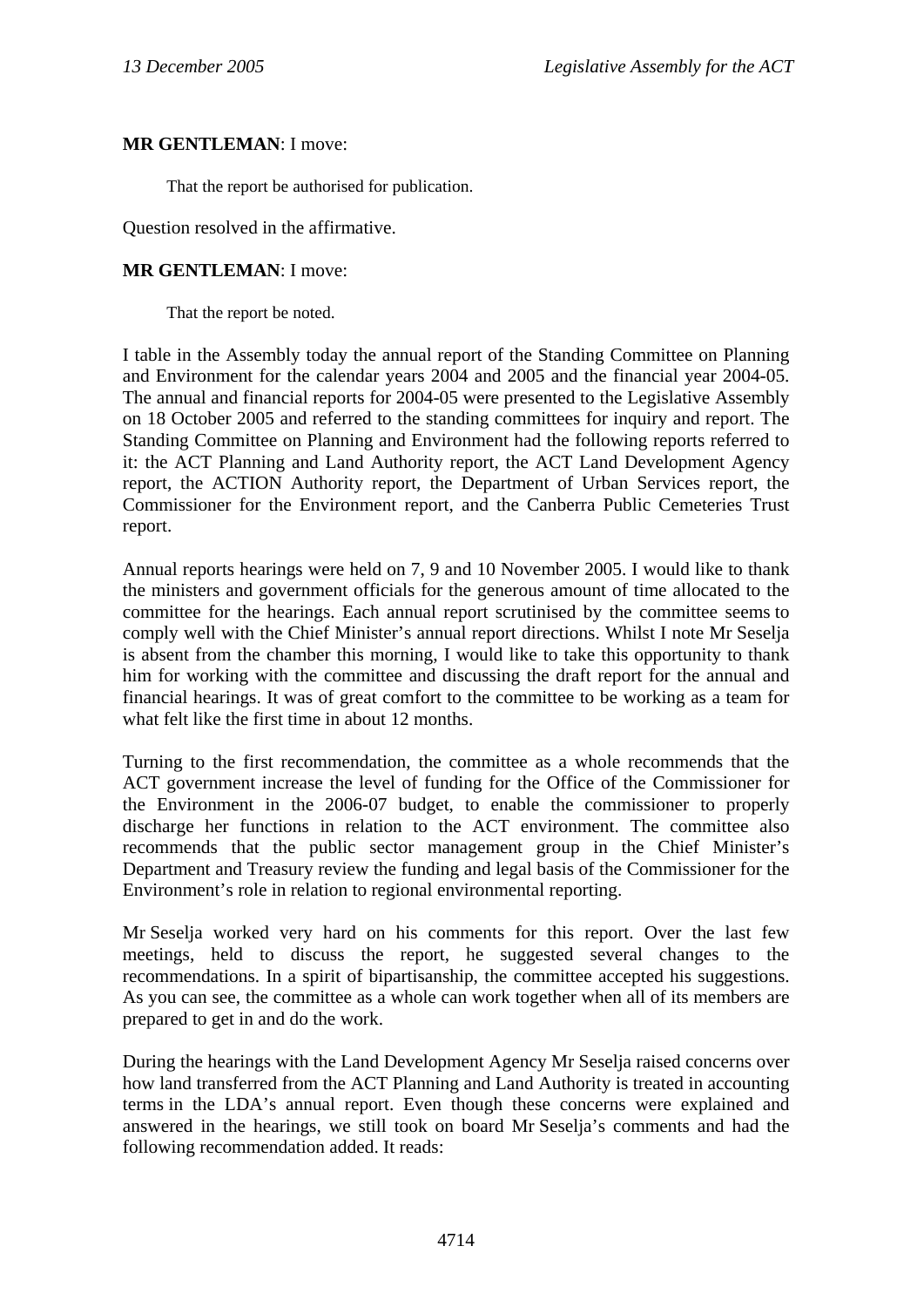The Committee recommends that the ACT Government continue to investigate better methods for disclosing and accounting for the value of underdeveloped ACT land.

Mr Seselja asked the committee to recommend that the LDA consider appointing in-house legal counsel. The committee agreed to this. Importantly, recommendation 7 states:

The Committee recommends that the Minister for Urban Services further investigate measures to reduce the tonnage of, and to collect data about the amount of undifferentiated builders' waste being deposited as landfill at the Pialligo waste management facility.

As I have already mentioned, the committee took these changes on board and agreed to the report being adopted and made available for tabling. It was then that Mr Seselja expressed the fact that he would not agree to the report being adopted and that he would be dissenting from it. I am not saying all of Mr Seselja's recommendations are bad, but I would like to say that the majority of the committee have been trying to work together in a bipartisan approach. There were, however, a number of recommendations that I am sure, had Mr Seselja been here this morning, he would be drawing to our attention. The committee could not agree on those comments.

In recommendation 9, the committee states that the ACT Office for Women should increase public awareness about the women's register. We also recommend that, when ACT government agencies invite organisations to nominate persons to committees, they also advise that the ACT government has a policy of increasing the number of women in leadership and decision-making positions for gender balance, if that has not already been done. I see no problem with this recommendation; it helps achieve gender equality. If we do not target minority groups, how can we have equality? Some of the other recommendations of the committee on which we were not in complete agreement were with regard to recommendation 5, where the committee recommends that:

… in consultation with Arts, Heritage and Environment and non-government conservation organisations, the Department of Urban Services place an agreed number of trunks of mature felled trees in open woodland and forested areas of Canberra Nature Park for wildlife habitat.

The last recommendation made by the committee is, of course, the one that commends the ACT government for its policy of not encouraging the use of AWAs in the ACT public service. All members of the opposition would have an issue with this recommendation, as their federal colleagues have made it impossible to be employed in the commonwealth public service without signing an AWA. As committee chair, I would like to thank all those involved in the consultation process—in particular, the committee office and the secretary, Hanna Jaireth.

Debate (on motion by **Mr Smyth**) adjourned to a later hour this day.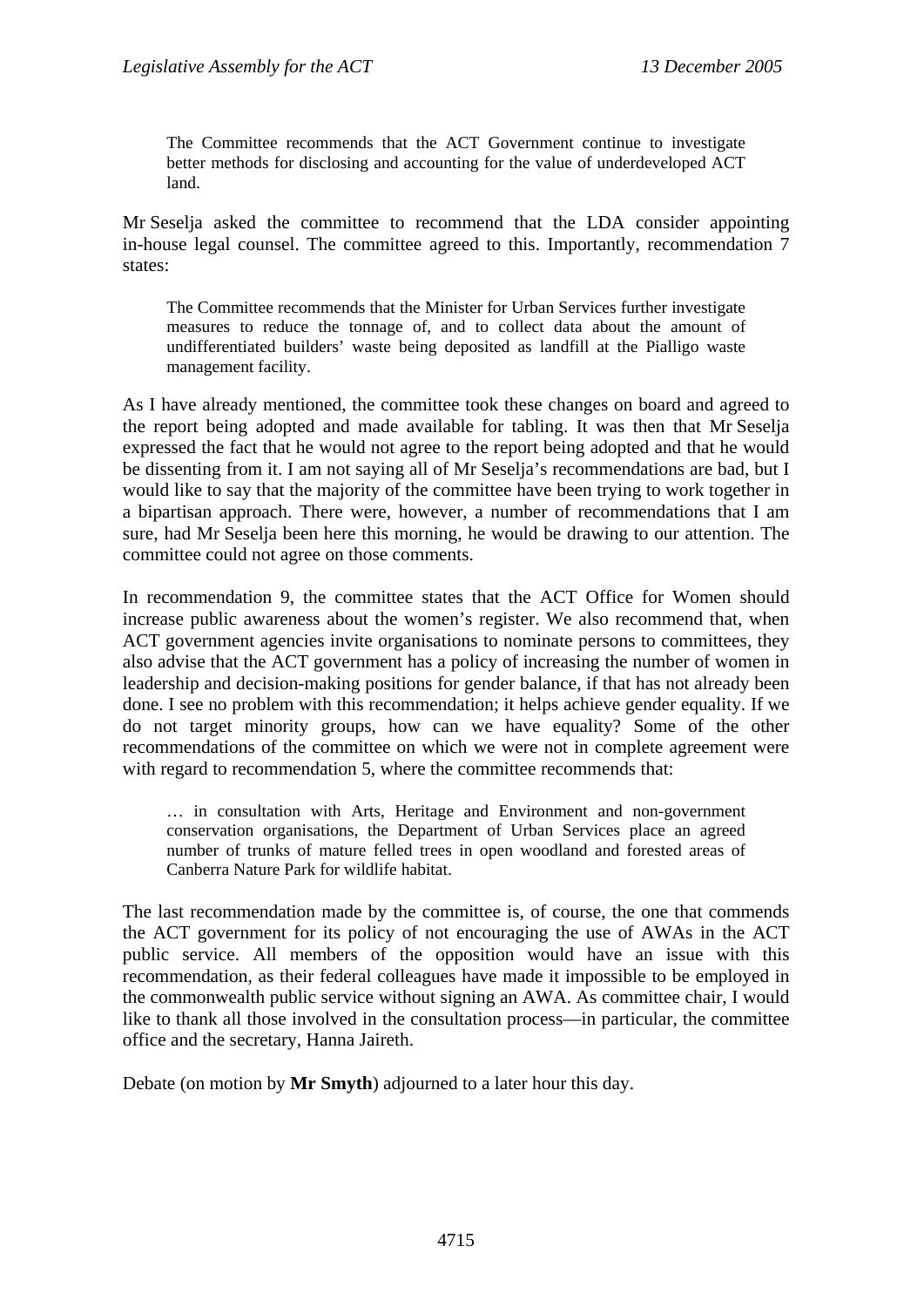# <span id="page-5-0"></span>**Legal Affairs—Standing Committee Scrutiny report 20**

**MR STEFANIAK** (Ginninderra): I present the following report:

Legal Affairs—Standing Committee (performing the duties of a Scrutiny of Bills and Subordinate Legislation Committee)—Scrutiny Report 20*,* dated 12 December 2005, together with the relevant minutes of proceedings.

I seek leave to make a brief statement.

Leave granted.

**MR STEFANIAK**: Scrutiny report 20 contains the committee's comments on four bills, 17 pieces of subordinate legislation, eight government responses and one private member's response. The report was circulated to members when the Assembly was not sitting. I commend the report to the Assembly.

## **Legal Affairs—Standing Committee Statement by chair**

**MR STEFANIAK** (Ginninderra): I seek leave to make a statement regarding a new inquiry.

Leave granted.

**MR STEFANIAK**: The Standing Committee on Legal Affairs has resolved to conduct an inquiry into and report on the application of absolute and strict liability to offences in ACT legislation, with particular reference to (a) the merit of making certain offences ones of absolute or strict liability; and (b) the criteria used to characterise an offence, or an element of an offence, as appropriate for absolute or strict liability. The committee expects to report by June 2006.

## **Public Accounts—Standing Committee Totalcare Industries annual report 2004-2005**

Motion (by **Mr Corbell**), by leave, agreed to:

That the resolution of the Assembly of 18 October 2005, relating to the referral of Annual and Financial Reports 2004-05, be amended by inserting Totalcare to the reports referred to the Standing Committee on Public Accounts with Mr Quinlan (Treasurer) as the responsible Minister.

# **Administration (Interstate Agreements) Repeal Bill 2005**

Debate resumed from 22 November 2005, on motion by **Mr Stanhope**:

That this bill be agreed to in principle.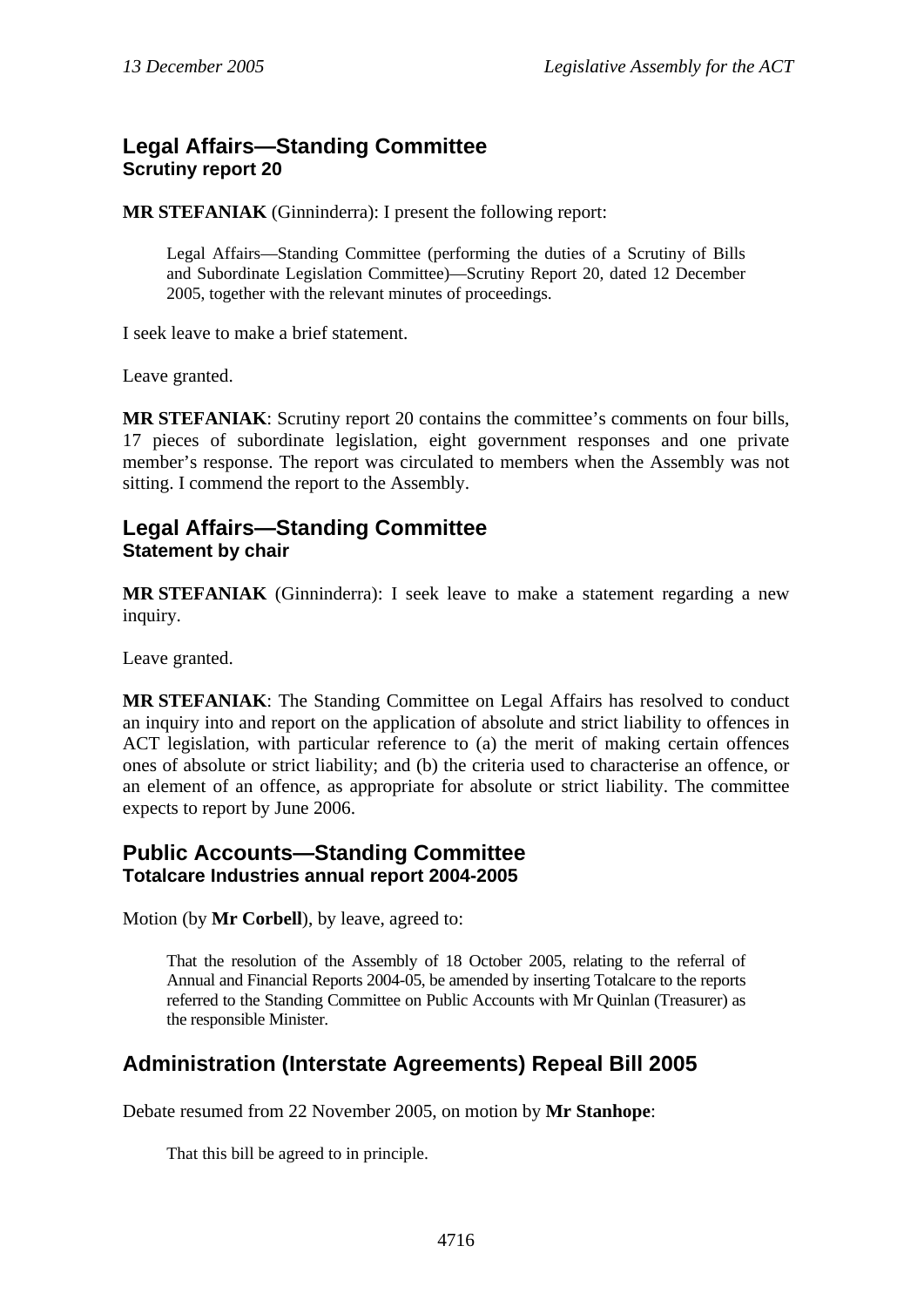**DR FOSKEY** (Molonglo) (10.42): I will not be supporting the Administration (Interstate Agreements) Repeal Bill 2005 as it does not sustain the government's assertion that it will improve the way in which the Assembly is informed or consulted with in respect of interstate agreements. I would be very interested in knowing more about the background to this bill—how it relates, for instance, to federal government concerns for security and how that relates to security in practice.

In Mr Stanhope's tabling speech he suggested that the bill reflected improved consultation measures on interstate agreements. The Greens do not agree with this statement, as the changes will actually diminish consultation before an agreement is reached and only enhance notification of finalised interstate agreements. I will read the object of the Administration (Interstate Agreements) Act 1997, which the government is seeking to revoke. It says:

The object of this act is to impose on Ministers duties to inform and consult with other members of the Legislative Assembly in regard to interstate agreements, so as to protect the freedom of the Assembly to carry out its legislative deliberations without being subjected to necessity or compulsion due to the actions of the executive, and shall be construed accordingly.

This object was achieved by requiring relevant ministers to notify the Assembly as soon as possible of an impending negotiation; to inform in writing each member of the Legislative Assembly of the nature, timetable, expected legislative changes and position of the minister on any impending agreement; to consult with the relevant Legislative Assembly standing committee about the agreement; to only sign on to the interstate agreement once the relevant committee's recommendations have been received; and, finally, to inform in writing within seven days each member of the Legislative Assembly when the interstate agreement has been signed on to.

I acknowledge that these existing requirements may at times have appeared unduly onerous to the government or the public service. I also acknowledge that the major parties have not used this legislation which is available to them. My office cannot find any instances of the current or last Assembly referring an interstate agreement to a committee, apart from Kerrie Tucker pushing for the public accounts committee to report on the General Agreement on Trading Services, or the GATS, with special reference to the ACT.

I am aware that the scrutiny of bills committee is notified of interstate agreements and may choose to examine them. I note that it has not done so in my term. Despite the lack of use of the provisions of this legal legislation, it provided a legislative mechanism to ensure that the government remained transparent to the Assembly in its decisions. It is a well-rehearsed argument that even if, for instance, the present government can be trusted to act in the public interest and to consult widely, future governments cannot necessarily be trusted to do this. Therefore, processes, as well as outcomes, are absolutely crucial to ensure that the public can retain its trust in government.

Sadly, this bill seems to weaken the processes which ensure transparency and consultation. By requiring consultation with standing committees, the present system ensures an opportunity for Assembly members to inform the decision-making process.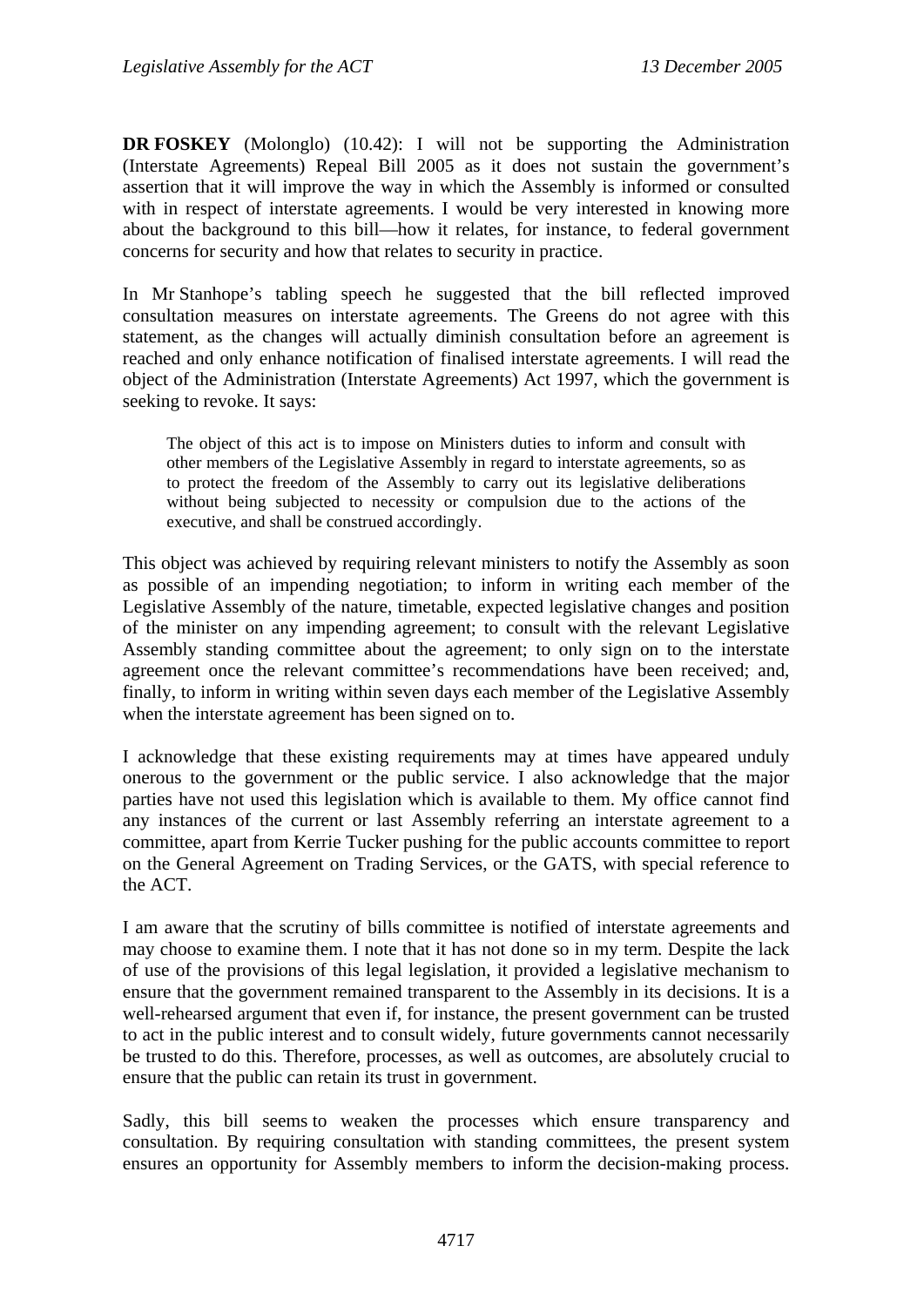Perhaps as a result of this there has been little conflict in the past with the agreements signed on to by the ACT government. However, if the government decides to keep Assembly members out of the process, it will be in contrast to the Chief Minister's approach to the federal terrorism legislation, which did a favour to the whole of Australia. We note that, while the opposition censured the Chief Minister for that, they later acknowledged that that was the consultation we had—limited though it was—on the bill.

While I like the idea of having a six-monthly list available to the Assembly outlining the agreements the ACT is negotiating and a website listing the finalised agreements and their contents, there remain a number of problems with this move arising out of the eradication of existing provisions. First, there will be no legislative basis requiring the government to keep the promises it has made about the manner in which it will inform the Assembly and the public about interstate agreements. All we have from the government are words and promises, which do not contain the power to keep the government to them. This is not enough. How can we be assured that current or future governments will keep to these promises? The vigilance of Assembly members may be the only way to ensure public scrutiny.

Second, under the new rules, if an interstate agreement is initiated, conducted and concluded before the next six-monthly list of agreements is provided to the Assembly, there does not appear to be any available method to inform the Assembly of those events. While it may be rare for such a situation to occur, it could occur and we should provide for that. Under these changes, Assembly members will not be informed of the negotiations until they are over—when the relevant minister tables the finalised agreement.

Third, there is no longer a requirement for the relevant minister to inform Assembly members of the position he or she is taking, or intends to take, in the negotiations. Assembly members and the public will not be informed of the minister's stance on an agreement until the finalised agreement is tabled in the Assembly. If Assembly members wish to oppose the agreement once it has been finalised, there is no method available for them to do so. Assembly members must wait until any regulations or amendments result from the agreement—if there are any—are tabled in the Assembly. Only then could a member of the Assembly seek to disallow or vote against amendments if they did not agree with the nature or contents of the interstate agreement in the first place. Finally, there is no requirement as to when the minister must inform the Assembly about the finalised agreement. All we have is the current government's word that it will do it as soon as is reasonably practicable.

I would like to hear Mr Stanhope respond as to how he thinks these changes might affect the Labor Party when one day it is again in opposition. Does he think opposition members and crossbenchers will be provided with enough information about the government's negotiations with other jurisdictions? Does he think there will be adequate protection of the Assembly's ability to carry out its legislative deliberations without being subjected to necessity or compulsion due to the actions of the executive?

Let us assume, for the sake of argument, that the Liberal Party was in power and the proposed anti-terror measures were being introduced. The federal Liberal government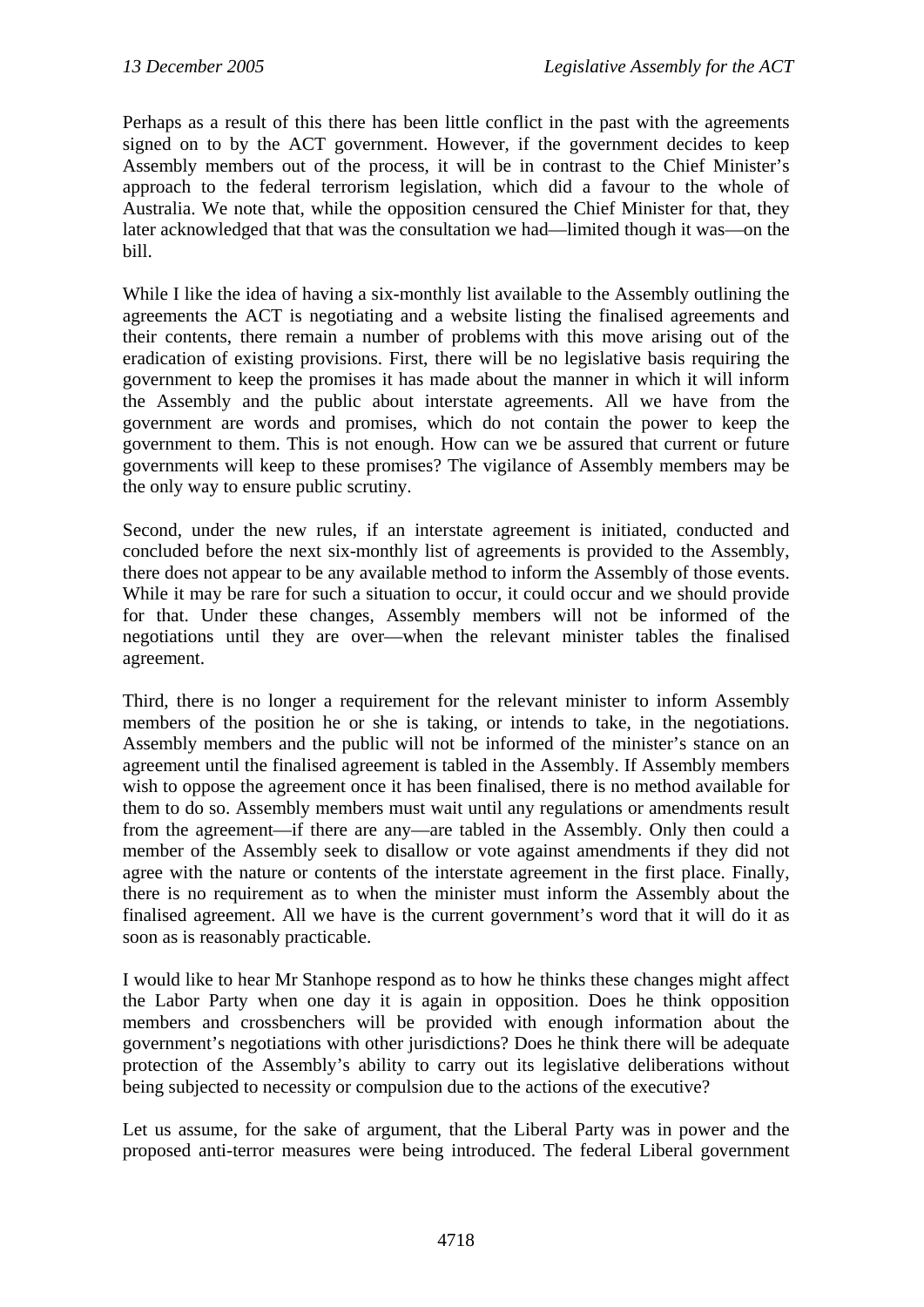did not even want us to know about the first draft of their anti-terror laws until they had rammed them through both houses of parliament. What impact would revoking the Administration (Interstate Agreements) Act have then? I would hope the Labor opposition would be arguing against it.

**Mr Hargreaves**: There won't ever be a Labor opposition.

**DR FOSKEY:** The hypothetical situation I was presenting to you was that of a Labor opposition if we had a Liberal government in the ACT. As this bill will remove almost all transparency available to the Assembly about interstate agreements, I will not be supporting it.

**MR STANHOPE** (Ginninderra—Chief Minister, Attorney-General, Minister for the Environment and Minister for Arts, Heritage and Indigenous Affairs) (10.51), in reply: In 2001 I announced a code of good government that would guide the way in which a Stanhope government would conduct itself. One of the key planks in that code was a commitment to conduct government operations in an open, honest and accountable manner. The improvements to the reporting of and consultation regarding intergovernmental agreement negotiations to which I am committing my government deliver on that goal.

The Administration (Interstate Agreements) Repeal Bill that we are debating today is not a difficult bill to explain. Quite simply, it repeals the Administration (Interstate Agreements) Act 1997. The drafting of the bill will ensure that any commitments arising under the act that are already in train will cease upon the repeal of the act. The act will be replaced by non-legislative measures that will both simplify any governmental agreement reporting and improve the transparency of the intergovernmental agreement negotiation process.

The new measures compel the executive arm of government to inform the Assembly of current intergovernmental agreement negotiations. Ministers will be required to table new agreements in the Assembly. The full text of the new intergovernmental agreements will be published on the government website. Through requiring ministers to consult the Assembly regarding interstate agreements the act intended to ensure that the Assembly's ability to consider legislation was not unduly constrained by agreements entered into by the executive. The scheme established by the act was focused on consultation and providing information.

The act was unique and groundbreaking at the time of its introduction. In the years since its entry into force the act has attracted some attention from other jurisdictions. However, despite that attention, no other jurisdiction in Australia has legislated similarly. In a show of goodwill the act was passed with the support of all parties in the Assembly. Passing the act was recognition of the importance the Assembly placed on being informed of executive actions regarding intergovernmental agreements. However, no amount of goodwill has been or will be enough to overcome the inherent shortcomings of the act.

The act takes a convoluted and clumsy approach to meeting its objective. Only agreements that could reasonably be expected to result in legislation in the ACT are captured by the act. At first blush this sounds like a simple criterion for determining which intergovernmental negotiations fall within the scope of the act. However, in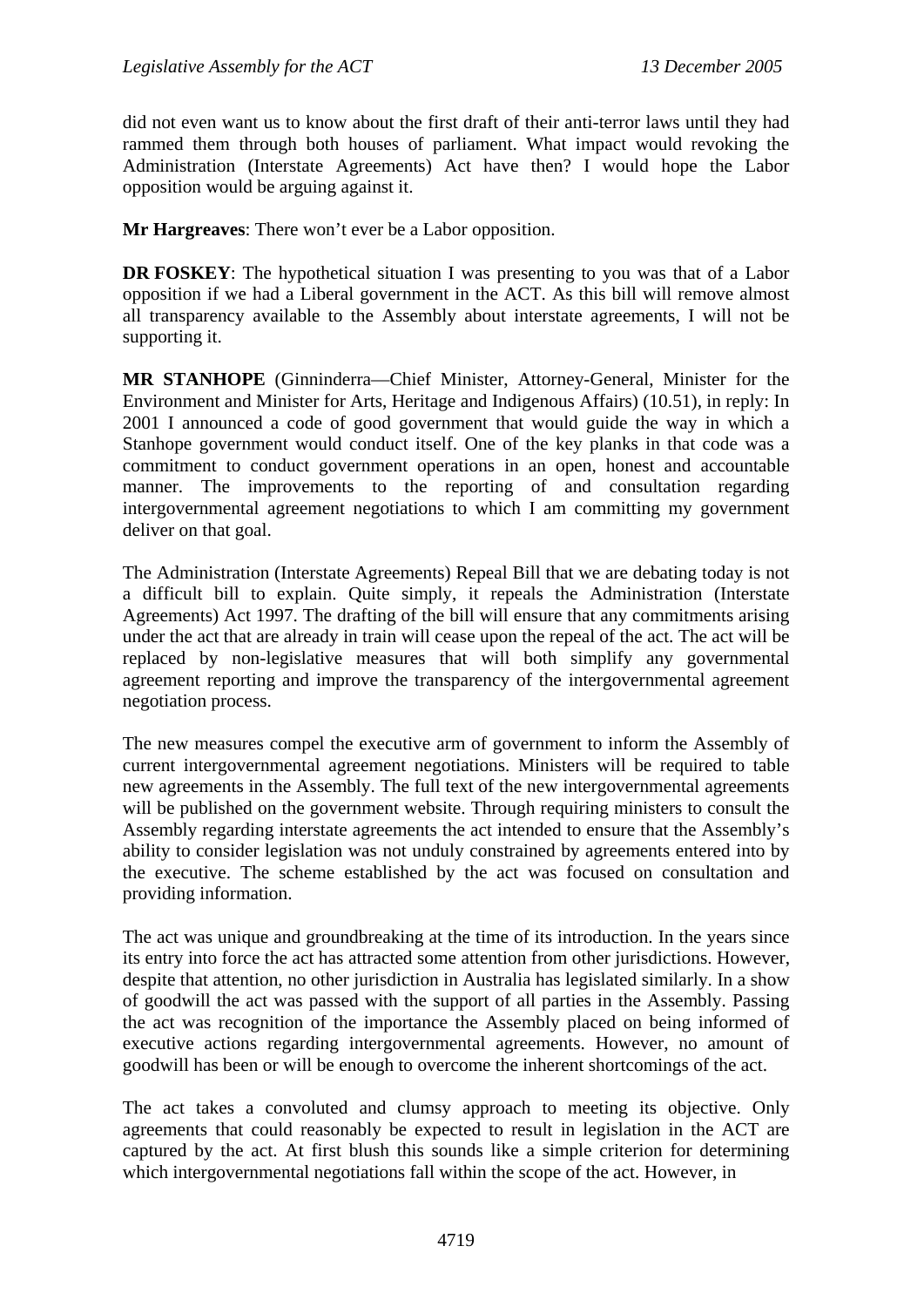practice the inherent nature of intergovernmental negotiations makes difficult identifying agreements that require negotiation under the act. In many cases intergovernmental negotiations proceed for an extended time and cover a complex range of issues.

It is common for negotiations to focus on principles rather than on detail until very near their conclusion. In other cases negotiations are called on with a sense of urgency, proceed very quickly and are finalised only a short time after they commenced. In both cases the likelihood that ACT legislation would be required becomes apparent only shortly before an agreement is concluded. In those cases consulting the Assembly is of little practical consequence as members have little, if any, opportunity to influence the outcome.

The regime established by the act is limited. Many intergovernmental agreements do not involve legislation and thus are not captured by the provisions of the act. In some cases agreements that have a great impact on the lives of Canberrans do not involve ACT legislation. In such cases the act does nothing to improve the community's oversight of executive action. Indeed, the consultation mandated by the act of providing details of negotiations to Assembly members and committees is unnecessarily limited through not affording the wider ACT community an opportunity to be aware of the territory's intergovernmental commitments.

Perhaps the greatest indication of the failure of the act to achieve its ambition is the absence of debate arising from notifications made under the act. In the eight years since the Administration (Interstate Agreements) Act was entered onto the ACT statute books there has been virtually no debate in the Assembly arising from notifications of intergovernmental agreement negotiations that were covered by the act. Instead, much greater interest has been shown in international agreements dealing with matters such as trade, over which the Australian Capital Territory has very little control.

We need a better approach to consultation regarding intergovernmental agreements—an approach that has a broader scope and is accessible to all Canberrans, and an approach that facilitates some debate. We must acknowledge that the act has failed to live up to its aims. We should not hold onto the act just because it is there. The statute books should not be weighed down with laws that do not achieve their aims. If we did that we would have laws for the sake of having laws, which is what this act has become. This act is a law for the sake of having a law.

The new approach that the government is introducing for intergovernmental agreement consultation, which is threefold, will improve the transparency of the executive's actions. The first of these new approaches involves providing information on intergovernmental agreements that are under negotiation. The department will compile a whole-of-government list of current negotiations towards intergovernmental agreements that it is anticipated the minister will sign. The list will be updated and tabled in the Assembly every six months.

The list will include the title, or working title, of the proposed agreement, the minister or ministers who are responsible for the agreement and some brief details of what the proposed agreement seeks to do. I anticipate that the first list will be tabled shortly after the passage of this act. The government's other two approaches to intergovernmental agreements deal with newly signed agreements and significantly expand the range of information available compared to the present.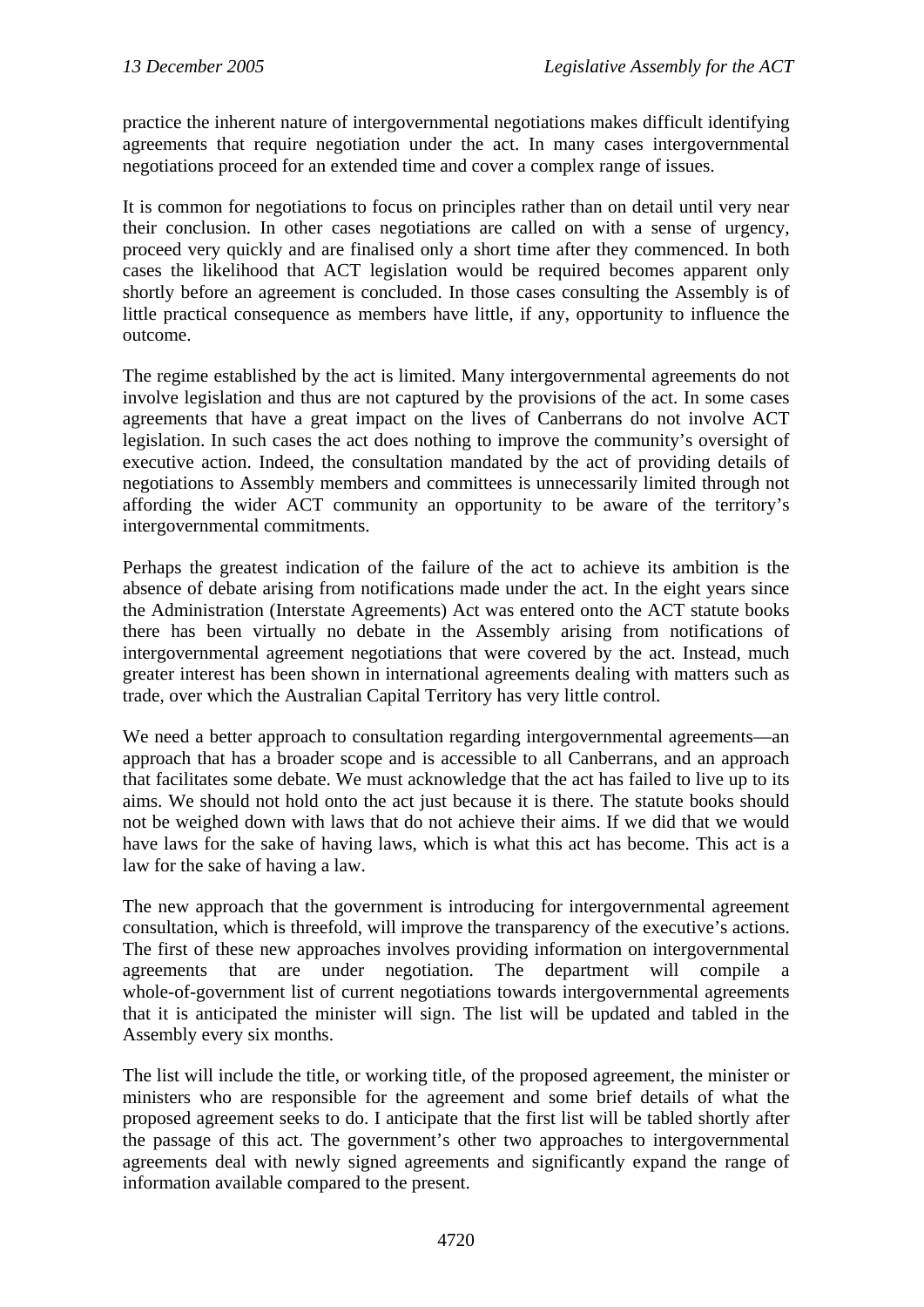As soon as practicable after an intergovernmental agreement has been signed the relevant minister will table the full text of the agreement in the Assembly. Following tabling the full text of the agreement will be published on the department's website in a publicly available register of new intergovernmental agreements that ACT government ministers have signed. However, I note it is possible that these measures will not be appropriate for all intergovernmental agreements.

On rare occasions the government may become party to intergovernmental negotiations or agreements which, by their nature, are confidential or where releasing details would be against the public interest. Agreements pertaining to counter-terrorism arrangements or security planning might fall into this category. In such rare cases where disclosure is against the public interest, the government may, as appropriate, consider providing private briefings to the opposition and to members of the Assembly. I note that a similar provision exists in the act.

These new measures will provide the Assembly and the public with a greater range of information regarding what intergovernmental agreements the ACT government is considering signing up to. In addition, the measures provide the Assembly and the public with greater access to the detail contained in intergovernmental agreements. The net result of repealing the Administration (Interstate Agreements) Act and replacing it with these new measures will give the Assembly and members of the public a greater ability to scrutinise the executive's dealings with other jurisdictions.

That occurs principally through removing the act's requirement that negotiations or agreements likely to involve ACT legislation are the only ones reported on. By applying to all negotiations or agreements that it is anticipated the minister will sign, the new measures have a far broader scope. That will occur because many intergovernmental agreements that are to be signed by ministers do not require legislation. Removing the link between likely local legislation and notification also has the advantage of making the whole process simpler to implement.

As I have mentioned, deciding which intergovernmental agreement negotiations require notification under the act could be troublesome as it was often unclear throughout negotiations whether legislation would be required. However, it is much easier to anticipate if a minister is signing the agreement. The new measures will provide members with a regular update of matters that the government is considering signing up to. That also represents an improvement on the current situation where consultation occurs only at the commencement of, or during, often lengthy negotiations, and again shortly before the agreement is signed.

The new approach will give members ample opportunity to seek further information about negotiations of interest to them. These measures will offer those members who are active and interested in representing their constituencies a far greater opportunity to obtain information than do the existing provisions. The Administration (Interstate Agreements) Act introduced a unique and groundbreaking regime for consulting the legislative arm of government regarding executive intentions for intergovernmental agreements.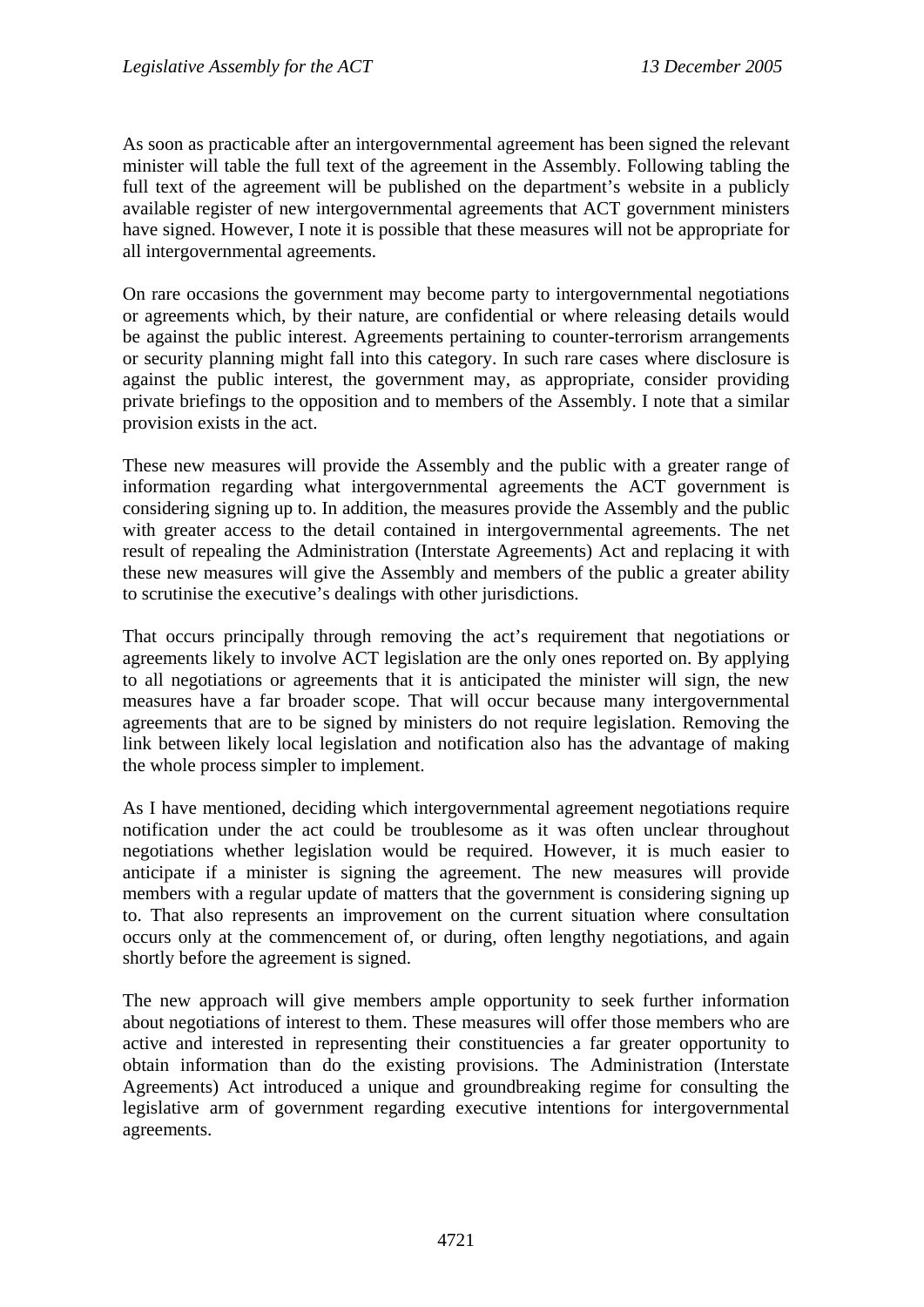<span id="page-11-0"></span>The act had noble aims but, ultimately, it failed to achieve its potential due to its convoluted structure and approach. Consequently, the act should be repealed. The new measures that my government will introduce will maintain the Australian Capital Territory at the forefront of intergovernmental consultation in Australia. No Australian jurisdiction will provide as much information on executive intergovernmental agreement intention as will the ACT after these new measures have been enacted.

The people of the ACT and the principle of open government will be far better off as a result of what the government proposes today. I commend the bill to the Assembly and to all those members who are interested in open, transparent and accountable government.

Question put:

That the bill be agreed to in principle.

The Assembly voted—

Ayes, 8 Noes, 5

| Mr Berry      | Ms MacDor  |
|---------------|------------|
| Mr Corbell    | Ms Porter  |
| Mr Gentleman  | Mr Quinlan |
| Mr Hargreaves | Mr Stanhop |

Mr Mulcahy Mr Pratt pe Mr Smyth

nald Dr Foskey Mr Stefaniak

Question so resolved in the affirmative.

Bill agreed to in principle.

Leave granted to dispense with the detail stage.

Bill agreed to.

# **Statute Law Amendment Bill 2005 (No 2)**

Debate resumed from 20 October 2005, on motion by **Mr Stanhope**:

That this bill be agreed to in principle.

**MR STEFANIAK** (Ginninderra) (11.04): The Chief Minister said that this bill, which will revise a number of statutes, deals with several issues. First, it provides for the making of minor and non-controversial amendments proposed by government departments and agencies. Parliamentary counsel proposed amendments to the Legislation Act to ensure that the overall structure of the statute book is cohesive and consistent and kept up to date with best practice.

Parliamentary counsel also proposed some technical amendments to correct minor typographical or clerical errors and to improve grammar and syntax. Finally, the bill also contains amendments to repeal redundant legislation. As is customary with bills of this nature—and this is the second bill we have had to deal with this year—sometimes there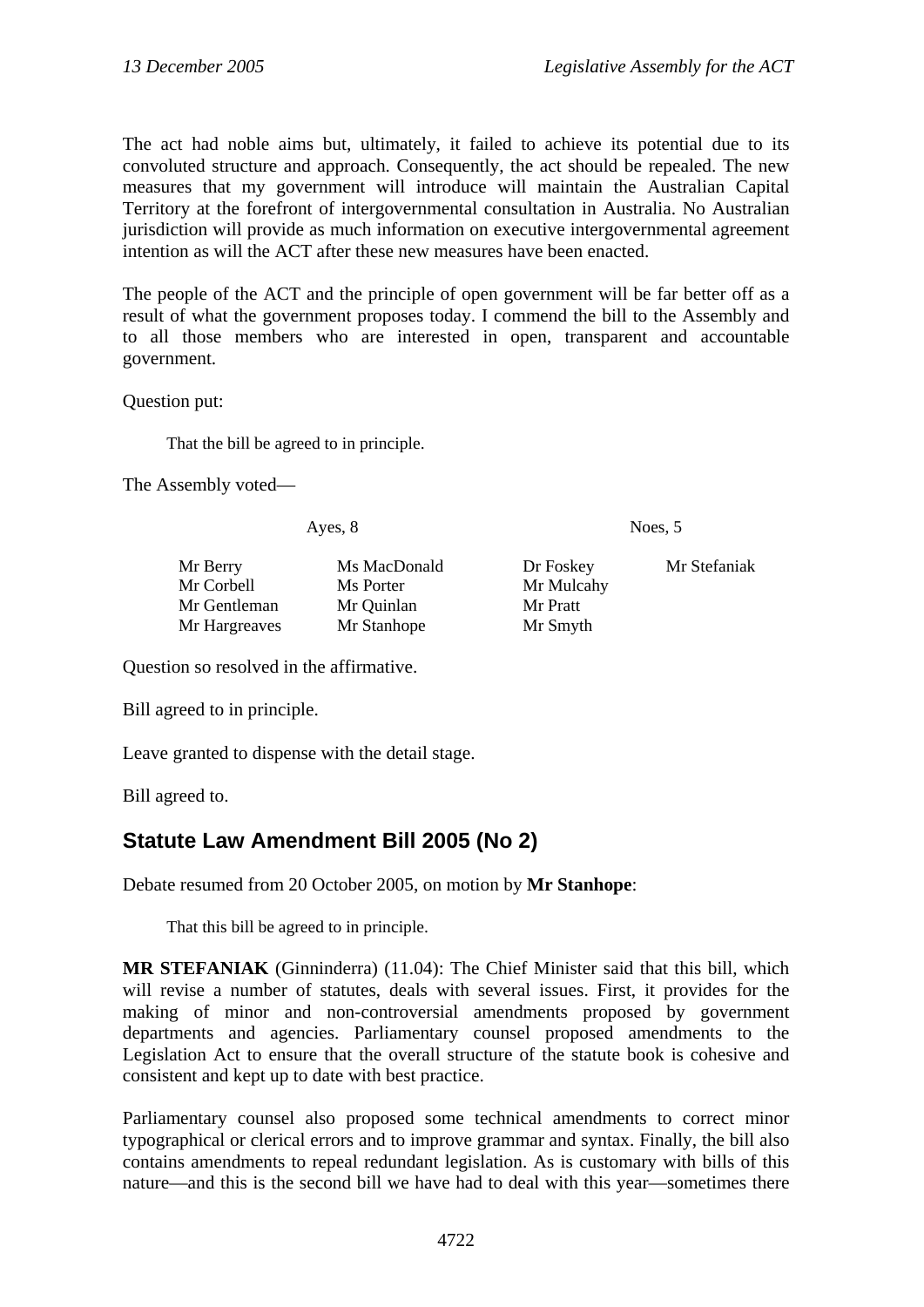are amendments that are worthy of note. The explanatory notes, which are fairly clear and are helpful to anyone reading the bill, indicate why some minor amendments have been made.

I wish to refer to a couple of amendments that are worthy of note and that have been accepted by the opposition and by those who will be affected by them. Schedule 1 refers to amendments to the Land (Planning and Environment) Act. Those amendments will remove the anomaly relating to when an approval to conduct a development becomes effective if an objection has been made to the application for approval. Under the current act that approval takes effect before the conclusion of the period that is permitted for the making of an application to the AAT for a review of the approval decision.

However, in practice, that can cause some problems. The date on which the approval takes effect and the application period for an AAT review can commence on different days if objectors or third parties are not notified of the decision on the day that it is made. Some time ago these two processes somehow got out of kilter. The AAT picked it up and these amendments have been proposed to bring the processes back into line and to ensure that an appeal is made to the AAT before the approval takes effect.

Representatives of the Master Builders Association said to me that if the appeal notification occurred later someone might have dug a hole, commenced a development and incurred expenses and that development would then have to be stopped. It is far better if the appeals process occurs concurrently. In that way, if there were an appeal, the relevant parties would be notified and developments would not be put on hold until such time as an appeal had been dealt with. That would save everyone a lot of bother. Industry in particular welcomes the amendment, which will correct an anomaly.

The bill makes a few other minor amendments such as facilitating the transfer of administrative responsibility for ACT NoWaste to the Minister for Urban Services. In practice, under the act it has had responsibility for these matters. These amendments will simply formalise that operation. All in all, these appear to me to be pretty sensible amendments. This bill will repeal a number of acts that have been superseded by other legislation. The opposition supports this tidying up bill, which will do a number of quite good things, in particular, in relation to the AAT. It has the potential of saving industry groups much cost and trouble.

**DR FOSKEY** (Molonglo) (11.08): The explanatory statement to this bill states that these amendments are minor and non-controversial. As that appears to be correct I am happy to support the bill. I wish to make one comment about the proposed amendment to part 1.6. If and when the National Transport Commission introduces new standards for securing loads I urge the ACT government to ensure that trucking companies, people who work in the haulage industry and members of the general public who cart loads to the tip know what is expected of them.

**MR STANHOPE** (Ginninderra—Chief Minister, Attorney-General, Minister for the Environment and Minister for Arts, Heritage and Indigenous Affairs) (11.09), in reply: I thank members for their contribution to debate on, and their support for, this bill. This bill, which makes minor legislative changes, continues the technical amendments program that will develop a simpler, more coherent and accessible statute book for the territory.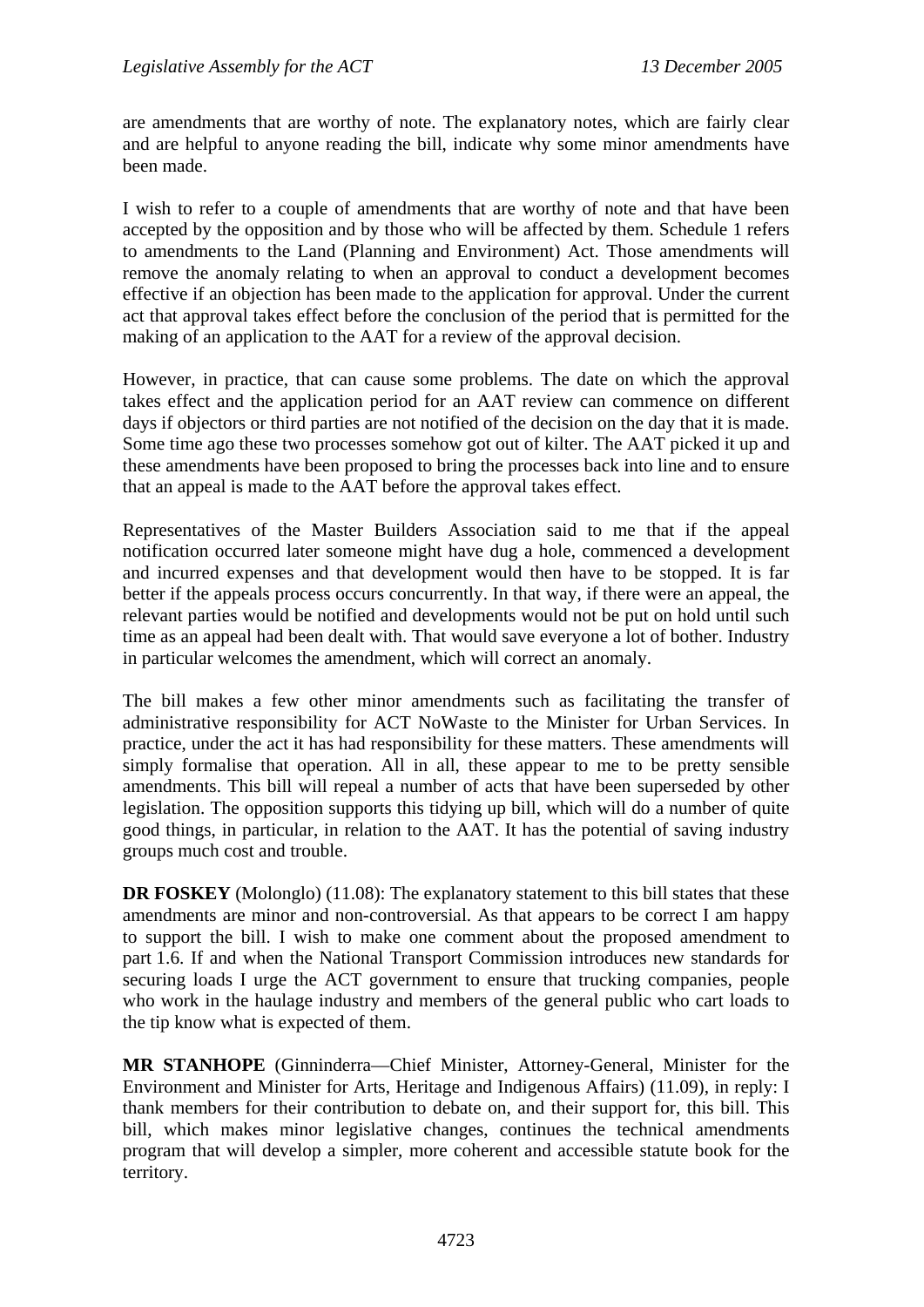I am sure all members would concede that the statute law amendment process is an efficient mechanism to effect non-controversial, minor or technical amendments to several pieces of legislation in this territory while minimising the resources that would be required if those amendments were dealt with individually. Every amendment is minor but when the amendments are viewed collectively it is apparent that they contribute significantly to improving the operation of affected legislation.

Amendments to the Administrative Decisions (Judicial Review) Act 1989, which are technical in nature, include the updating of language, the breaking up of several complex provisions into smaller ones and the restructuring of schedules to improve the accessibility of users to this important act. Similarly, amendments to the Legislation Act 2001 will ensure that the overall structure of the statute book is cohesive and consistent and kept up to date with best practice. Amendments to provisions about working out time periods are intended to create greater clarity than does the operation of the statute book. That will lead to a better understanding of how the time for statutory provisions is worked out.

I again express ongoing appreciation for members continuing support for the technical amendments program. That is another example of the territory leading the way and striving for the best; in this case, a modern, high-quality, up-to-date and easily accessible statute book. I also take this opportunity to congratulate the Office of Parliamentary Counsel. All members would be aware of the enormous workload that is carried by that office. We are demanding in the instructions we issue and the amount of legislation that is produced by this parliament.

However, I am always mindful of the enormous amount of professionalism that exists in the Office of Parliamentary Counsel and the work that it does in relation to bills such as this and other omnibus legislation that is produced and debated from time to time. I take this opportunity to acknowledge sincerely the level of detail demanded of and the attention to detail provided by the Office of Parliamentary Council in relation to the Statute Law Amendment Bill. Legislation such as this does not generate much debate because it is non-controversial and very technical.

However, because legislation is non-controversial and it does not elicit much debate, it might deny the quite detailed drafting work and precision required continually to update it. That level of work has been reflected in the Statute Law Amendment Bill. Legislation that goes through this Assembly with less debate than other legislation nevertheless can be incredibly complex and demanding for the Office of Parliamentary Counsel. I take this opportunity to acknowledge its skill, its professionalism, and the work that it does for us all. I thank members for their support for this bill.

Bill agreed to in principle.

Leave granted to dispense with the detail stage.

Bill agreed to.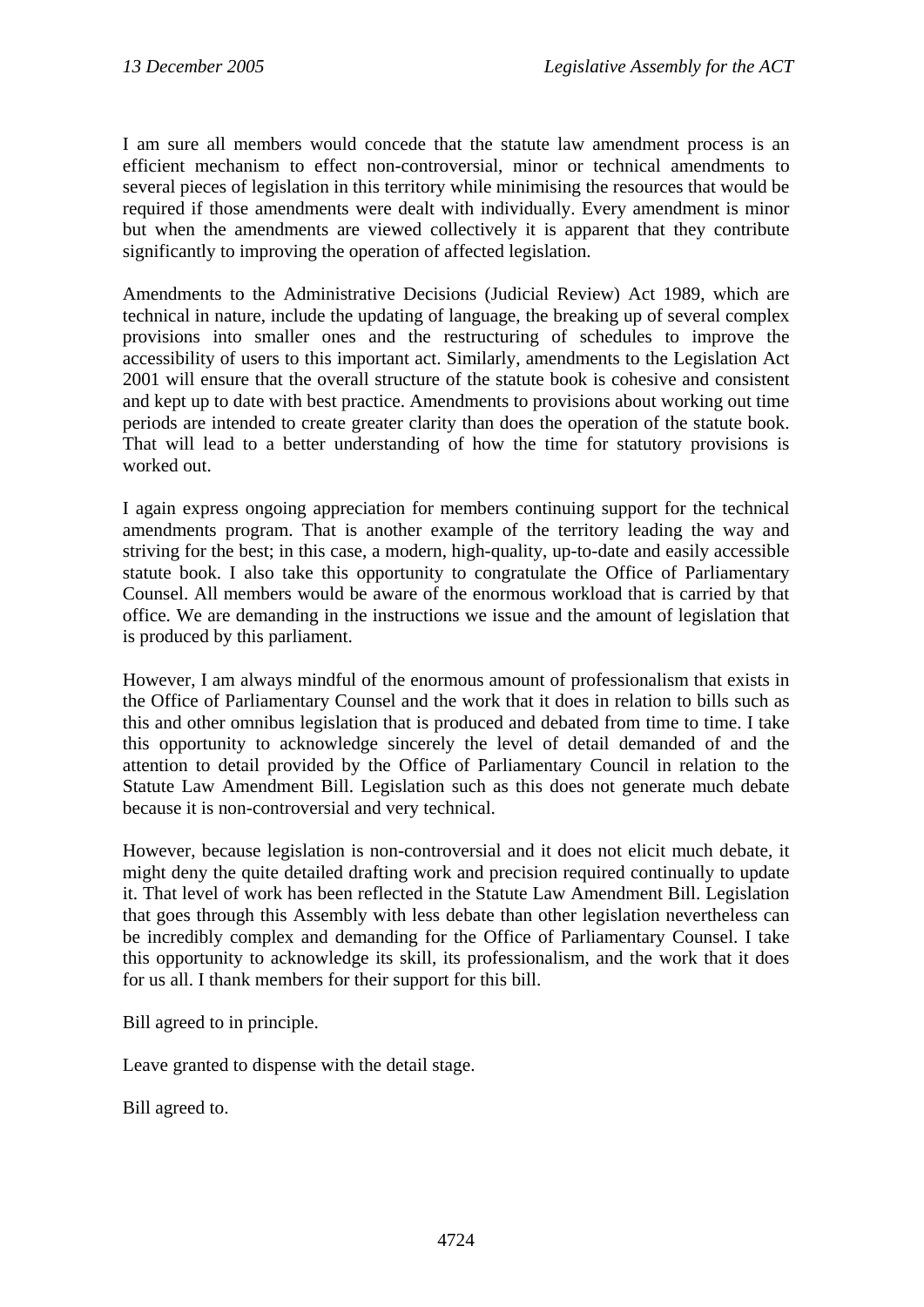## <span id="page-14-0"></span>**Health Records (Privacy and Access) Amendment Bill 2005 Detail stage**

Clause 1.

Debate resumed from 22 November 2005.

Clause 1 agreed to.

Remainder of bill, by leave, taken as a whole.

**MR CORBELL** (Molonglo—Minister for Health and Minister for Planning) (11.14): I seek leave to move amendments Nos 1 to 5 circulated in my name together.

Leave granted.

**MR CORBELL**: I move amendments Nos 1 to 5 circulated in my name together and table a supplementary statement to the amendments *[see schedule at page 4783].*

When we dealt with the in-principle stage of this debate in the last sitting I indicated to members that a number of minor amendments had been identified as necessary to confirm some misunderstandings and correct some poor wording in parts of the legislation. These amendments address those issues. I trust members have had an opportunity to look at them and that they are comfortable with the changes.

**DR FOSKEY** (Molonglo) (11.15): I support the government's amendments and note that they have been prepared in response to concerns raised by the Scrutiny of Bills Committee. At a meeting of that committee I expressed concern about the fact that research that would enable access to health records was not governed by any public interest or ethical guidelines. Subsequently the committee's report dealt quite carefully with those matters and I am pleased that the government has taken on board those concerns.

**MR SMYTH** (Brindabella—Leader of the Opposition) (11.16): The Opposition supports the government's amendments. I thank the minister for his courtesy. As this is quite a short bill, debate on it could have concluded in the last sitting fortnight. However, the minister had some last minute amendments that he wished to make. He tabled those amendments and then said he would be quite happy for the bill to be debated this sitting week, obviously to give members time in which to look properly at those amendments and to consult with their colleagues. I thank the minister for his courtesy in that regard. As I said, the opposition supports these amendments.

Amendments agreed to.

Remainder of bill, as a whole, as amended, agreed to.

Bill, as amended, agreed to.

## **Sitting suspended from 11.17 to 2.30 pm.**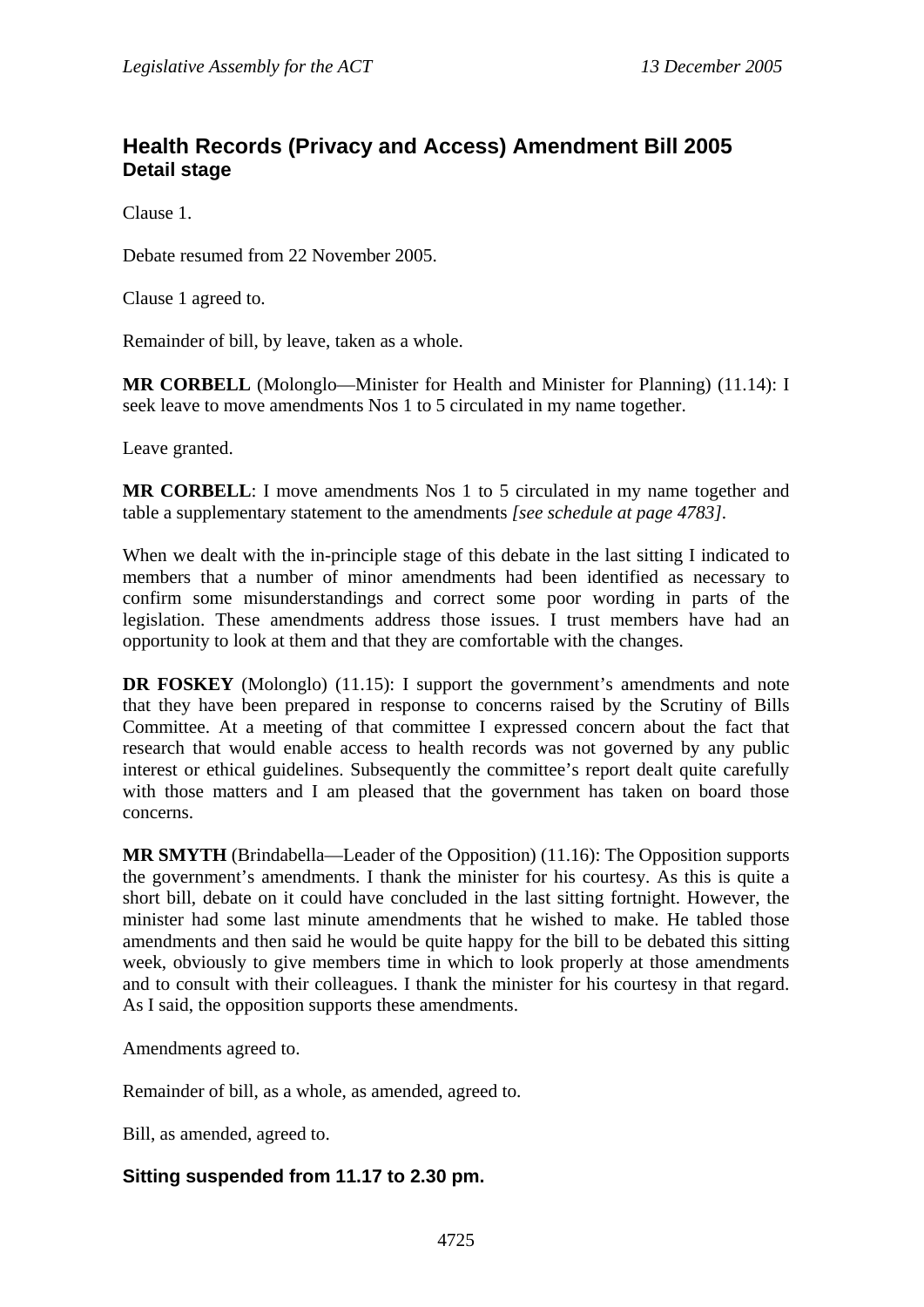## <span id="page-15-0"></span>**Questions without notice Hospital waiting lists**

**MR SMYTH**: My question is directed to the Minister for Health. The ACT hospitals' monthly activity and performance report, which I obtained under FOI, shows that, at the end of September, waiting lists were actually 5,450—not 4,652 as you claim. I seek leave to table the chart.

Leave granted.

**MR SMYTH**: I table the following document:

Elective surgery waiting lists, July 2003-September 2005

The chart is quite clearly and unambiguously about elective surgery at Calvary and at the Canberra Hospital. Despite this, you have claimed that the reason for the discrepancy is the inclusion on this chart of other services such as dental surgery as well as clinically unfit patients.

Minister, if, as you claim, the extra 798 people on the waiting list are waiting for dental surgery and other mysterious surgery or are clinically unfit, can you tell the Assembly exactly what these other surgeries are, how many people are waiting for each of them, and how many were clinically unfit?

**MR CORBELL**: Unfortunately, Mr Smyth has yet again misled the Assembly. He has done so—

*Opposition members interjecting—* 

**MR SPEAKER**: Order! Order! Mr Corbell, you will have to withdraw that.

**MR CORBELL**: I withdraw that, Mr Speaker. Once again, Mr Smyth has misled the people of Canberra. He has quite deliberately sought to create an argument that suits his ends, regardless of the facts. I am delighted to advise members that—I stated this in the recent Assembly committee hearings into the ACT Health annual report—as at 30 September this year 4,652 people were on the ACT elective surgery waiting lists. That is a fact and I stand by it.

Mr Smyth argues that he has some other piece of material that suggests that there is close to an additional thousand people on that list. The number that Mr Smyth quoted is the total number of people on the list—both those ready for care and those not ready for care. It is national practice to report publicly only those people on the list who are ready for care.

I draw Mr Smyth's attention to the *National Health Data Dictionary*, which is the dictionary used by every state and territory when it comes to reporting health statistics. What is the requirement of the *National Health Data Dictionary*? I quote: "Only patients ready for care are to be included in the national minimum data set elective surgery waiting times". That is what we report. That is what the previous government reported as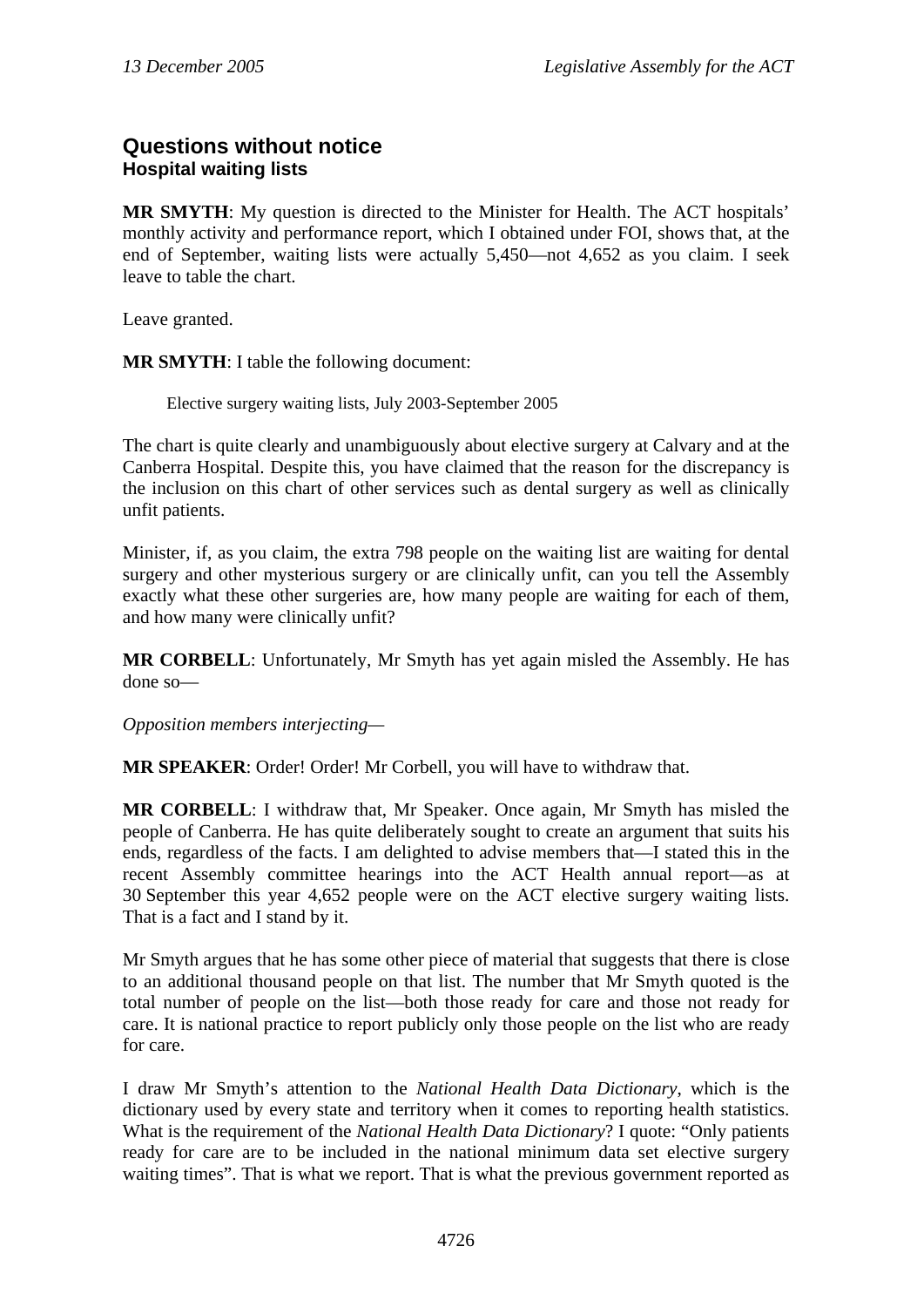well. That is why there are 4,652 people ready for care on the elective surgery waiting list.

But Mr Smyth simply does not let the truth get in the way of a good lie. In fact, Mr Smyth was provided with the elective surgery waiting list figure in his freedom of information request, where the 4,652 people were clearly detailed. But he did not tell anyone that. That might ruin a good argument! He might be shown up for what we now show him to be—misleading the people of Canberra on this.

Since 1999 we have reported against the *National Health Data Dictionary*, which reports on those people who are ready for care for elective surgery. Recently the Auditor-General, in her review of elective surgery waiting lists, requested that the government also report regularly on the number of people not ready for care. The government agreed to that recommendation and we report on that. Indeed, page 39 of the July health services report I released this year shows both the number ready for care and the number not ready for care. We will continue to report on these figures every six months.

Where is the substance to Mr Smyth's claim that I am hiding something? Where is the substance to Mr Smyth's claim that I am manipulating the figures? Where is the substance to his claim that, in some way, the government is bodgying the books? There is no substance to any of those claims. If Mr Smyth is very happy for us to compare elective surgery waiting lists, including not-ready-for-care, during the whole term of the previous Liberal government, maybe we can do that exercise and see how it shows up.

But this is the reality: this government and the previous government have always reported elective surgery waiting lists on the basis of those people who are ready for care. We have never included in the waiting lists—and neither did the previous Liberal government—those people not ready for care. Mr Smyth is deliberately manufacturing an argument to suit his means. He is certainly not interested in the truth.

**MR SMYTH**: Mr Speaker, I have a supplementary question. Minister, will you tell the Assembly exactly how many people were clinically unfit for surgery at the end of September 2005?

**MR CORBELL**: I do not have those figures immediately to hand. But I am happy to provide them to members. Indeed, as I indicated, on page 39 of the July 2005 health services report, released in September this year, both the number ready for care and the number not ready for care are reported. Maybe Mr Smyth needs to walk out of his office, get a copy of the report from the library and see it himself.

Let me clarify for members exactly what not-ready-for-care means: it means patients who have rescheduled to have surgery at a specific future date, patients who are too ill due to other medical conditions to undergo their surgery, or patients who have deferred their surgery for their own personal reasons, that is, at their request. Those are the definitions behind not-ready-for-care. In the future, when Mr Smyth does another FOI request, we will make exactly what is in those charts very explicit to him so that he cannot in any way seek to misconstrue—

**Mr Smyth**: Why didn't you make it explicit this time?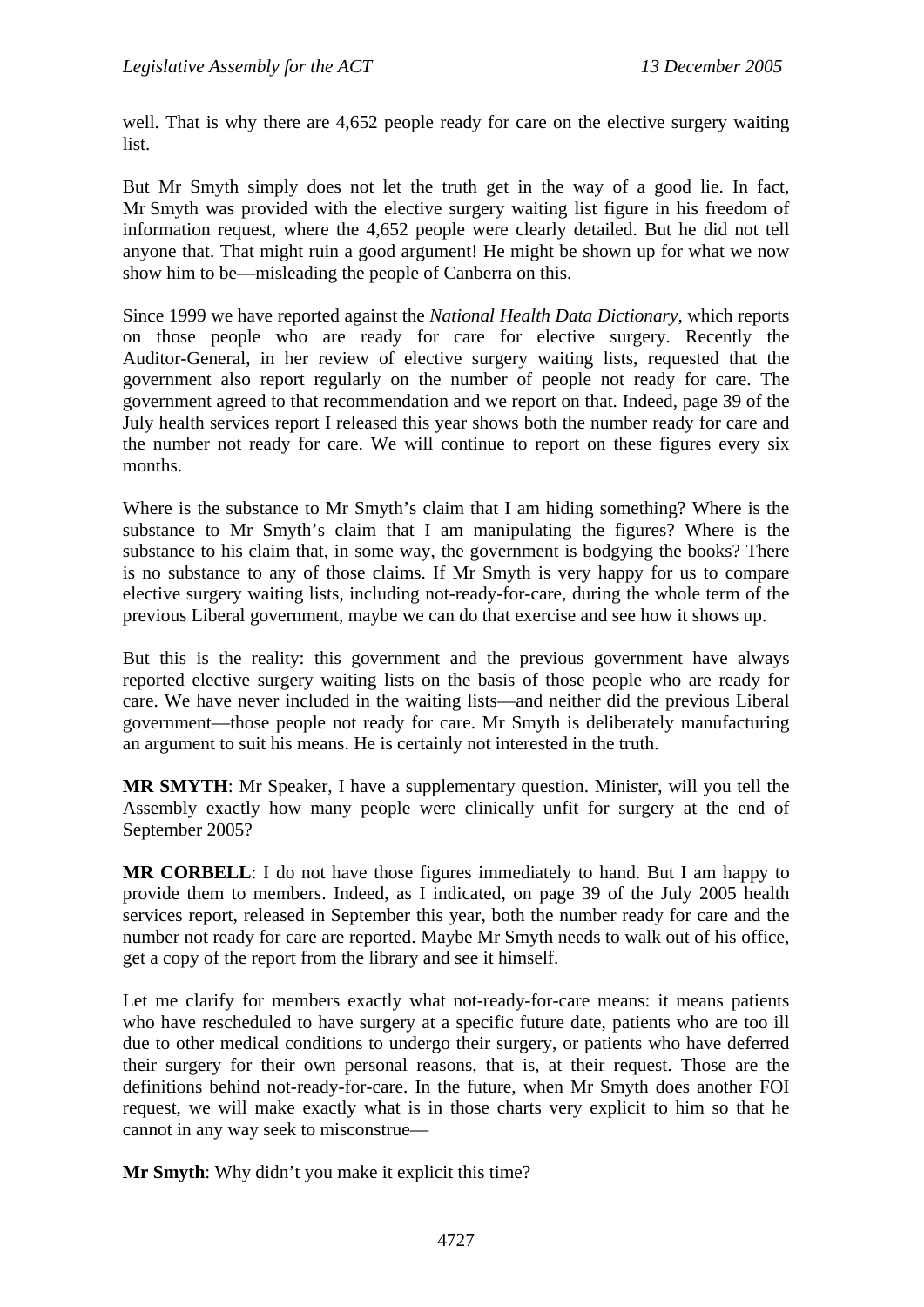<span id="page-17-0"></span>**MR CORBELL**: Because we rely on people, Mr Smyth, to tell the truth and unfortunately—

**Mr Smyth**: We rely on you to issue the information. If you withheld information—

**MR CORBELL**: No, that is right, and we cannot. You are quite right, Mr Smyth, we cannot rely on you to tell the truth; we cannot rely on you—

**Mr Smyth**: Mr Speaker, he has to withdraw the imputation.

**MR SPEAKER**: Against whom?

**Mr Smyth**: He just said, "We can't rely on Mr Smyth to tell the truth". He must withdraw.

**MR SPEAKER**: He did not say that. I was listening closely. Order! I ask Mr Corbell to conclude.

**MR CORBELL**: The reality is that we cannot rely on Mr Smyth to correctly represent the facts to the people of Canberra. We cannot rely on him to make an argument based on the facts. We cannot rely on him to have any integrity when it comes to reporting information made available to him under freedom of information.

We all know what Mr Smyth is interested in. Mr Smyth is interested only in making an argument that suits his means, regardless of whether it is true. His attitude is: say it often enough and someone, hopefully somewhere, will believe it. On this occasion, he went too far. He had a claim that he knew was blatantly untrue, and he still went and made it. That only brings his office and himself into disrepute. It does not do anything to encourage confidence in the public health system when you have the potential minister for health out there deliberately misrepresenting figures for his own political ends.

## **Emergency Services Authority—volunteers**

**MR GENTLEMAN**: My question is to the minister for emergency services. Minister, are you aware of allegations made in the media regarding the treatment of volunteers during the recent storm cleanup? What is the government's response to these concerns?

**MR HARGREAVES**: I thank Mr Gentleman for the question. Yes, I am aware of the allegations made in yesterday's *Canberra Times*. I was concerned by the allegations as, like most Canberrans, I believe the handling of the large storm and the subsequent cleanup was a credit to those volunteers and paid staff from the rural fire service, state emergency service, the fire brigade and the ESA in general.

Although I am no stranger to the media and the opposition trying to find negative stories in order to denigrate and undermine the fantastic work done by our emergency services volunteers, I felt that it was important to have these allegations investigated. Upon investigation, it appears that the efforts of the vast majority of our volunteers have been tainted by the actions of a few. I refer members to the letters page of the *Canberra Times*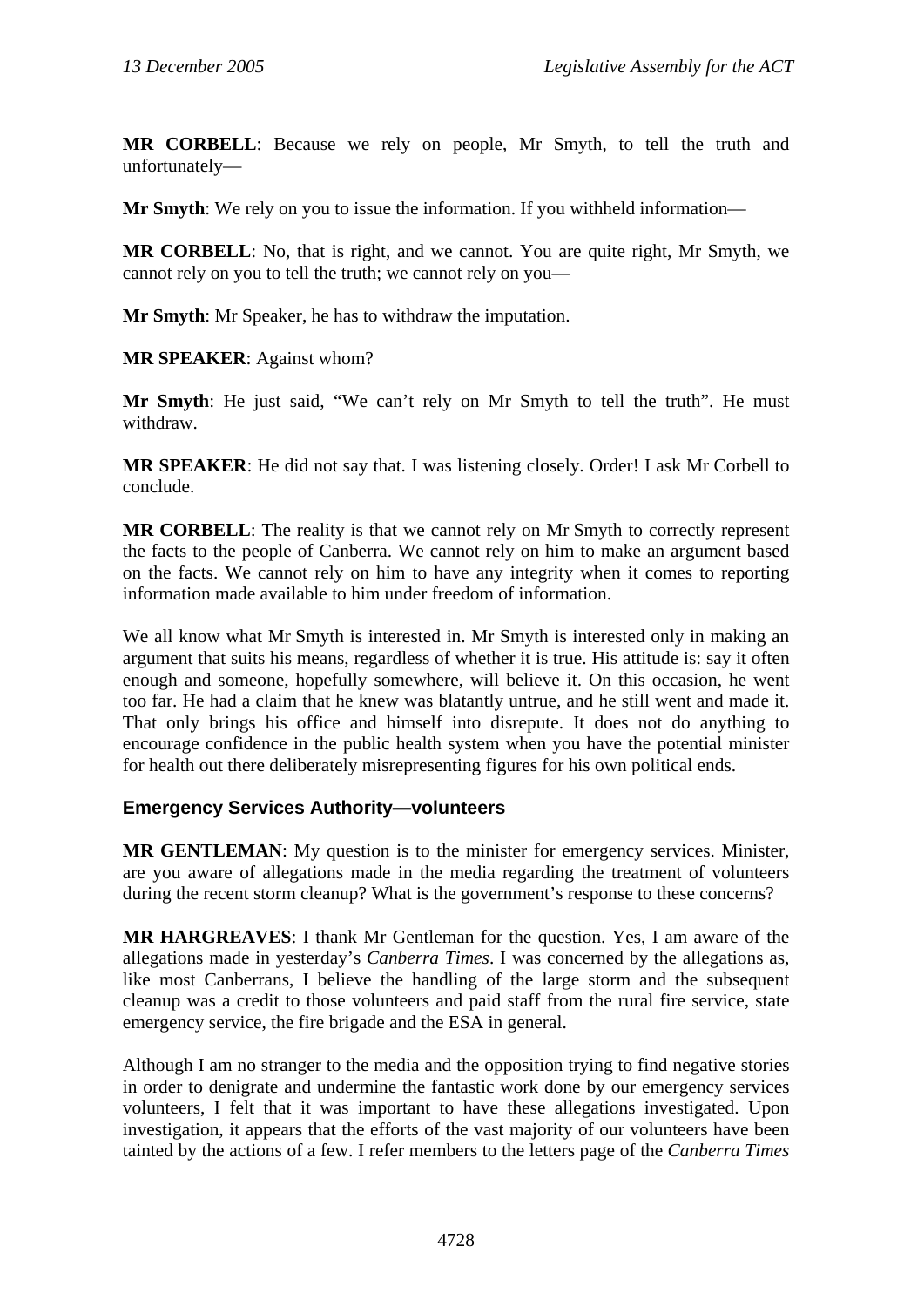this morning where ESA Commissioner Peter Dunn refutes the allegations made by nameless volunteers.

Everyone acknowledges that in an operation as big as the one we saw on the weekend before last there will always be lessons that can be learnt. The operation spanned 51 suburbs and the ESA have acknowledged that there were some difficulties in delivering meals on time. However, they reject the allegation that anyone waited 12 hours for a meal.

I am advised that the SES introduced a catering for on-duty members policy on 10 May 2005, which confirms that during local storm or flood events the SES will arrange for catering for deployments spanning more than three hours or where volunteers have been called out before or during a mealtime. It also highlights the need for volunteers to be prepared to be fully self-sufficient for periods of up to 24 hours in certain circumstances.

**Mr Smyth**: In the middle of a city?

#### **MR HARGREAVES**: Have you finished?

#### **MR SPEAKER**: Order!

**MR HARGREAVES**: I am further advised that the following arrangements were in place during storm cleanup operations. On Friday, 2 December, meals were provided by the RFS for volunteers in the field from catering points established at the Belconnen SES unit, the Jerrabomberra RFS brigade and the ESA headquarters in Curtin. On Saturday, 3 December, breakfast was catered for at the Gungahlin JESC. Lunch for volunteers was arranged through a commercial provider and drinks and snacks were available at the Gungahlin JESC. Dinner, provided by the Raiders club, was also available at the JESC.

On Sunday, 4 December, SES and RFS crews were invited to attend the lunchtime volunteer day barbeque at Black Mountain Peninsula or, alternatively, to purchase their own meals with arrangements in place for later reimbursement. On Monday, 5 December, a full sit-down lunch was provided for volunteers at the Dickson tradesmen's club.

The advice I have from Commissioner Dunn is that at no time were volunteers asked to operate in an unsafe environment or asked to use unsafe equipment. No SES member or any other personnel deployed in the cleanup should have been working in unsafe conditions. Induction training for all SES members includes competency-based OH&S training and reinforces the absolute requirement to follow OH&S and service operating procedures.

In a cleanup of this size it is to be expected that equipment will be damaged. I am informed that the ESA logistics centre maintains a cache of spare equipment, including protective clothing and equipment, which can be deployed quickly to field crews through recall arrangements. The logistics centre was especially opened on Friday night to allow additional resources to be provided to crews in the field. This included chainsaws and equipment to provide temporary relief to affected property owners. On 2 December, an SES team reported defective chainsaw chaps and arrangements were made for them to be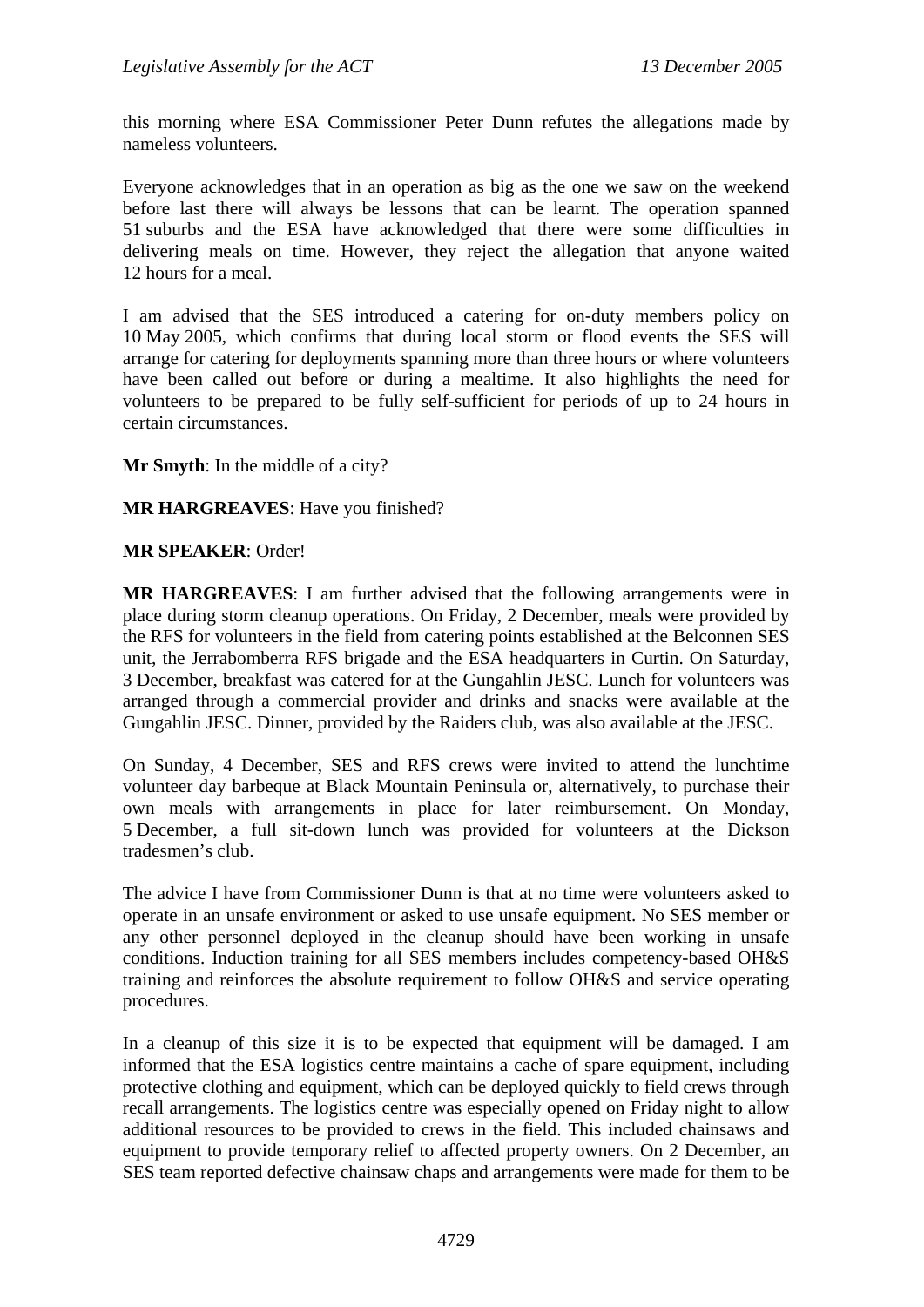<span id="page-19-0"></span>replaced by SES as per normal practice. I am advised that the team opted to purchase the chaps independently.

It is unfortunate that what I understand is a small number of volunteers have chosen to air their concerns in the media, rather than communicate with management of the SES or the ESA. As with all operations, this one will be reviewed and, where operations can be improved, they will be. It is vitally important that volunteers and other staff communicate their concerns to management so that they can be addressed. I know that the management of the four services, as well as of the ESA, are diligent when it comes to the safety of volunteers and staff and I have every confidence that anything that needs to be rectified will be as the debriefing from the storm cleanup continues.

I would like to pass on my congratulations to all who worked to clean up this city following the storm. It was a magnificent effort, one of which we should be proud.

**Members**: Hear, hear!

### **Emergency Services Authority—volunteers**

**MR PRATT**: My question is to the minister for emergency services, Mr Hargreaves. On 29 November a notifiable instrument came into effect that effectively gags ESA volunteers, including ESA and RFS volunteers. You said here a few moments ago that this guidance is essential. We agree that guidance is essential.

Is it not the fact that this notifiable instrument allows volunteers to be disciplined, suspended or terminated, for almost any reason? The scope of this instrument appears to be so broad in fact that a volunteer could even be terminated without external appeal rights, simply because they complained about something like a lack of essential equipment.

Minister, despite what you said a few minutes ago, why has your government brought in such discriminatory legislation that could prevent volunteers notifying their superiors about genuine problems, for fear of reprisals?

**MR HARGREAVES**: There are two points. One is that I have just answered all the question. I suspect that Mr Pratt's mind must have been in Bhutan or Nepal or somewhere because it certainly was not with us just a couple of minutes ago. I find quite amusing the speed with which Mr Pratt is able to make a complete fool of himself. I am staggered by the speed.

These guidelines, in fact, provide protection for volunteers against unfair dismissal. That is what they do. They provide guidelines. This crowd opposite espouse their blessed leader, John Howard, and his draconian IR laws, which have absolutely no protections whatsoever. These guidelines set the parameters around which chief officers have to operate in the event of an incident or issue concerning the behaviour of one of the volunteers. They afford volunteers protection under the Public Interest Disclosure Act, as I understand it. They allow them to make a logical or structured—that is a better word complaint to the Ombudsman.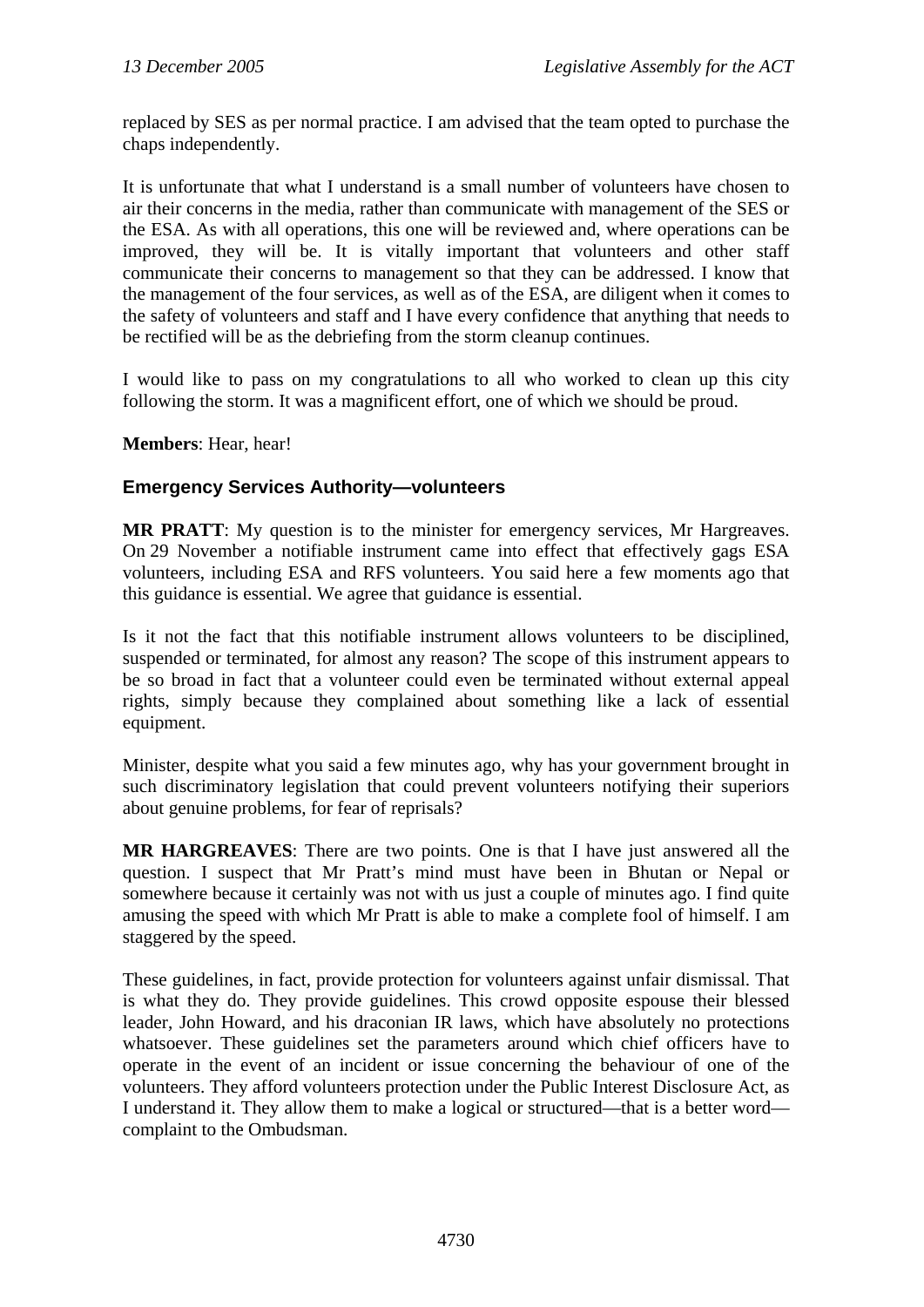They also have now, which they did not have before, an avenue to the commissioner to have the matter looked into. Under the regime of those opposite, the chief officer could say, "I don't like the way you are wearing your orange overalls, so don't come on Monday." They had the power to do that. Not any more, they do not.

There are protections afforded to the volunteers. The protections that are afforded to them, in fact, mirror those protections that exist in the general public service. We allow people in the public service generally to appeal to the Ombudsman and to make a complaint under the Public Interest Disclosure Act. We protect them against unfair dismissal. We find that those protections are currently under threat by those people on the hill, the soul mates of those people opposite who would defend the withdrawal of rights.

This government is about creating, strengthening and enhancing the rights of people who work under the authority of the Stanhope government. We are not about whittling away the rights and the privileges of our employees. We value our employees. We do not come out every second Tuesday and say, "They are getting paid too much." We do not say that about our people.

We do not dishonour them regularly in the media, as Mr Pratt is wont to do—dishonour them regularly. If he is not criticising emergency services, he is criticising police officers.

If he is not criticising police officers, he is criticising the fire brigade.

I have answered his question. I do not know what part of "we will protect them against you" he does not understand.

**MR PRATT**: Thank you, minister, for a nice bag of spin.

**MR SPEAKER**: Come to the question.

**MR PRATT**: Minister, what is your government so afraid of that it has imposed this extreme gag on ESA volunteers?

**MR HARGREAVES**: The answer to that question is: we are supremely afraid of John Howard's industrial laws.

**Mr Smyth**: On a point of order, Mr Speaker, under standing order 118 (a): the minister is debating the subject. He has to answer the question.

**MR SPEAKER**: Mr Pratt asked Mr Hargreaves what he was afraid of. He is responding to the question.

**MR HARGREAVES**: I am afraid that the disease—

**Mr Smyth**: On a point of order, Mr Speaker: the question was not: what is the minister afraid of? The question was: what is your government so afraid of that it has imposed this gag on ESA volunteers?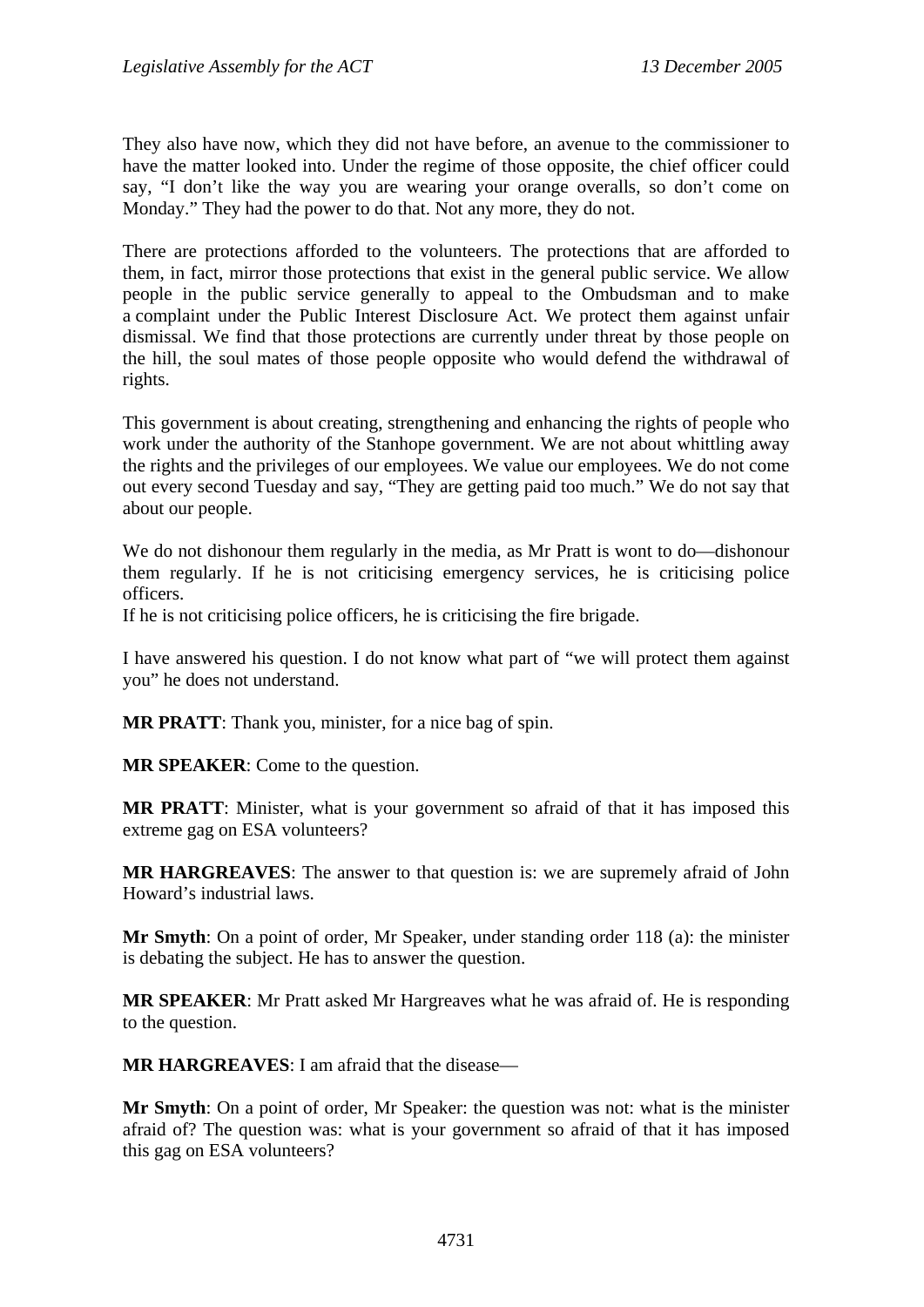<span id="page-21-0"></span>**MR SPEAKER**: Mr Hargreaves is dealing with his fear.

**MR HARGREAVES**: I am. Mr Speaker, you know how I quake in my boots at the very mention of those words "John Howard". The IR laws are about taking away protections for our working people, whether those protections apply to full-time workers or whether they apply to volunteers.

The guidelines that we have introduced in that notifiable instrument provide protections and guidance to those people who are volunteers about ways in which they can give expression to their concerns. Hitherto, the only way they could give expression to their concerns was either to speak to me privately—because, unlike those opposite I have gone around and spoken to every one of them—

**Mr Smyth**: Every one of them?

**MR HARGREAVES**: Mr Speaker, you should deal with this man. The other way in which they found expression was to leak things. There is no need for people to leak things if there is a properly protected structure around which people can form their complaints and have them heard. That is what we have provided to people.

We have gagged nobody. Only a person with the mind of a grasshopper could suggest that the public interest disclosure legislation is gagging people. Only a person with the mind of a grasshopper could suggest that allowing people to appeal to the Ombudsman or directly to the commissioner, which is a right they did not have before, is gagging people. I do not think I need to deal with this insect anymore.

## **Human rights**

**MR STEFANIAK**: My question is to the Attorney-General. Attorney, the cancellation of the invitation to you to give a lecture on a national human rights bill to the Catholic community in Melbourne was based on the realisation of the Archbishop of Melbourne, Denis Hart, that your understanding of human rights is held to be very partial and selective and would cause strong feeling against your presence. The Vicar-General of the Catholic Archdiocese of Melbourne, Monsignor Les Tomlinson, said on ABC radio on 8 December:

I think the Archbishop became aware that there was a strong feeling against Mr Stanhope and reasoned that that could be turned into an embarrassing and unpleasant scene.

Can the attorney explain how creating bad feeling in the Catholic community in Victoria by pushing his personal barrow of libertarian views is calculated to promote the ACT interstate?

**MR STANHOPE**: I welcome the question. It was a matter of some honour to me that the Melbourne Commission for Justice, Development and Peace invited me to present what I regarded as a most significant lecture. I was invited by the Catholic commission— I did take it as a significant honour and I was most honoured to receive the invitation—to deliver a lecture on human rights. I am aware of much of the very significant work that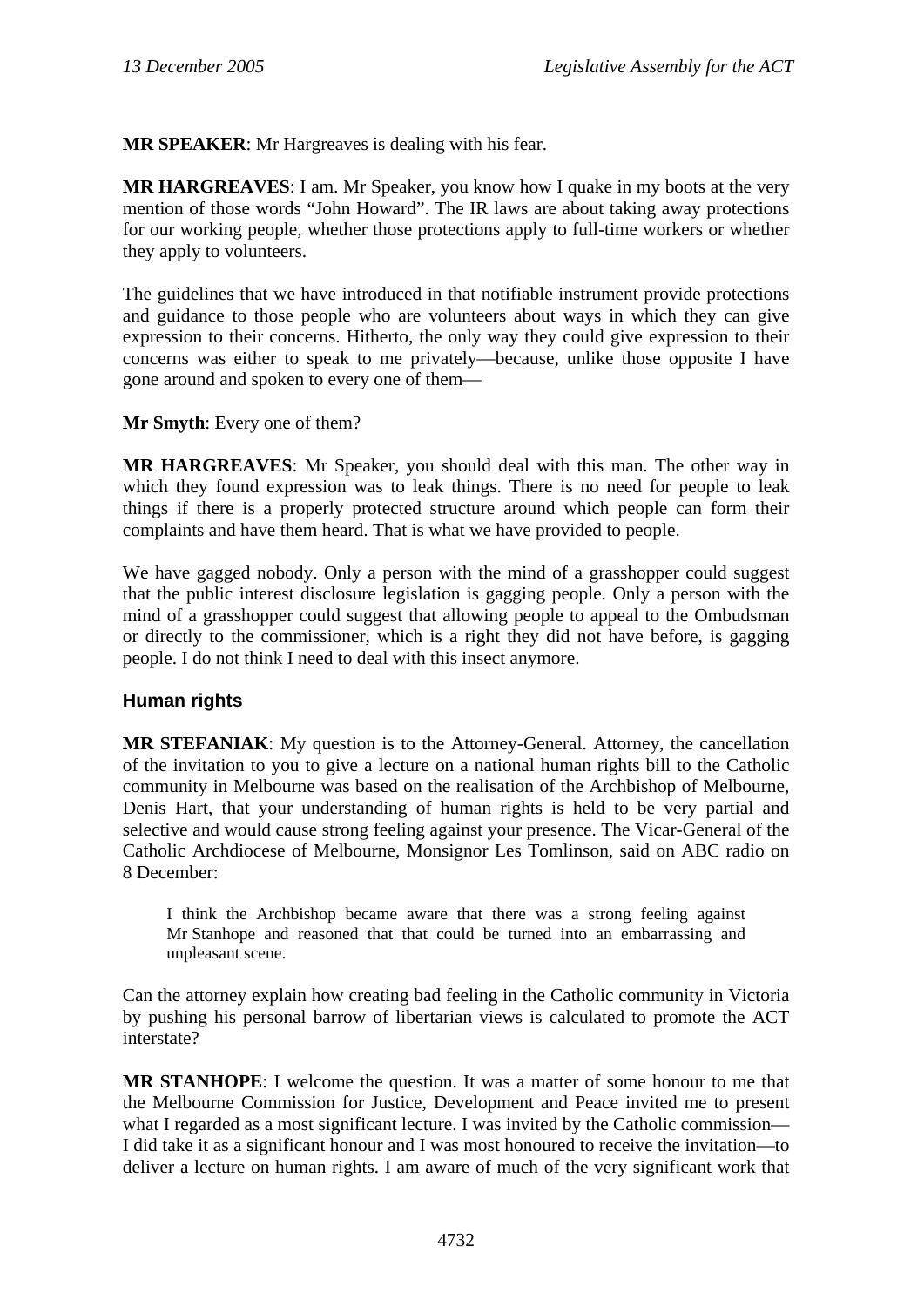the Catholic Church does on social justice and on human rights and of its very significant commitment obviously, as expressed through the teachings of the church, to equality, egalitarianism and justice.

As a long-time admirer of the Catholic Church, I was most pleased and most honoured to receive the invitation to give perhaps the most significant lecture or paper that is presented through the aegis of the Melbourne Commission for Justice, Development and Peace. Those are all issues close to my heart. Justice, development and peace are issues in which I take a particular interest. They are at the heart of my personal philosophy and they are very much at the heart of my personal political philosophy and at the heart of much of what Christianity and the church stand for.

The letter of invitation that I received commended me and congratulated me for the particular stand that I had taken in Australia in relation to human rights and the response to terrorism. I was flattered to receive from the Catholic Church—indeed, from the Melbourne archdiocese—such unexpected praise for a stand or position that I had taken. Of course, that does, in the context of the question asked by the shadow attorney, reflect on this government and on the ACT. I admit that I found it flattering that the Catholic Church, through the commission, should praise me in such unexpected and uninvited terms as it did.

I was looking forward very much to presenting the lecture. It was with some surprise that I received, in the first instance, a letter from the commission withdrawing the invitation on the basis of my acknowledged public position on life issues. I was not entirely sure what life issues were in the context of an invitation to deliver a paper on the need for human rights in the terrorist age. I felt initially, in my confusion, that perhaps it had something to do with the stand I had taken against the death penalty and the execution of Van Nguyen and then it dawned on me that it was because the ACT had decriminalised abortion and it all became clear that it had to do with the right to lifers, I do not know whether within Canberra or within Melbourne. I must say that I am suspicious about the genesis of the campaign.

I understand now, post the withdrawal of the invitation, that there was a furious campaign within the church, which actually had tentacles all the way from Melbourne to Sydney and throughout Canberra. We discover now that the invitation to deliver a speech on human rights, an invitation which was actually extended following admiration for me within the Catholic Church in Melbourne as a result of the position that I took on terrorism, was cancelled, withdrawn, because—shock, horror!—I do not share the Catholic teaching on abortion. It is interesting that in a debate around terrorism, civil liberties, human rights, opposition to sedition, and the need for free speech the Catholic Church felt that I should not utilise my right to free speech because I did not agree with the Catholic Church on a woman's right to choose.

**MR SPEAKER**: Order! The minister's time has expired.

**MR STANHOPE**: I would welcome a supplementary question, Mr Speaker.

**MR STEFANIAK**: I am delighted to give you one. Attorney, given the ACT's parlous budgetary position, thanks to your government's mismanagement, wouldn't it have been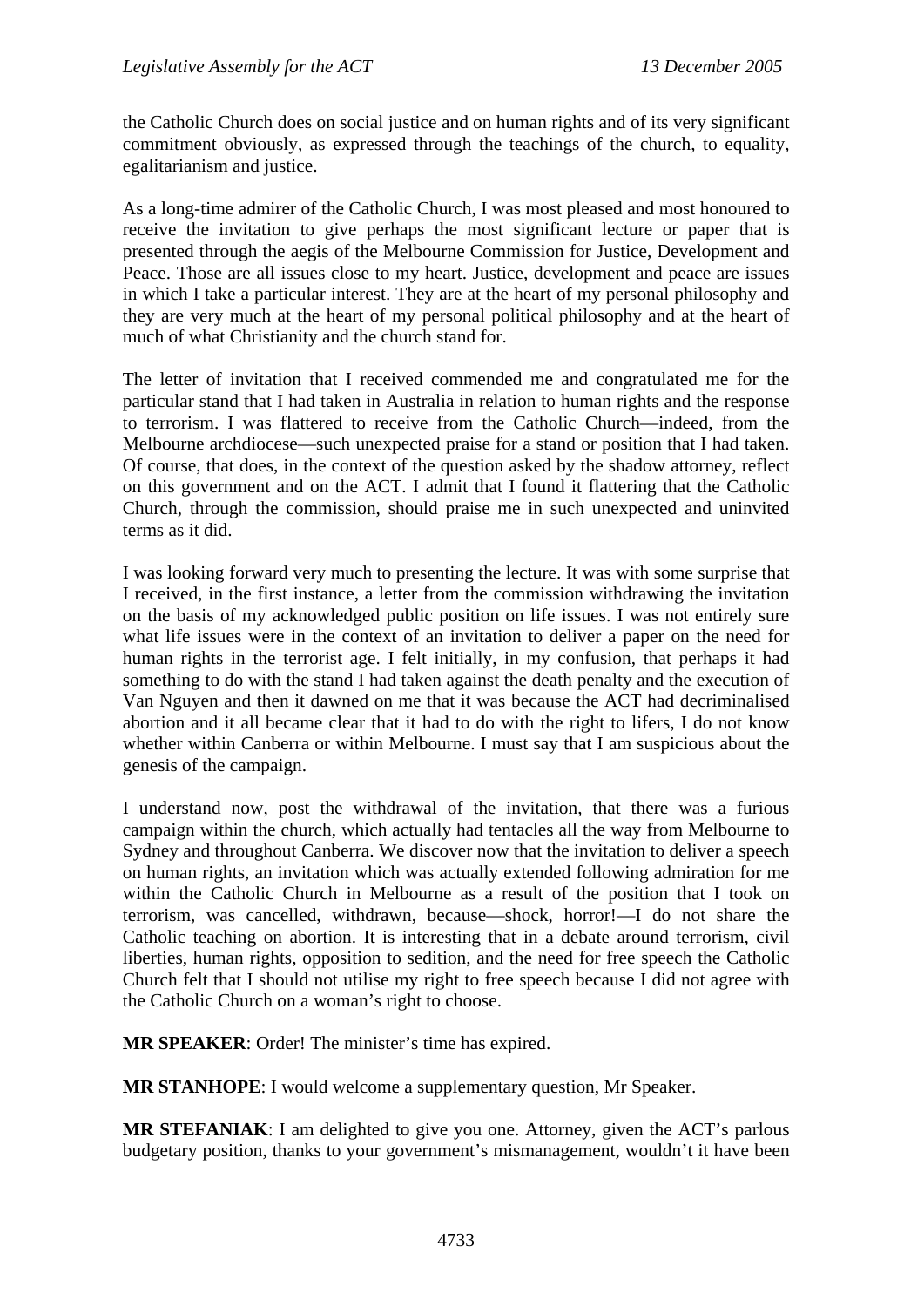more productive for you to stay in the ACT and focus on dealing with these problems rather than tilting at windmills round Australia?

**MR STANHOPE**: I had intended, quite fortuitously, to visit Melbourne over last weekend, which in any event I did. It was my granddaughter's first birthday and I wanted to share that time with her. The last time I had seen my granddaughter was about six months ago when I travelled to Melbourne to participate in her christening, her baptism into the Catholic Church, of which she and her family are members—strong, participating members—and it was with great pleasure that I visited Melbourne then to attend St Finbar's church, where my granddaughter was christened into the Catholic Church. That was the last time that I visited Melbourne.

I thought that it was quite coincidental, in fact, that the two visits that I was to take to Melbourne this year were associated with the Catholic Church, in the first instance to participate in the christening of my granddaughter, my only granddaughter, as a member of the Catholic Church at St Finbar's church. I thought that it was coincidental that my second visit to Melbourne following the christening of my granddaughter at a Catholic church was to be, again, at the invitation of the Catholic Church. I am very pleased that the invitation to attend my granddaughter's christening was not withdrawn.

The second invitation that I received to a Catholic Church function in Melbourne, unfortunately, was terminated at the behest of the Catholic Church because some within the church thought that, in some way, it would be inappropriate for a person who supports the right of a woman to have an abortion to speak at a Catholic-sponsored function about the need for a national bill of rights. I have to say that the link—and I still grapple with it—does evade me to some extent.

I will not say too much, other than to express my continuing regret, following the enormous pride that I felt in getting the invitation, that the Archbishop of Melbourne was so imposed upon by the right-to-life movement within his church that in order to avoid an unseemly scene at the speech—as expressed to me, there was concern that the meeting would become unruly and out of order as a result of the angst which some apparently feel towards me as a result of the fact that I support the right of women to choose an abortion as an option—I am, I presume, to be barred forever from darkening the doors of Catholic churches.

I do not say that lightly. I find it quite remarkable and ironic that the very night before I received notice of the withdrawal of an invitation to deal with, amongst other things, the freedoms that we enjoy, including the freedom of speech, a situation in which I was invited to address the importance of human rights in 2005, one of which is the fundamental right of freedom of speech, I shared the platform at a significant function within the Assembly with Father Frank Brennan, who spoke about the need for a national bill of rights and the central message of Father Brennan's presentation was the centrality of freedom of speech. I think that he said something to the effect that freedom of speech above all but freedom of speech backed by a bill of rights.

I cannot express that as eloquently as he did, but it was interesting to me and highly ironic to find within a day of sharing a platform with Father Frank Brennan—Professor Brennan, a professor at the Australian Catholic University—during which he spoke passionately about his commitment to a bill of rights, spoke deeply about the importance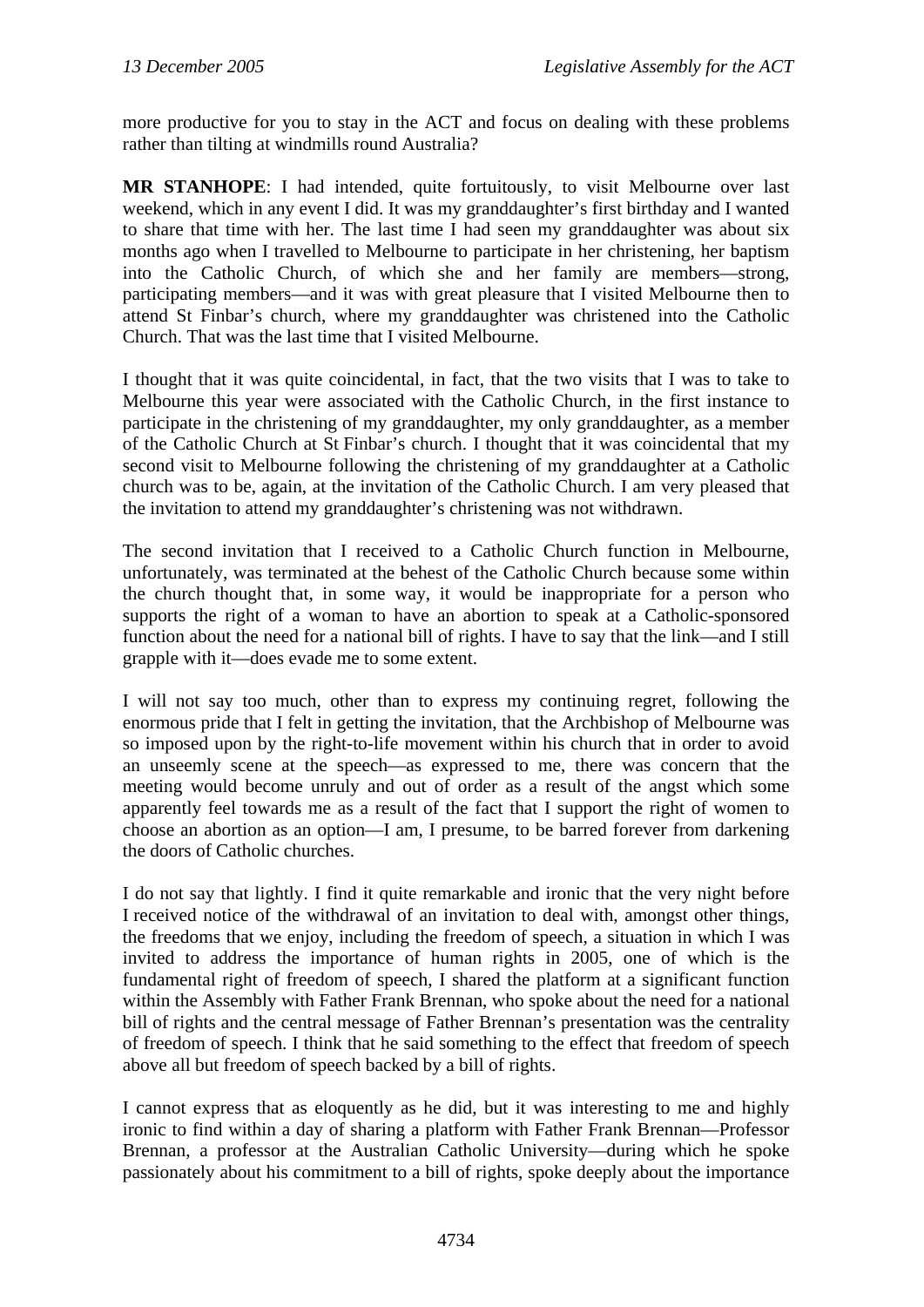<span id="page-24-0"></span>of freedom of speech as one of the fundamental rights which we need and should protect through a bill of rights, the Archbishop of Melbourne withdrew my capacity to continue with an invitation that I had received from his church in Melbourne to speak on the very same subject as Father Brennan had spoken about so passionately here. I regret that. I will say no more than that I understand the embarrassment of the archbishop and of the church in Melbourne. I think that they must be deeply embarrassed by their behaviour.

**MR SPEAKER**: Order! The minister's time has expired.

## **Environment—sustainability**

**DR FOSKEY**: My question is also to the Chief Minister and it relates to the use of global reporting initiative guidelines in annual reporting procedures. During the annual reports hearings of the Standing Committee on Public Accounts on 30 November, you commented that you had taken the Auditor-General's criticisms to heart and issued an unambiguous direction to every ACT government agency head that they comply with the recommendations of the Auditor-General's report on sustainability reporting. You also directed other agencies to look at ActewAGL's sustainability reporting practices for guidance. ActewAGL used the global reporting initiative's indicators for their sustainability report. Given that the Auditor-General has applauded Actew's use of the GRI guidelines and has particularly recommended the use of GRI guidelines for ACT agencies in her July report—that is, her third report for the year reporting on ESD—will you require ACT agencies to use GRI indicators for their 2005-06 annual reports?

**MR STANHOPE**: I thank Dr Foskey for her question. Dr Foskey, I have on my desk a proposed detailed government response to the Auditor-General's report on sustainability reporting, which I have not yet digested. To give the question you asked the justice it deserves, I would welcome an opportunity to review that response. I am happy in that context to take your question on notice. I think it will be answered in detail in the government's response to the Auditor-General's report, but I will take the question on notice.

**DR FOSKEY**: I have a supplementary question, Mr Speaker. Could the Attorney-General please provide the advice provided by the Office of Sustainability regarding directions to agencies from the Chief Minister's Department referred to by Mr Ottesen during the public accounts committee's annual reports hearing on 30 November?

**MR STANHOPE**: I cannot imagine why I could not, but I will take advice before answering directly. I will take advice on the question and hopefully respond to you by close of business today.

## **Disability services—transport**

**MRS BURKE**: Mr Speaker, my question is to the Minister for Disability, Housing and Community Services. Minister, why has a decision been made to withdraw transport to group homes for people with a disability in the ACT?

**MR HARGREAVES**: I thank Mrs Burke for the question. I do not have the level of detail on that about my person, to be quite frank. Like the Chief Minister, I will take the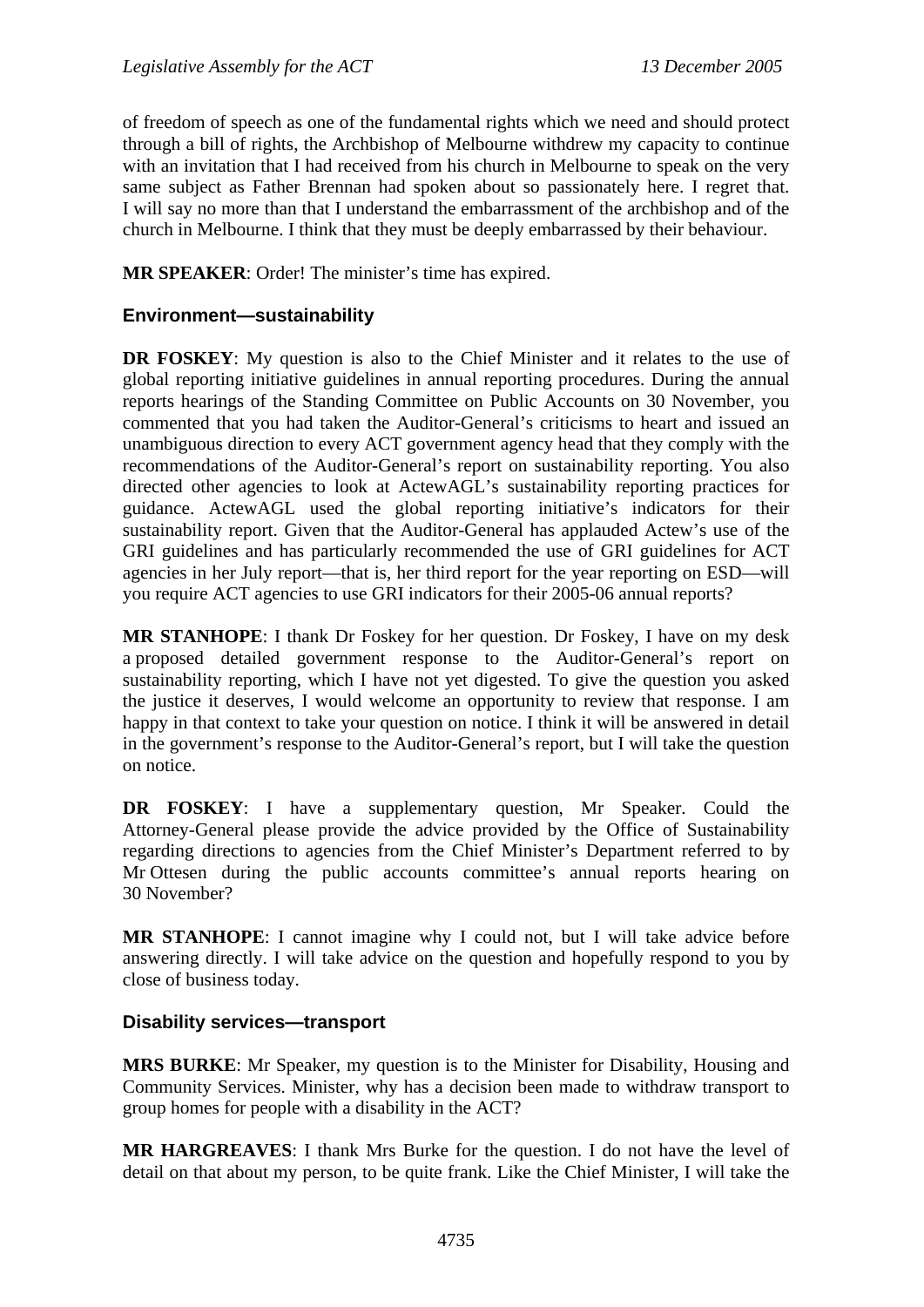<span id="page-25-0"></span>question on notice. With a bit of luck, I will be back before the end of the day with an answer to Mrs Burke.

**MRS BURKE**: Mr Speaker, I have a supplementary question. The minister might also, in that answer, expand and tell me how these people will now not become prisoners in their own homes.

**MR HARGREAVES**: I will happily find the answer to the substantive question but I am not going to be drawn into a piece of hysterics such as that the supplementary question invokes.

## **Capital works**

**MR MULCAHY**: Mr Speaker, my question is to the Treasurer. Treasurer, according to the September 2005 capital works progress report, total funds available for capital works in 2005-06 have been revised down from \$314 million to \$239 million, a fall of \$75 million. Will that \$75 million not spent this year on capital works be sufficient to fund the blowout in current expenditure?

**MR QUINLAN**: That is a hard question to answer. After some of the questions Mr Mulcahy has asked in this place since coming here, I thought, "Hello, we have had at least some improvement in understanding fundamentals." You have to understand the essential difference between operating, capital expenditure and cash.

**Mrs Dunne**: We understand that.

**MR QUINLAN**: Why don't you tell him? If you have a capital program that is downsized for the year, what is earmarked for that capital still depends on whether or not all of those projects are intended to be carried out over the longer term. That is when you know whether the funds are there or not. Even so, the funds not spent on capital will not migrate into the operating statement. It does not work like that. I used to tutor in accounting but I must be a bit out of touch. I am finding it a bit difficult to make it sound reasonable and clear that operating is counting your ongoing expenditures—day in and day out—and capitals are the "onces" and that that program can be set for a period of time, delayed, accelerated or whatever. It will not change unless you change the actual composition of the capital program or the cost of the individual projects within it. That money will still be spent. That is the best I can do with the question, mate. I am sorry.

**MR MULCAHY**: Mr Speaker, I ask a supplementary question. Treasurer, thank you for that most lucid response. What is your revised estimate of the operating loss for 2005-06?

**MR QUINLAN**: At this point in time I do not have it. I do not do it on a day-to-day basis. We do not have a barometer operating. It is not wise to do so because of the volatility in some of the figures you have.

*Opposition members interjecting—* 

**MR QUINLAN**: I think the immediate response to my saying that underscores what I said in answer to the first question. There seems to be a fundamental misunderstanding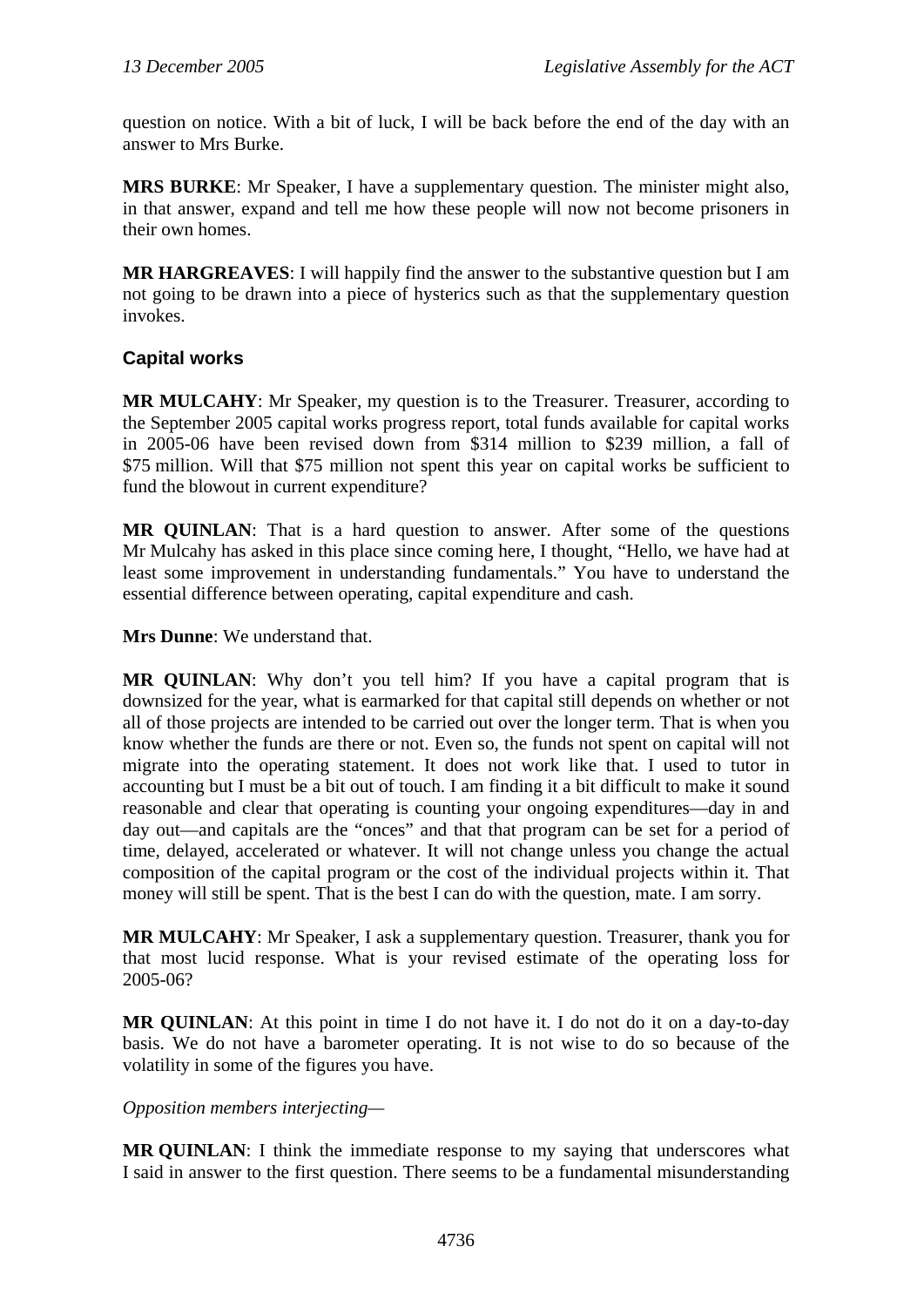<span id="page-26-0"></span>of the basics that go on.

**Mrs Burke**: We know when the budget is in deficit. We are not silly.

**MR QUINLAN:** Of all people! Thanks for your help, Jacqui. Maybe we could stick an MPI on and you could all get up and tell us how much you know. We could fit you all in, too. I have said before in this place that, at any given time, we have a huge raft of investments out there on volatile markets. I can give you one figure, if you like. As of the last time I spoke to Treasury officials about numbers, which was fairly recently, our investments were travelling \$80 million better than expected. But it is not going to take huge shifts in capital markets here and overseas to change that. It is a matter of asking what the anticipated figure is now, waiting 30 seconds and asking, "What is it now?" It could be different.

*Opposition members interjecting—* 

**MR QUINLAN:** It does not seem to me to be smart, particularly as—

*Opposition members interjecting—* 

**MR QUINLAN**: We have had here today from your leadership an irresponsible misuse of numbers, as Mr Corbell has quite clearly explained. And you are saying, "Can you give me a number now that I can go out and misuse again and again." When we present figures to the public through this place, we would like to ensure that we have done an overall assessment, made long-term estimates of what will happen and are able to say, "This is the expectation."

**Mr Mulcahy**: You have not revised? Watch the forecast.

**MR QUINLAN**: From day to day, and every second week in this place, Mr Mulcahy, what you are suggesting is a stupid process.

**Mr Mulcahy**: Do you do revisions to your forecast?

**MR SPEAKER**: You will get to ask that question tomorrow, Mr Mulcahy.

## **Emission standards**

**MRS DUNNE**: My question is to the Minister for the Environment. Given that several eminent scientists have publicly stated that the greenhouse emission reduction targets specified in the 1997 greenhouse strategy are realistic and could be achieved quickly and relatively cheaply and given that, in the words of Professor Graham Pearman, an international authority on climate change, "they are exactly the sort of measure that are needed. In fact, most governments are looking at setting far tougher greenhouse emission targets," would you tell the Assembly which eminent scientists you consulted before you decided to lower higher rates of emission in your new climate change and energy policy?

**MR STANHOPE**: I remember, before the last election, when this became a matter of some note and we had this particular debate, the Liberal Party went very, very quiet on this subject. Why did they go very quiet on this subject when all this debate that was had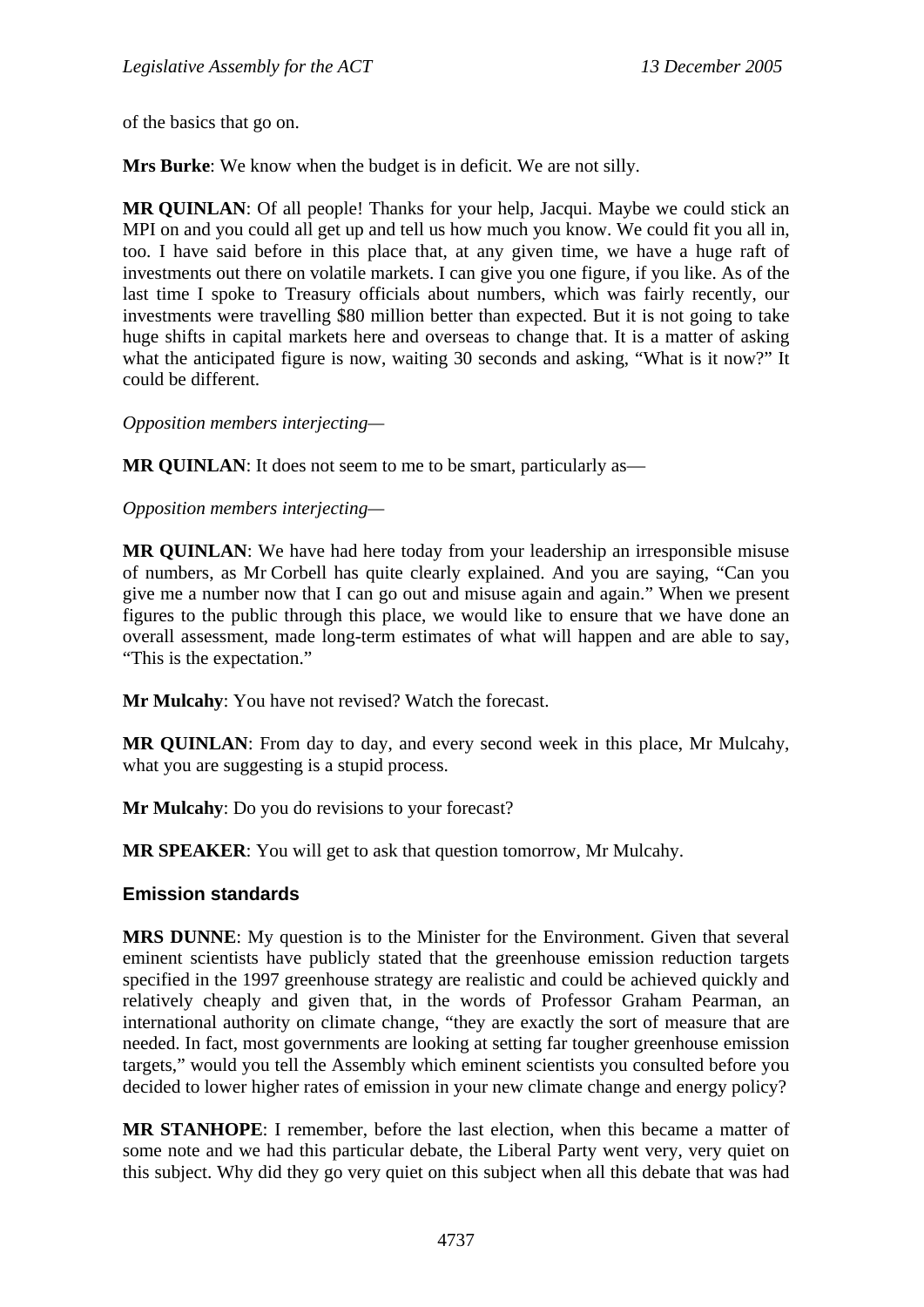was had then? Kerrie Tucker was leading the charge. A year later, a new Greens picked it up and ran it. The Libs jumped on it this time, whereas they did not the time before. Why did they not the time before? It was because the detailed assessment that was undertaken by the Office of Sustainability of implementing particular initiatives within the strategy was costed at \$140 million to meet 70 per cent of the target.

The question was asked after the then and continuing Leader of the Opposition, for the time being, had indicated that they were not going to build the prison, so they could put all the bricks and mortar from the prison into bricks and mortar somewhere else. But they were not going to put it into bricks and mortar; they were going to put it into salaries for one year. They were going to convert the capital for the prison into recurrent expenditure for staff at the hospital.

Along the way, they realised what a goose the Leader of the Opposition was making of himself about those particular numbers. When it was revealed that the Liberal Party was also committed to \$140 million of expenditure on greenhouse, they suddenly decided, "Oops, let us go a bit quiet on this. We have just spent \$120 million of bricks and mortar for the prison on salaries for the hospital; we had better just go a bit quiet on the \$140 million of greenhouse expenditure to meet 70 per cent of the target which we have just picked up." It is interesting that, last time round, before the last election, the Liberals went a bit quiet on the \$140 million.

**Mrs Dunne**: On a point of order, Mr Speaker: I ask you to draw the Chief Minister back to the question, which was: which eminent scientists did he consult before changing his policy?

**MR SPEAKER**: Come to the subject matter of the question.

**MR STANHOPE**: I did not read the reports of the eminent scientists, so I am at somewhat of a disadvantage. I did not read that particular article. I must say—and I hope Ms Beattie will forgive me—I tend not to read the hysterical stuff on the latest shockhorror revelations which are a repeat, of course, of the shock-horror revelations that were reported 18 months ago. I thought, "Goodness me, I read this 18 months ago. I do not need to read it again." The same suspects from the ANU and the CSIRO are trotted out. They are always eminent scientists.

The question that was put contained the words "relatively cheaply". Is it not lovely that, to a scientist sitting in splendid isolation, trying to get his latest invention commercialised, \$140 million is relatively inexpensive? The important word in the question that the member asked was "relative". Relative to whom and relative to what? \$140 million is not relatively inexpensive; it is extremely expensive; it is money we do not have to implement 70 per cent of the programs that are included in a completely flawed strategy that, when in government, the Liberal Party did nothing to implement. Is not this remarkable!

Go back and have a look at this strategy and what the Liberal Party when it was in government did. It did nothing, absolutely nothing. This is classic pea and thimble.

**Mr Smyth**: On a point of order, Mr Speaker: under standing order 118 (b) he cannot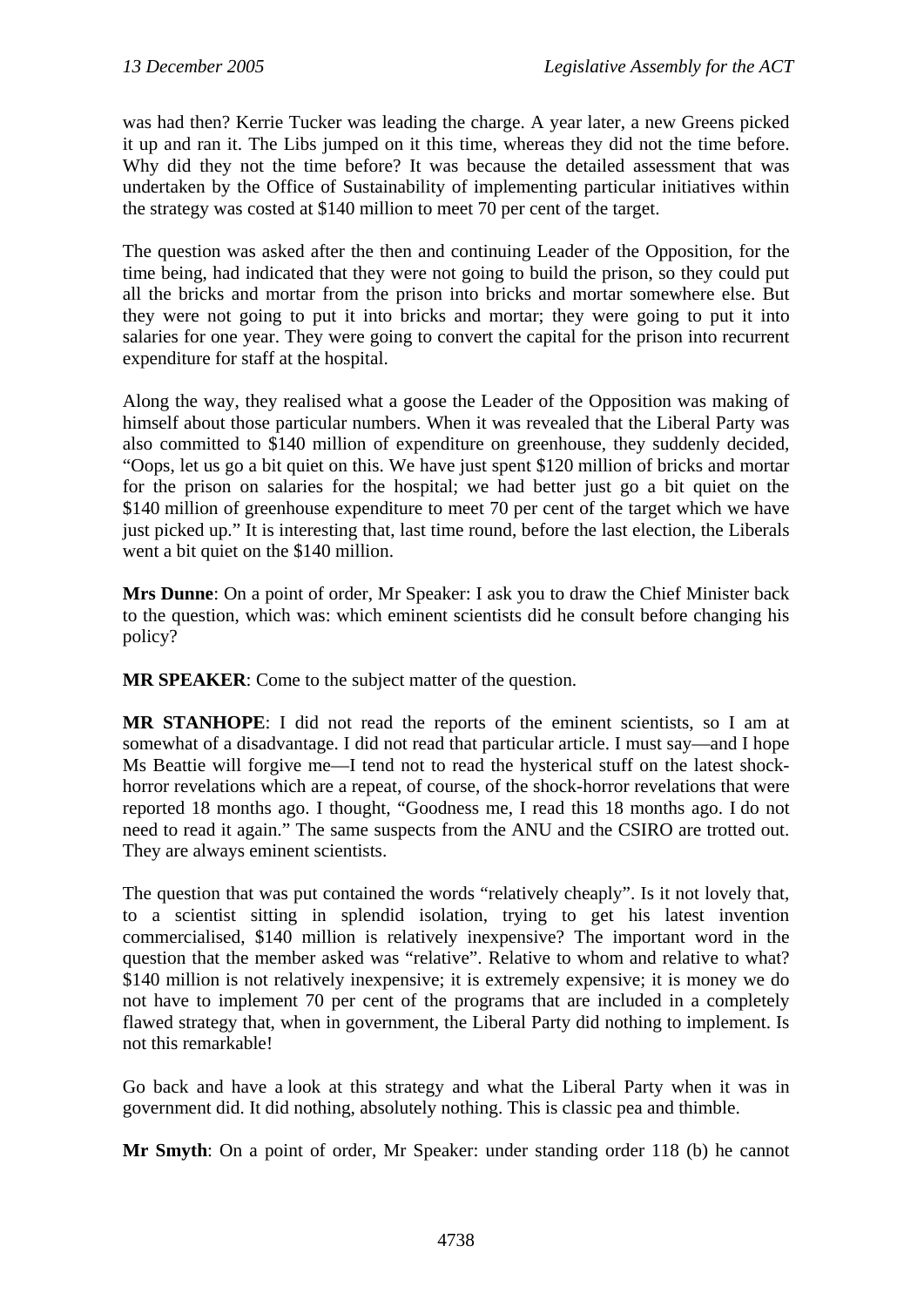debate the subject of the question. It was not about the Liberal Party's policy. He must answer the question: which scientists did he consult?

**MR STANHOPE**: This is classic pea and thimble. You introduce a strategy; you set a target; you are in government; and you do nothing. You lose government.

**Mr Smyth**: On a point of order, Mr Speaker: the question was not about what we did in government. The question was: what scientists did the Chief Minister consult? He must answer the question or at least make an attempt to do so.

**MR SPEAKER**: Come to the subject matter of the question.

**MR STANHOPE**: I am coming to the subject matter. The subject matter was cost. The issue was cost. I am explaining why, having been left with—

**Mrs Dunne**: On a point of order, Mr Speaker: the question was not about cost; it was about the experts that were consulted. The subject matter of the question was the experts.

**MR SPEAKER**: The subject matter of the question is the policy.

**MR STANHOPE**: The policy was a nonsense. We are in the process of introducing a far better one. I have to say that the eminent scientists who think this was relatively inexpensive could do something about helping us to find the money.

**MRS DUNNE**: Are you saying, Chief Minister, that people like Professor Pearman and Professor Andrew Blakers know less about climate change and energy policy than the people who constructed your strategy? Are you prepared to tell us which eminent scientists you consulted before you threw out the greenhouse strategy?

**MR STANHOPE**: I am prepared to say, in relation to Professor Andrew Blakers, that I believe members will recall the Liberal Party policy promise before the last election essentially to create a bank to fund solar units which Professor Blakers had invented and was working on. It was an interest-free scheme that the Liberal Party was going to create to allow, essentially, the retrofitting of every house in the ACT, at ACT government expense, with the cost of the retrofitting to be paid through Actew bills.

That was costed by the Office of Sustainability. It was costed at \$70 million to outfit 10,000 houses. We have 120,000 houses in the ACT. It was costed at \$70 million up front to retrofit 10,000 houses. That is \$840 million. Professor Blakers, one of the eminent experts criticising the government for not achieving these proposed targets which the Liberal Party adopted before the last election as one of its policy positions, would, on the basis of advice from the Office of Sustainability, cost up front \$840 million—\$840 million to implement Professor Blakers' scheme which the Liberal Party accepted and which Mrs Dunne campaigned on before the last election.

When the Liberal Party went out before the last election and, in the face of promises like that, said, "Vote for us as if your life depends on it," you can understand why they did. They knew their lives depended on it. "Vote as if your life depends on it." By golly, they did. They knew, with an opposition running around and making promises that they would institute and develop a bank to allow Professor Blakers' product to be retrofitted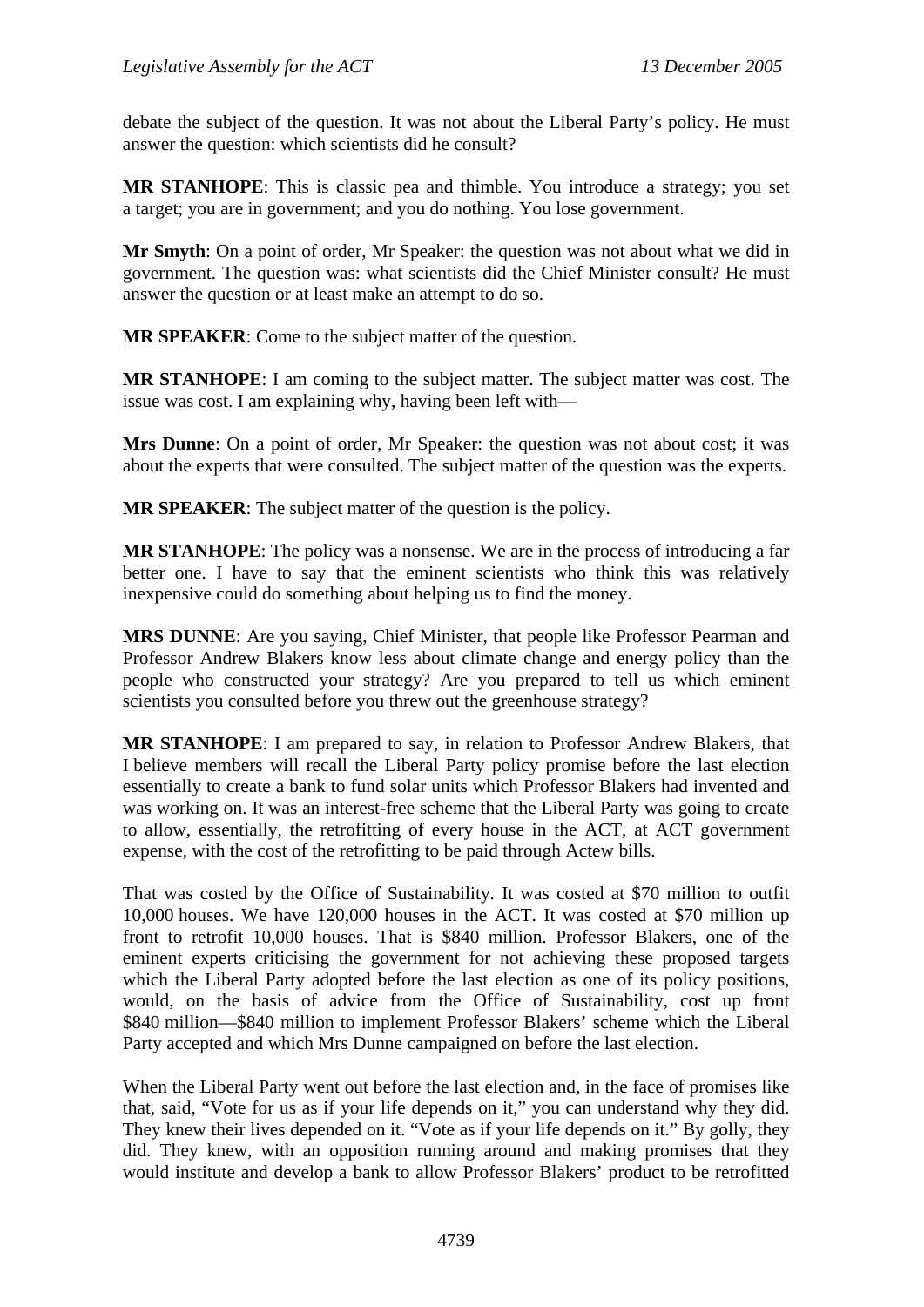onto every house in the ACT at a cost of \$840 million, what that would do to the ACT budget.

**Mr Smyth**: On a point of order, Mr Speaker—

**MR SPEAKER**: You have not got a point of order because he is dealing—

**Mr Smyth**: You cannot know that until I have raised the point of order.

**MR SPEAKER**: I can almost guess what you are going to say, but go on.

**Mr Smyth**: You can say that, but you cannot say that it is not a point of order until you have heard the point of order. Under standing order 118 (b) he cannot debate the subject like that.

**MR SPEAKER**: I reckon I knew it.

**Mr Smyth**: He has to answer the question, which is: which eminent scientists did he consult? You have to make him do that.

**MR SPEAKER**: The Chief Minister has two minutes—

**MR STANHOPE**: I have finished.

**MR SPEAKER**: He could have two minutes and 30-odd seconds, if he wanted, to refer to Professor Blakers, I think it was—

**MR STANHOPE**: Professor Andrew "\$840 million" Blakers.

**MR SPEAKER**: He could have referred over and over again to him and his connection with the policy your party supported. He is entitled to do that.

**Mr Smyth**: On the point of order, Mr Speaker—

**MR SPEAKER**: Sit down.

**Mr Smyth**: On the point of order, he has to attempt to answer the question. The question was: which eminent scientists did he contact or speak to? He has not answered that question in any way, shape or form. He has avoided the whole point of the question. You should direct him, under the standing orders, to answer the question.

**MR SPEAKER**: I cannot direct him to answer the question.

**Mr Smyth**: Yes, you can. He must be relevant and he must not debate the subject, which is what he is getting away with today.

**MR SPEAKER**: I know you would like me to direct him to answer the question in the way that you would like it answered, but I cannot do that either. Questions without notice. I call Ms Porter.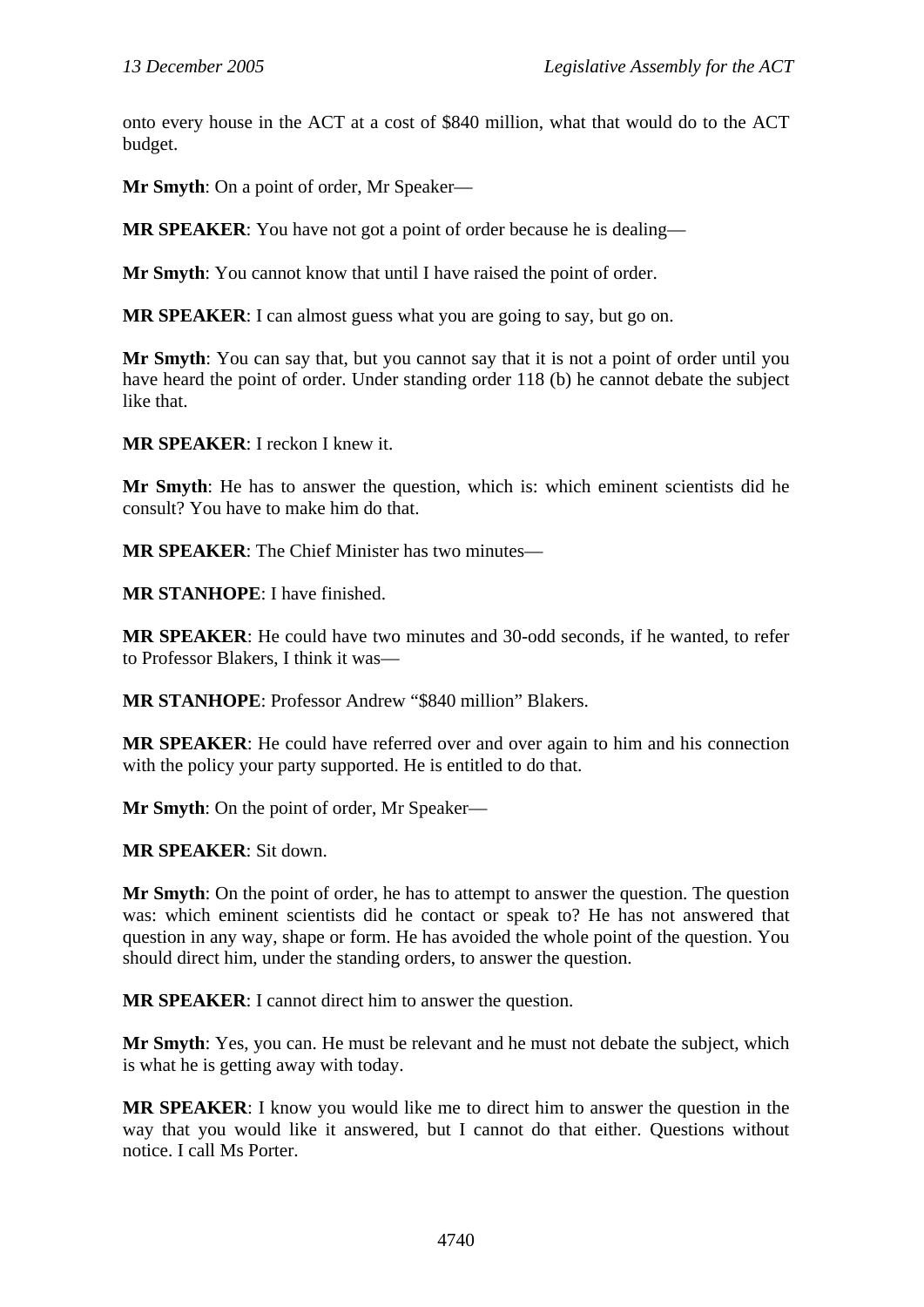<span id="page-30-0"></span>**MR STANHOPE**: To conclude: as I said, the advice—

**Mrs Burke**: You have been embarrassed into giving an answer

**MR STANHOPE**: No. I am happy to say the advice was prepared by the Office of Sustainability, an office that I trusted. The action officer who investigated and prepared—

**Mr Smyth**: His time has expired. He can make a statement after question time.

**MR SPEAKER**: I have already called Ms Porter. If you want to seek leave to make a statement after question time, I am sure the Assembly will give you leave.

**MR STANHOPE**: I make the point that the advice the government relied on was prepared by Mr Gordon McAllister, a trusted officer of the department.

**MR SPEAKER**: Resume your seat.

#### **Tourism**

**MS PORTER**: My question is to the Minister for Tourism. Minister, last Friday the latest domestic tourism statistics were announced, showing that ACT tourism had recovered from the effects of the introduction of Jetstar last year. To what do you attribute the strong rebound in tourism numbers?

**Mr Mulcahy**: His brilliance, no doubt.

**Mrs Dunne**: His brilliant personality, obviously.

**MR QUINLAN**: If you get sick of me bringing this good news into the place, I will see if I can find some dark news for you.

**MR SPEAKER**: Mr Quinlan, please direct your comments through the chair—and members of the opposition will cease interjecting. It is hard for me to hear what it is that you object to by way of points of order.

**MR QUINLAN**: The latest national visitor centre service results indicate a 34 per cent increase in the number of domestic overnight visitors to the ACT for the September quarter of 2005 compared to the September quarter of 2004. The increase reflects a recovery from the low-cost airline impacts in the September quarter of 2004, when visitor numbers declined by something like 22 per cent. The recovery has been particularly strong from the regional New South Wales market, which has increased by over 100 per cent, contributing to an overall increase of 54 per cent of the total New South Wales market for the September quarter of 2005 compared with 2004.

Overall, an increase of 4.1 per cent in domestic overnight visitors to the ACT was recorded for the year ending September 2005 compared to 2004, against a national decline of 5.3 per cent. Interestingly, the record Floriade numbers account for only part of this strong September figure, as Floriade straddles the September and December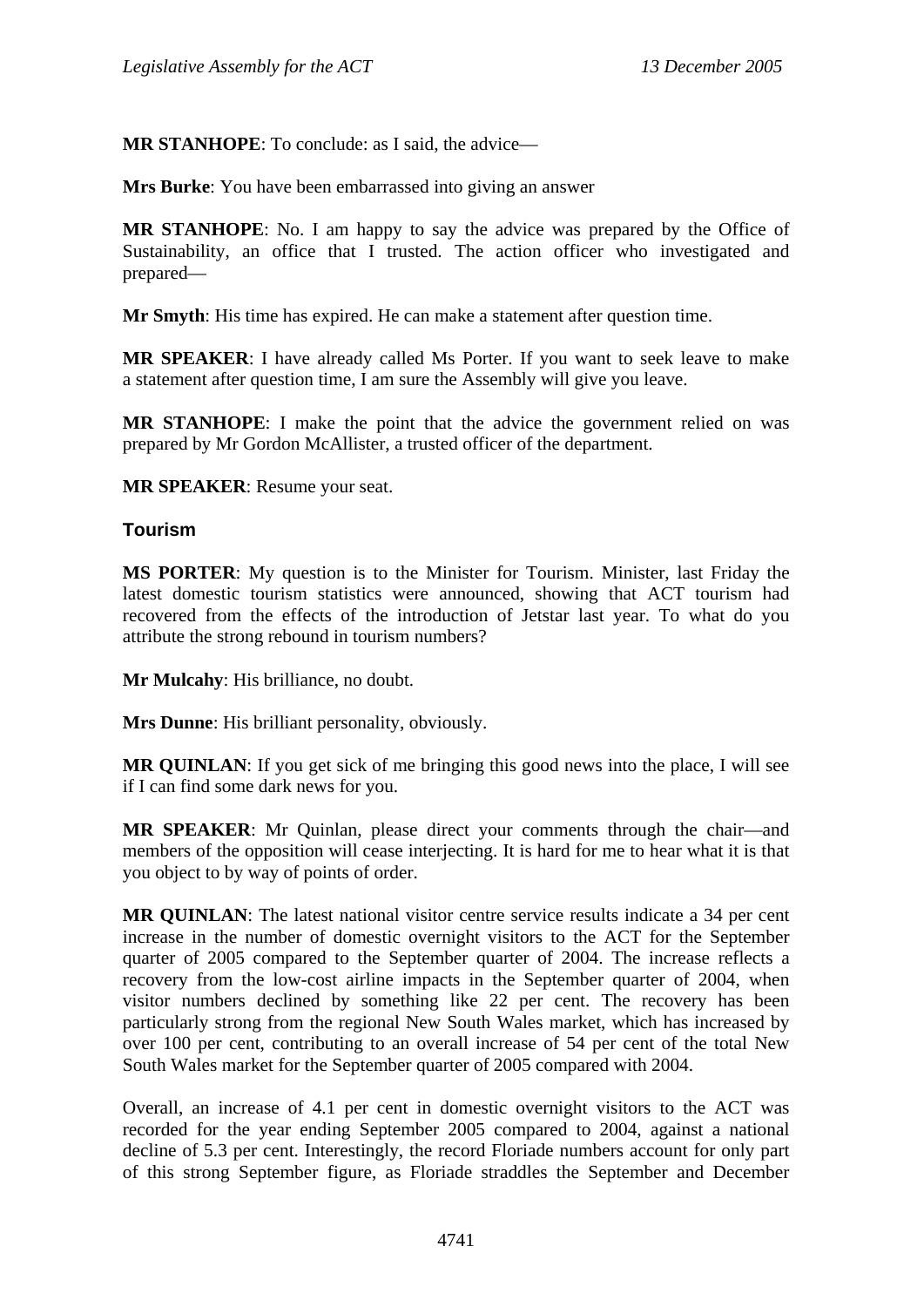<span id="page-31-0"></span>quarters. Therefore, I am hopeful that the December figure, due out next year, will also contain good news for the industry, particularly taking into account Floriade, the Brindabella Challenge, which was new, and the Champions Trophy hockey tournament.

If you look at the results for the other states and territories in the September quarter of this year, the achievement of the ACT industry is even more impressive. We were the only state to show growth. Every other state has shown decline in that quarter, and the national decline is about 5½ per cent. So it is a terrific result.

There are a number of reasons for this, of course, but we do refer to the Jetstar phenomenon, which I have heard described as a once-in-a-lifetime experience. Leadership has been provided by ACT tourism, and the government and the industry have worked together. We did work with the industry during Floriade, with the rock 'n' roll trail. That worked; that brought people in. We are now working on a program called "From the Vault", with the major attractions, and I do expect that that will have some effect as well. I think that demonstrates that, after several years, we really do have the tourism industry across Canberra working together—and happily working together—and I think we are also seeing the ongoing effects of the "See yourself in Canberra" program, which was never intended or expected to be just a one-shot boost. It would take time to have its impact, and I think it is having its impact.

There is ever the possibility of an economic downturn, of natural disaster, of petrol prices, of another SARS or bird flu or whatever. But, all things being equal, it is to the credit of Australian Capital Tourism Corporation and of the tourism industry across Canberra that we are showing a recovery from some bad but explainable figures a year or so ago.

## **Multicultural centre**

**MS MacDONALD**: My question is to the Chief Minister. From the time it first won government, Labor has worked towards the establishment of a dedicated multicultural centre to service the vibrant communities that are an integral part of the makeup of our city. The Chief Minister officially opened the Theo Notaras Multicultural Centre on 8 December 2005. Chief Minister, can you explain the significance to the Canberra community of the opening of the new multicultural centre?

**MR STANHOPE**: I thank Ms MacDonald for the question. The opening of the multicultural centre last week was a very important occasion at which I was very pleased to be present. It is the first such centre in Australia and already it has become the envy of multicultural communities through Australia. At the opening, the representative of the federal department of immigration commented to me that the centre was a wonderful initiative and she had no doubt that it would now become a feature of the commitment of other governments throughout Australia to a genuinely inclusive, tolerant and multicultural community.

It was with great pleasure that I officiated at the opening of the centre. Of course, it was doubly pleasurable that the ACT government was able to deliver, through that centre, on a significant election promise that we had made. I note that the Liberal Party in government made the same promise time and time again but never delivered on it. It is interesting that after seven years of Liberal government, with no multicultural centre and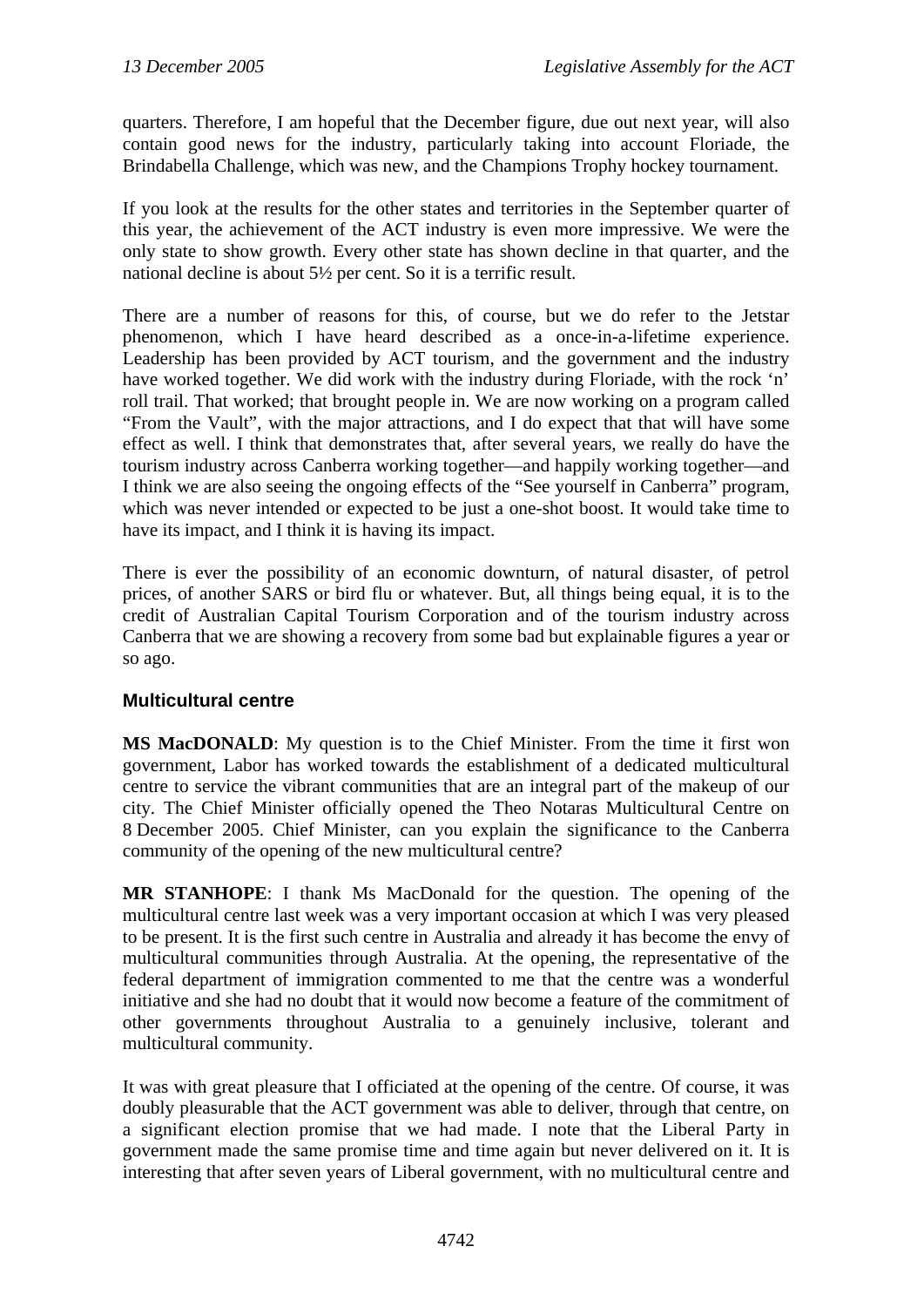no commitment to multiculturalism, we now have a multicultural centre that is the envy of Australia. It is an achievement in which I take particular pride. We promised we would do it and we have done it.

The centre really has activated and energised the multicultural communities of the ACT. We have seen that just this last weekend, with a highly successful summit coordinated and facilitated by my colleague the minister for multicultural affairs, John Hargreaves. I have received enormously positive feedback from that summit.

It is this government's commitment to a multicultural community that has resulted in this energising, this reengagement, indeed, the great excitement at the opening of such a fantastic multicultural facility as the Theo Notaras Multicultural Centre, which will be at the heart of the Canberra community. It is fitting that the centre is in the North Building, across the square from and adjacent to the Assembly.

For the information of members, it is relevant that already there are 23 separate multicultural community groups and six peak organisations housed there. Some of the combinations of groups that are housed there really do go to the heart of what multiculturalism is about. We have representatives from the Pakistani, Hmong, Thai, Korean, Samoan and Russian communities, and it goes on and on. Six of the major peak multicultural organisations are now housed in accommodation built for their particular needs. It is accommodation of which they are enormously proud.

In these times we see what happens if we take our attention away from the need to continue to work for inclusiveness and tolerance and the need to embrace difference. Over the last few days we have seen most vividly in Sydney what happens when racial tensions escalate and when the inclusiveness and tolerance for which Australians are proudly famous begin to disintegrate in the most appalling way. We can see the ease with which racism and racial tensions can explode into violence, destruction and intolerance.

Sydney, at the moment, is a blight on Australia. One has to stop to consider our response to some of the communities at the heart of the violence and racism exhibited in our newspapers and on our television screens. Heaven forbid that we ever experience that in the ACT! It is this government's absolute commitment that we will never in this community allow those divisions to be created. We are committed to our multiculturally diverse community and we will not tolerate the prospect of the community degenerating into those sorts of divisions. We will remain focused and maintain a commitment to tolerance, diversity and difference and to the strengths of a multicultural society.

I am pleased that, with the centre, we have been able to acknowledge one of Canberra's great pioneers, Theo Notaras. He was the father, to some extent, of our multicultural community. He opened the Capital Cafe in Civic in 1927. This city grew up with the Capital Cafe—

**MR SPEAKER**: Order! The member's time has expired.

**Mr Stanhope**: I ask that all further questions be placed on the notice paper.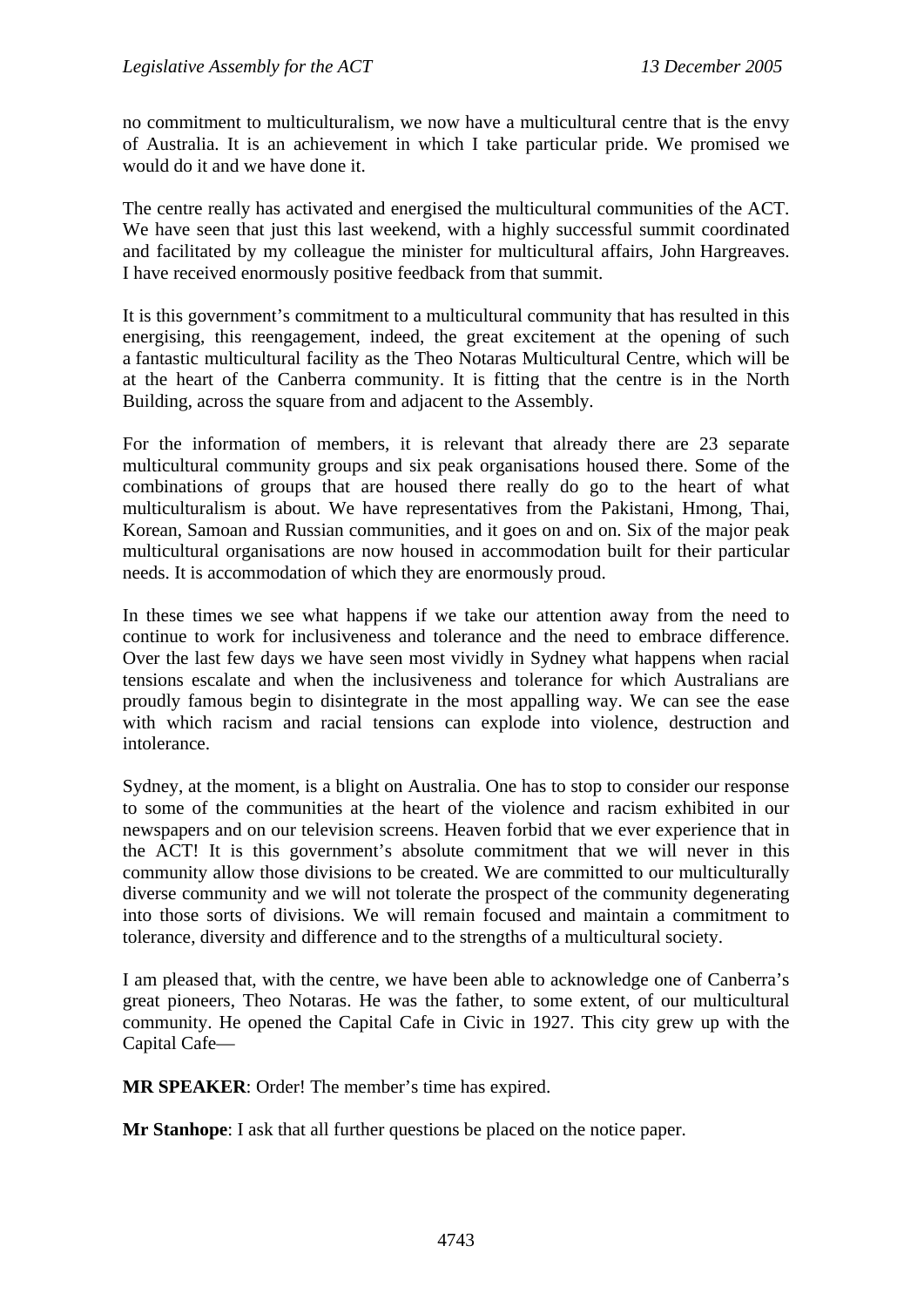## <span id="page-33-0"></span>**Supplementary answer to question without notice Teddy Bears Child Care Centre**

**MR CORBELL**: In question time on 24 November this year, Mrs Dunne asked me this question in relation to blocks 2 and 6 of section 99 Curtin, known as the Teddy Bears Child Care Centre:

Minister, did you recently have a meeting with the management of the Teddy Bears Child Care Centre in relation to the direct sale of land as a replacement for the current centre? Did you tell the management of the Teddy Bears Child Care Centre that the land at Curtin was not available for direct sale because you were interested in setting it aside for urban infill?

When I answered that question from Mrs Dunne, I heard it as one question and answered the second part as no. Can I clarify my answer by saying that the answer to the first part of the question, that is, did I recently have a meeting with the management of the Teddy Bears Child Care Centre, is yes. In relation to the second part of the question, the answer is still no.

## **Answer to question on notice Question No 678**

**MR STEFANIAK**: I rise under standing order 118A. I have one unanswered question on the notice paper, question on notice 678, to the Attorney-General. The 30 days expired on 17 November.

**MR STANHOPE**: I regret that I was not aware that there was an overdue question. Had I been aware, of course I would have taken steps to ensure that it was answered. I was not aware of it. I will now pursue the issue on behalf of the shadow attorney.

# **Auditor-General's Report No 7 of 2005**

**Mr Speaker** presented the following paper:

Auditor-General Act—Auditor-General's Report No 7 2005—2004-05 Financial Audits, dated 12 December 2005.

Motion (by **Mr Corbell**, by leave) agreed to:

That the Assembly authorises the publication of the Auditor-General's Report No 7 2005.

# **Executive contracts**

## **Papers and statement by minister**

**MR STANHOPE** (Ginninderra—Chief Minister, Attorney-General, Minister for the Environment and Minister for Arts, Heritage and Indigenous Affairs): For the information of members, I present the following papers: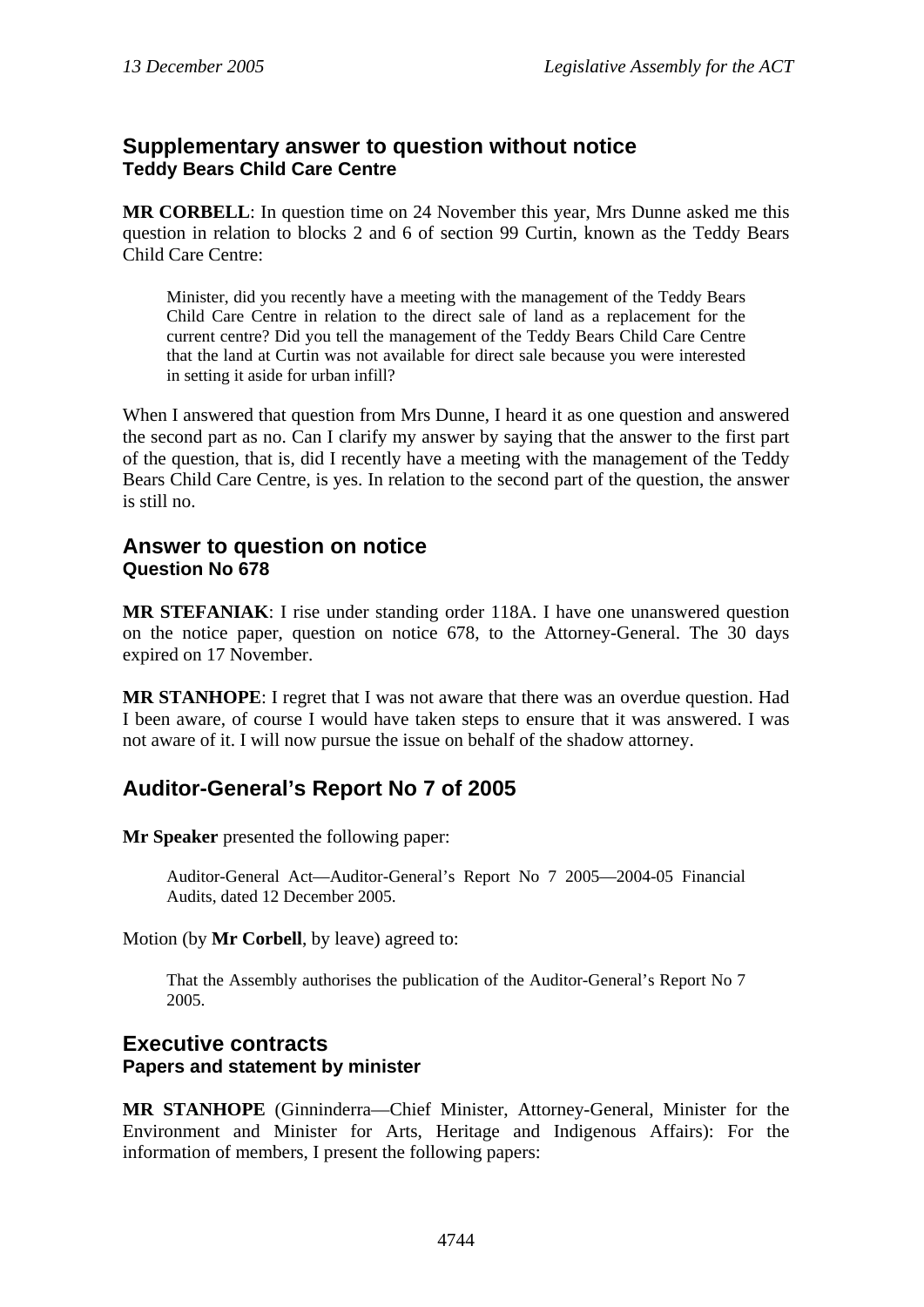<span id="page-34-0"></span>Public Sector Management Act, pursuant to sections 31A and 79—Copies of executive contracts or instruments— Contract variations: Beverly Forner, dated 1 December 2005. Geoff Keogh, dated 4 November 2005. Lincoln Hawkins, dated 11 November 2005. Megan Smithies, dated 10 November 2005. Michael Vanderheide, dated 25 October 2005. Mick Kegel, dated 1 December 2005. Roger Broughton, dated 15 November 2005. Roslyn Hayes, dated 2 November 2005. Sue Marriage, dated 4 November 2005. Long-term contracts: Di Preston-Stanley, dated 30 November 2005. Greg Jones, dated 1 December 2005. Jason McNamara, dated 7 October 2005. John Robertson, dated 8 November 2005. Kahlid Ahmed, dated 8 November 2005. Short-term contracts: Greg Jones, dated 29 and 30 November 2005. Lana Junakovic, dated 15 November 2005. Leanne Power, dated 17 June 2005. Meredith Whitten, dated 24 November 2005. Pam Davoren, dated 21 November 2005. Phil Collins, dated 28 November 2005.

I seek leave to make a statement in relation to the papers.

#### Leave granted.

**MR STANHOPE**: These documents are tabled in accordance with sections 31A and 79 of the Public Sector Management Act, which require the tabling of all executive contracts and contract variations. Contracts were previously tabled on 22 November 2005. Today I have presented five long-term contracts, six short-term contracts, and nine contract variations. The details will be circulated to members.

## **Papers**

**Mr Quinlan** presented the following paper:

Australian Capital Tourism Corporation Act, pursuant to subsection 28 (2)— Australian Capital Tourism Corporation—Quarterly report—July to September 2005.

#### **Mr Corbell** presented the following papers:

Annual Reports (Government Agencies) Act, pursuant to section 13— ACT Health—Annual Report 2004-05—Corrigendum, dated November 2005.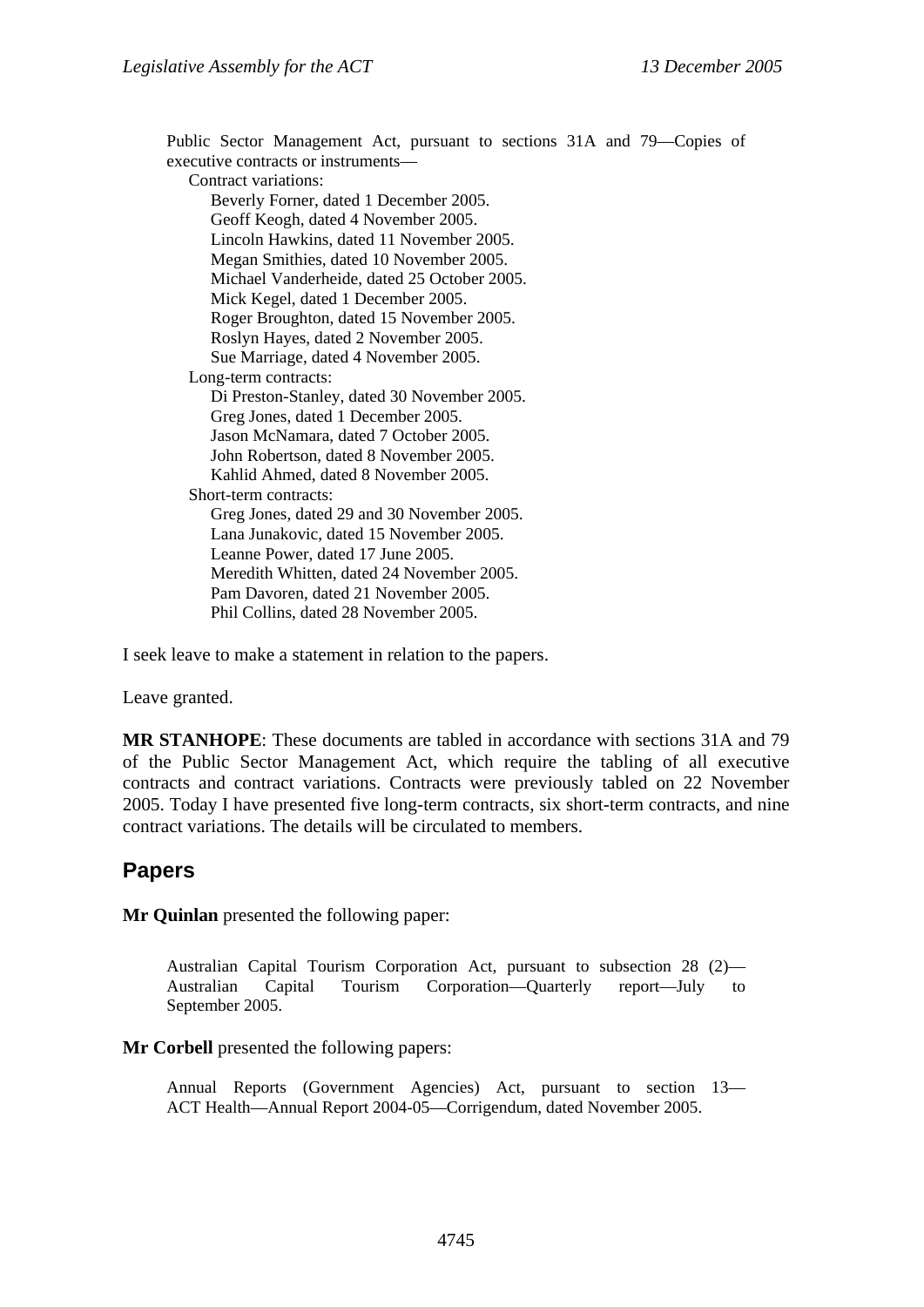#### **Subordinate legislation (including explanatory statements unless otherwise stated)**

Legislation Act, pursuant to section 64—

Building Act—Building (Prudential Standards) Determination 2005— Disallowable Instrument DI2005-250 (LR, 17 November 2005).

Environment Protection Act—Environment Protection Regulation 2005— Subordinate Law SL2005-38 (LR, 17 November 2005).

Gambling and Racing Control Act—

Gambling and Racing Commission Appointment 2005 (No 2)— Disallowable Instrument DI2005-263 (LR, 30 November 2005).

Gambling and Racing Commission Appointment 2005 (No 3)— Disallowable Instrument DI2005-264 (LR, 30 November 2005).

Land (Planning and Environment) Act—Land (Planning and Environment) (Fees) Determination 2005 (No 2)—Disallowable Instrument DI2005-265 (LR, 30 November 2005).

Nurses Act—Nurses (Fees) Determination 2005 (No 1)—Disallowable Instrument DI2005-245 (LR, 17 November 2005).

Pest Plants and Animals Act—

Pest Plants and Animals (Pest Animals) Declaration 2005 (No 1)— Disallowable Instrument DI2005-255 (LR, 24 November 2005).

Pest Plants and Animals (Pest Plants) Declaration 2005 (No 1)— Disallowable Instrument DI2005-256 (LR, 24 November 2005).

Public Place Names Act—

Public Place Names (Red Hill) Determination 2005 (No 1)—Disallowable Instrument DI2005-253 (LR, 24 November 2005).

Public Place Names (Tharwa) Determination 2005 (No 1)—Disallowable Instrument DI2005-252 (LR, 24 November 2005).

Race and Sports Bookmaking Act—

Race and Sports Bookmaking (Operation of Sports Bookmaking Venues) Determination 2005 (No 3)—Disallowable Instrument DI2005-259 (LR, 28 November 2005).

Race and Sports Bookmaking (Rules for Sports Bookmaking) Determination 2005 (No 3)—Disallowable Instrument DI2005-260 (LR, 28 November 2005).

Race and Sports Bookmaking (Rules for Sports Bookmaking) Determination 2005 (No 4)—Disallowable Instrument DI2005-261 (LR, 28 November 2005).

Race and Sports Bookmaking (Rules for Sports Bookmaking) Determination 2005 (No 5)—Disallowable Instrument DI2005-269 (LR, 2 December 2005).

Race and Sports Bookmaking (Sports Bookmaking Events) Determination 2005 (No 1)—Disallowable Instrument DI2005-254 (LR, 28 November 2005).

Race and Sports Bookmaking (Sports Bookmaking Venues) Determination 2005 (No 3)—Disallowable Instrument DI2005-257 (LR, 28 November 2005).

Race and Sports Bookmaking (Sports Bookmaking Venues) Determination 2005 (No 4)—Disallowable Instrument DI2005-258 (LR, 28 November 2005).

Road Transport (General) Act—

Road Transport (General) (Application of Road Transport Legislation) Declaration 2005 (No 11)—Disallowable Instrument DI2005-251 (LR, 24 November 2005).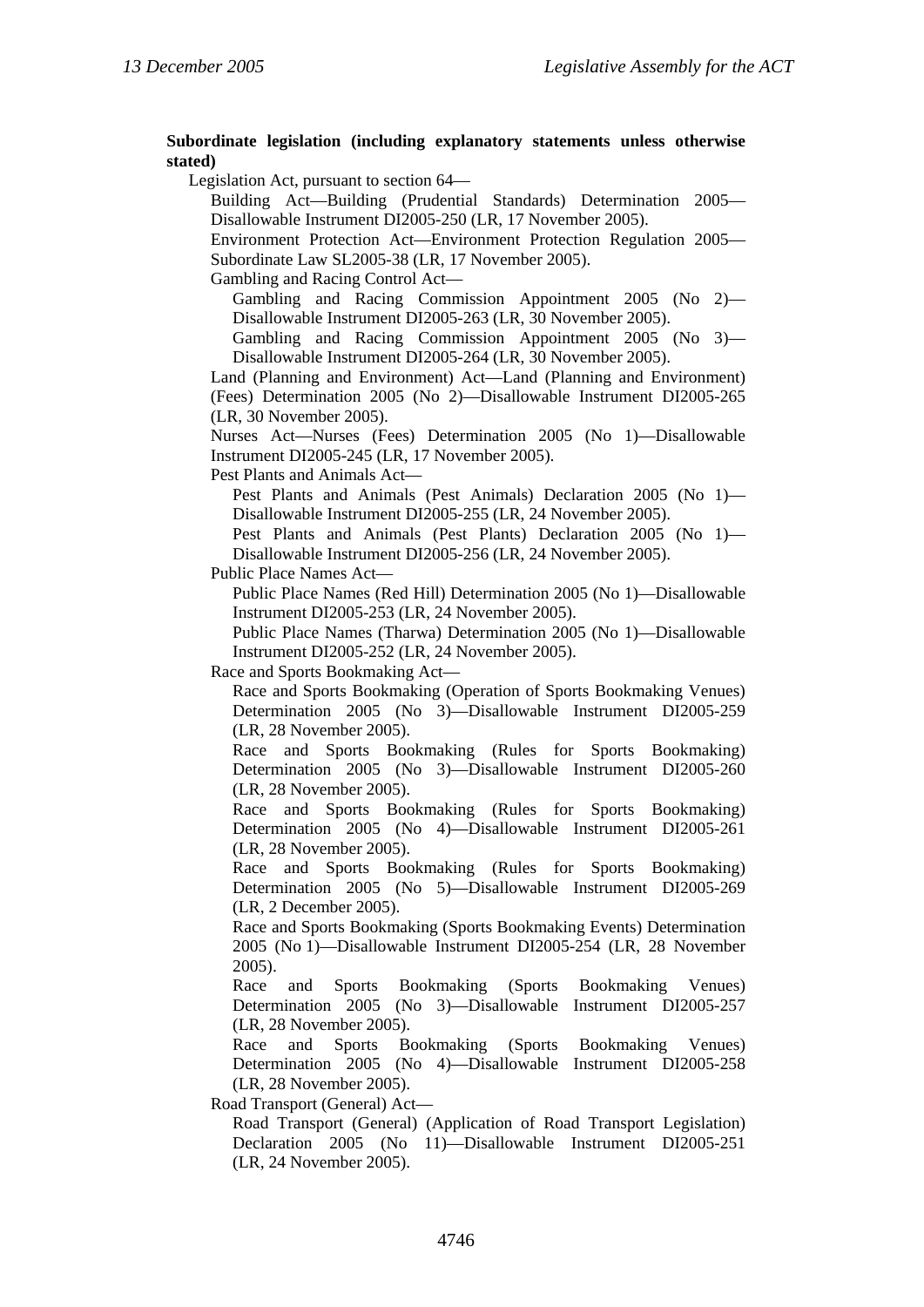Road Transport (General) (Parking Ticket Fees) Determination 2005 (No 3)—Disallowable Instrument DI2005-262 (LR, 25 November 2005).

Road Transport (General) (Application of Road Transport Legislation) Declaration 2005 (No 11)—Disallowable Instrument DI2005-251 (LR, 24 November 2005).

Road Transport (General) (Parking Ticket Fees) Determination 2005 (No 3)—Disallowable Instrument DI2005-262 (LR, 25 November 2005). Tertiary Accreditation and Registration Act—Tertiary Accreditation and Registration Council Appointment 2005 (No 4)—Disallowable Instrument DI2005-266 (LR, 1 December 2005).

# **Ministerial arrangements**

**MR STANHOPE** (Ginninderra—Chief Minister, Attorney-General, Minister for the Environment and Minister for Arts, Heritage and Indigenous Affairs): At the beginning of question time I had intended to indicate to members that Ms Gallagher could not, regrettably, attend question time today and that I would have been happy to take questions that may have been directed to her. I regret that I did not make that announcement. I apologise that I did not extend that offer to members of the Assembly.

## **Teacher registration Ministerial statement**

**MR STANHOPE** (Ginninderra—Chief Minister, Attorney-General, Minister for the Environment and Minister for Arts, Heritage and Indigenous Affairs): Ms Gallagher is unavailable today. It is on that basis that I wish to make this statement on her behalf. I seek leave to make a ministerial statement.

Leave granted.

**MR STANHOPE**: As I indicated, I make this statement on behalf of the minister for education, Ms Katy Gallagher. I am pleased to provide a progress report to Assembly members on the issue of teacher registration. As members will be aware, the ACT standing committee on education submitted a report in August 2004 titled *Teaching in the ACT: shaping the future*. This report included a series of recommendations to improve the quality and status of the teaching profession in the ACT. One of these recommendations dealt specifically with the issue of teacher registration and read as follows:

The Committee recommends that the Government establish a teacher registration board as a matter of priority and make registration a compulsory requirement for all teachers in the ACT as soon as practicable.

In its response, the government noted the standing committee's recommendation and gave an undertaking that we "will explore possible options for ACT teacher registration during 2005". The response also noted:

In developing a policy position into the feasibility of teacher registration for the ACT consideration needs to be given to the different models from other states, the costs of introducing such a scheme, as well as registration requirements in other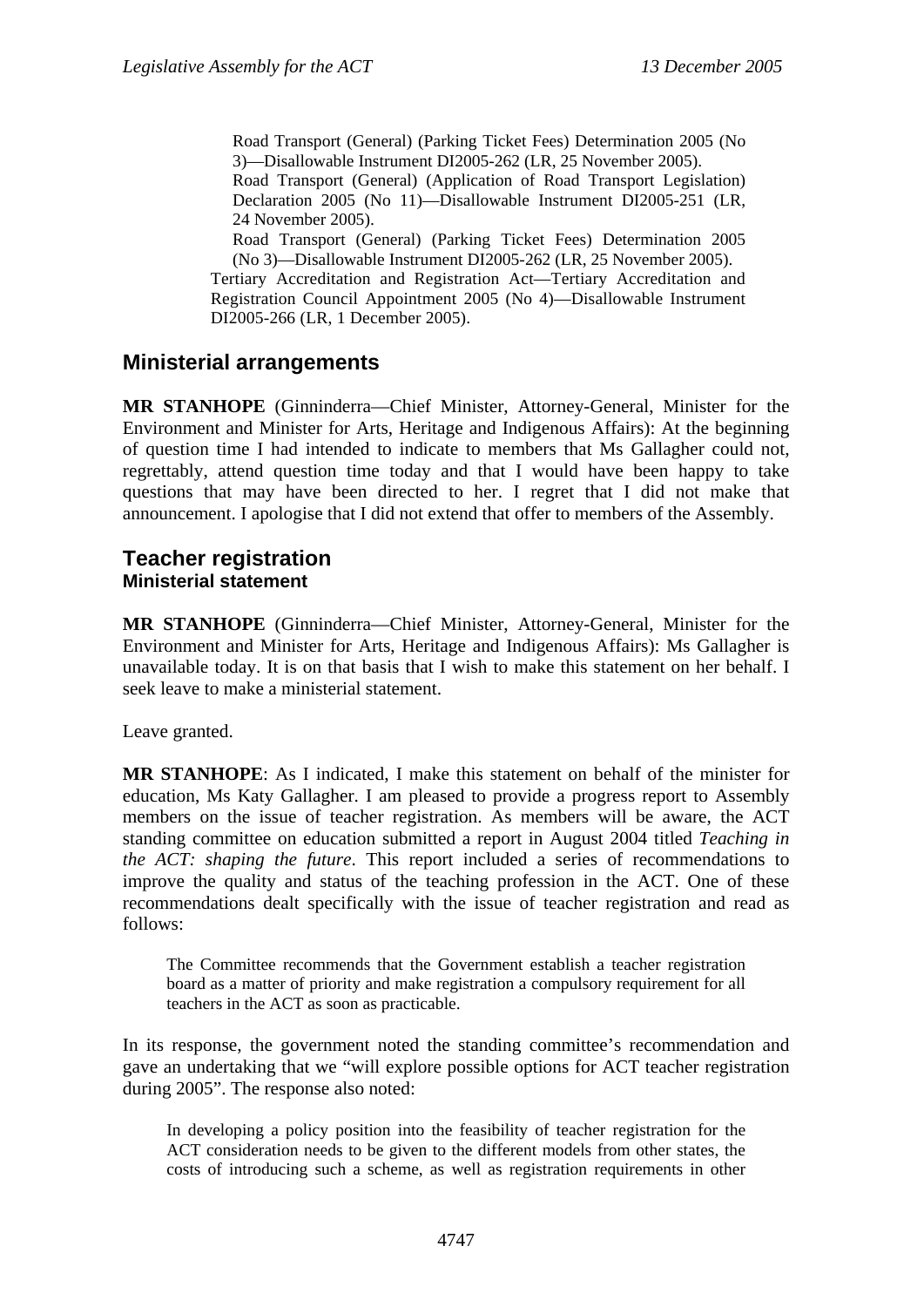professions. The department will consult with key stakeholders including the non-government sector and teacher unions, in examining registration issues related specifically to the ACT before proceeding on compulsory teacher registration.

When Ms Gallagher tabled the government's response she undertook to report to the Assembly prior to the end of the year.

The primary purpose of any system of professional registration is to provide the community with assurance that the profession is operating according to a set of standards that are both high and transparent; that people working as members of the teaching profession are appropriately qualified and competent; and that incompetent practitioners are identified and appropriately managed.

In summary, the introduction of a registration system will provide the community, parents, students and the teaching profession itself with greater confidence. That confidence is gleaned from the knowledge that the registration process will articulate standards that maintain and add value to the quality of teaching across all sectors in the ACT.

In the latter half of 2005, the Department of Education and Training embarked on a process of awareness raising, with the establishment of a key stakeholder forum known as the interim reference group. This group comprises representatives from the non-government and government education sectors and teacher unions from both sectors. To inform the work of this group, consultation has been undertaken with representatives from key stakeholder groups, including the Government Schools Education Council, the Non-Government Schools Education Council, the Parents and Citizens Council, the Indigenous Education Consultative Board, the University of Canberra, the Australian Catholic University and the Board of Senior Secondary Studies.

The key themes and the associated considerations that have emerged to date from the consultation with key stakeholder groups include, firstly, the role of any teacher registration body. Will it be a body that sets qualification standards and issues practising certificates to teachers wishing to work in ACT schools or will it have regulatory responsibility for things such as a code of conduct of teachers or a role in disciplinary processes? Secondly, recognising the link between registration and professional standards; acknowledging the challenge in developing a registration system that can articulate standards for different stages of a teacher's career.

Thirdly, ongoing requirements for professional development in the context of ensuring that a career in the profession is seen as a continuum, with the regular updating of relevant skills. Fourthly, accreditation of preservice teacher education. This will require working closely with the University of Canberra and other teacher-training universities on the requirements of the teaching profession in the ACT. Fifthly, the cost of establishing an independent registration authority. Given the size of this jurisdiction, careful consideration will need to be given to options on infrastructure, shape, size and accessibility.

Sixthly, the type and scope of the registration authority and the relationship with employers; how best to put an appropriate structure in place that recognises the role of employers of teachers and the setting and maintaining of professional standards.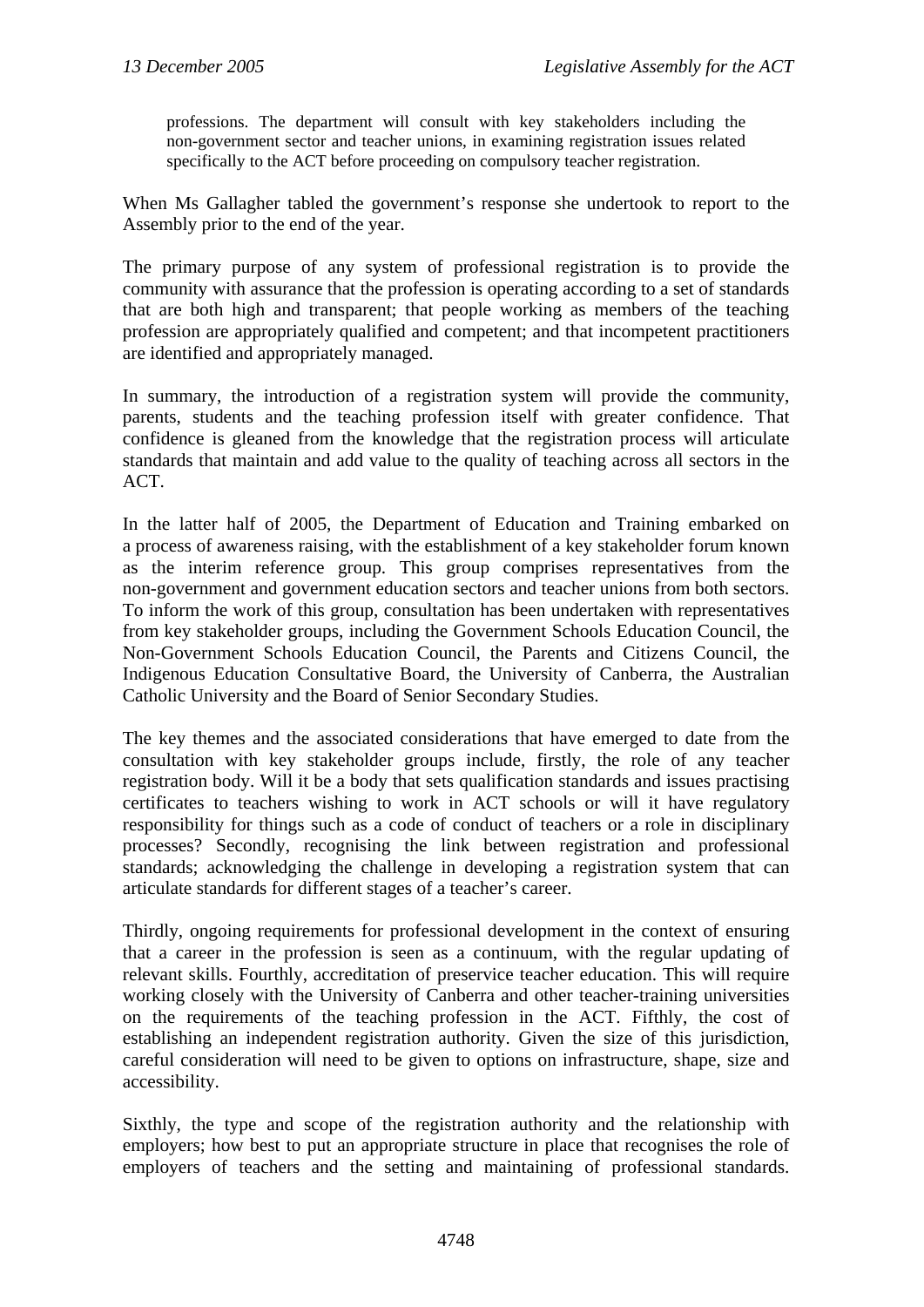Seventhly, the need for sufficient scope and flexibility to enable the evolution of the registration process and the various elements of the education sector work force in the ACT.

In progressing this issue, the Department of Education and Training has been in regular contact with the teacher registration authorities in other jurisdictions about the ongoing developments of teacher registration around Australia and New Zealand. These insights will help inform the territory's progress in considering the issue.

Another key player in the area is the National Institute of Teacher Quality and School Leadership, which is doing national work in the area of teacher registration and teacher standards. It will be important to ensure this national work is integrated with the progress of this project.

Given the range of different interests and perspectives held by many groups in the community about schools, teachers and the teaching profession itself, and the range of complex policy questions that will need to be identified and properly considered in taking the issue forward, Ms Gallagher and the government have agreed that the community should be engaged in a broad community consultation process in the first half of 2006.

The department of education is in the process of finalising a discussion paper that will canvass a number of issues, models and options as the basis for the consultation process, and that will inform further consideration by government. The paper will also contain a number of questions that will need to be addressed in developing a regulatory impact statement as part of the ACT's obligations under national competition requirements, should the government proceed down the legislative path.

It will also provide some analysis of the comparative costs and benefits of the respective models. The education department will convene and facilitate a cross-sectoral group and convene focus groups and discussion forums to assist in gathering the views of the community. People will also be able to provide written comments and submissions as part of the consultation process. All Assembly members will receive a copy of the discussion paper when it is released by Ms Gallagher early next year.

### **Curriculum and teaching Discussion of matter of public importance**

**MR SPEAKER**: I have received letters from Mrs Dunne, Dr Foskey, Mr Gentleman, Ms MacDonald, Mr Mulcahy and Ms Porter proposing that matters of public importance be submitted to the Assembly. In accordance with standing order 79, I have determined that the matter proposed by Mrs Dunne be submitted to the Assembly, namely:

Curriculum and teaching in the ACT.

**MRS DUNNE** (Ginninderra) (3.53): On several occasions since the last election I have spoken in this place and elsewhere about what I and other parents consider to be the threat posed to our children's future by the ill-considered enthusiasms of this Minister for Education and Training and her senior bureaucrats.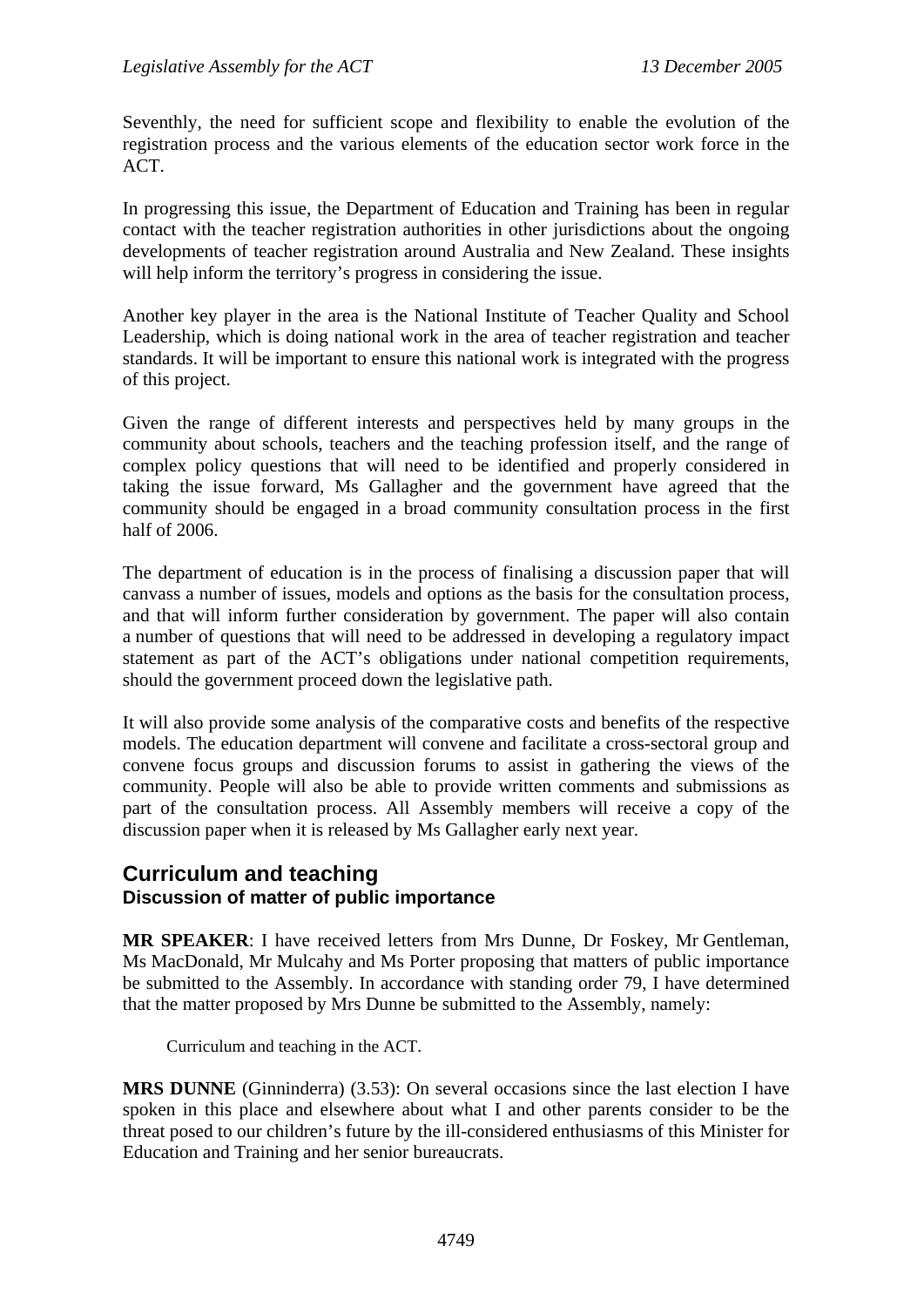To date, I must admit, our fears have rested on evidence that was more potential than actual; that is, on evidence such as *Every chance to learn—curriculum for ACT schools P-10: principles and framework (phase 1)*. As you can tell from the title alone, Mr Speaker, this as a small masterpiece in education gobbledegook which, amongst other things, introduces us to the brave new world of essential learning achievements, as distinct from actually learning anything. So, for example, our children will be shown how to make plans and carry them out, create products using technology, understand change and manage self and relationships. If by some fluke they happen to learn how to read and write and gain a basic understandings of maths and science, or speak another language, that will not be held against them. But it will certainly be incidental to their training as proactive, sensitive and caring publishers of multimodal texts.

Indeed, in another of Ms Gallagher's documents, *Future directions in ACT curriculum renewal*, we are told that the commonly used definition of "curriculum"—that is, a course of study, in particular the documents describing the course or courses—is a fairly restricted term and that many educationalists, although only one reference is given to support this, now use the term to cover pretty much anything that happens inside the school.

As I have said before, to describe something as "a solid-hoofed, plant-eating quadruped with a flowing mane and tail" may in some ways be considered fairly restrictive, but it is a reasonable definition of a horse and gives a reasonable idea of the creature we are actually talking about. But nothing so straightforward could pass muster in an essential learning achievement. In fact, these two documents alone provide absolutely incontrovertible evidence of the truth of the old saying, "If you can, you do; if you can't, you teach, and those who can't teach become educationalists."

But, alarming as these documents are, they at least have the virtue of being more or less pure gibberish. It was not exactly clear what precise damage the minister was proposing to do. Now, however, we have acquired a clear idea, and it is not only alarming; it is positively deranged. I am referring to the document *Teaching and learning in the middle years in the ACT* which came out last week—a study which, we are told, is meant to support schools to meet the learning needs of adolescent students. Again, the title and the subtitle give the game away. "Learning needs"—I am surprised it is not "unmet learning needs"—is again the jargon that is used. Is "education" too simple a word to be used these days?

To give this publication justice and to point out the farrago of question-begging, spurious scholarship and rampant fallacies would take far longer than the 15 minutes that I have today, so I will concentrate only on the central themes, and more importantly the practical implications of what is being proposed. The subject of the study is sensible enough: the best way to teach young people between the ages of 11 and 15, the so-called middle years of schooling. Its overall structure is unremarkable: a literature review followed by a quantitative survey of existing practices and then a proposed framework for improvement.

But then we come to the content. It starts off with what is called a "conceptual framework", which, in the manner of these things, comes across on page 3 as a fusion of bad geometry, the *Da Vinci Code* and Dante's *Inferno*. There are all these concentric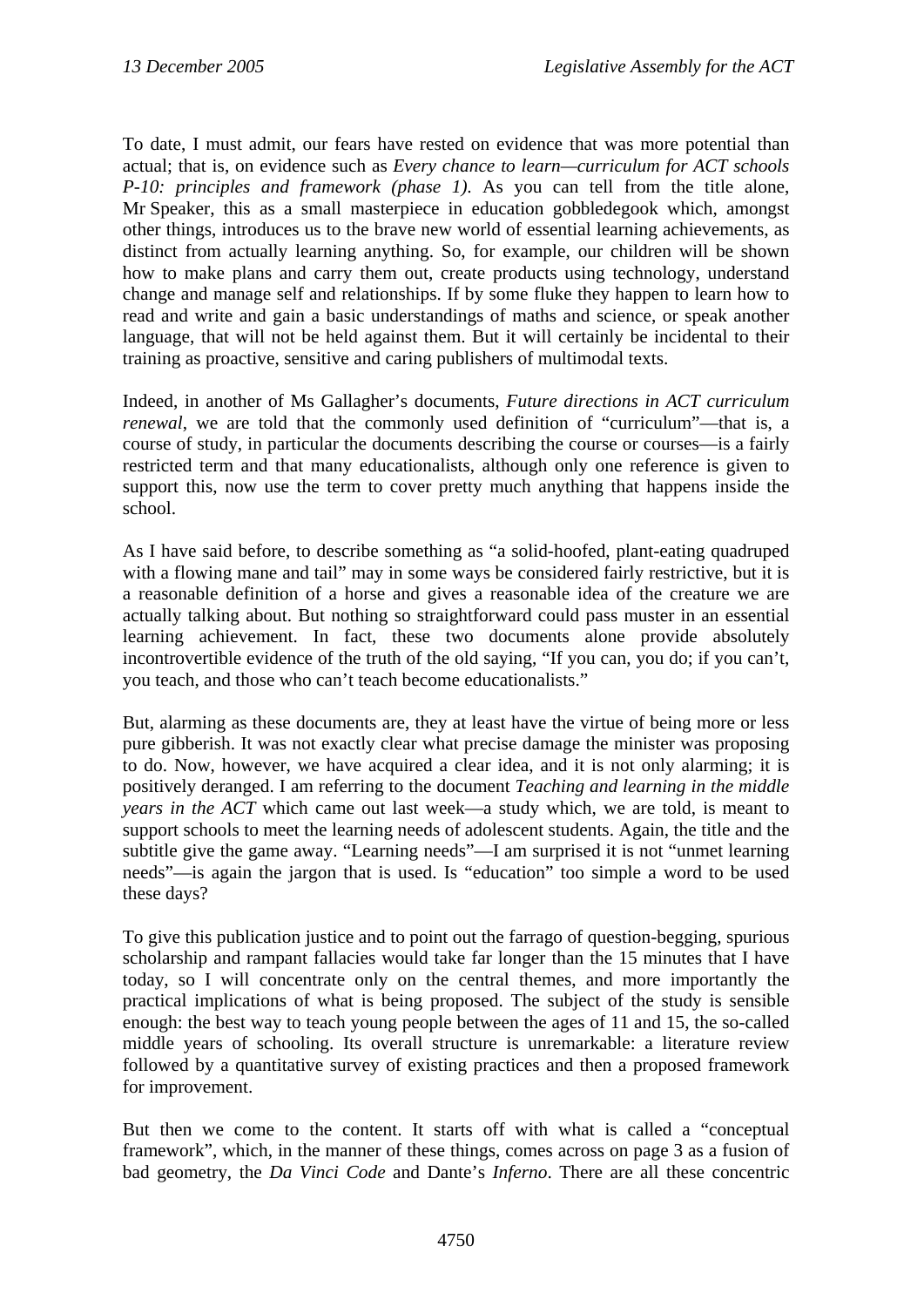circles with words thrown in, apparently at random. The outer circle, which in Dante's hell was not too bad a place, has things like "Within reach of us all: ACT government schools plans 2002-04"—it is out of date already—along with "inclusivity" and "professional pathways". In the next circle, closer to hell, we have "organisational structures and processes" together with "student environment" and "community involvement". It seems to suggest that "inclusivity" is somehow different from community involvement. I would have thought that inclusive communities are the only sort we as a community should be including in any conceptual framework worthy of the name.

But it is good to know that student achievement and learning, according to the framework, is the core business of schools, even if we are then told that "the complex interplay of these factors"—inclusivity, community involvement, et cetera—"creates different focuses depending on the characteristics and needs of the specific student cohort at any educational site". In that sentence, we have it all. Either it is saying something so obvious that it is trivial, or it is saying nothing at all. We should ask ourselves in this context: what is an educational site? A school, a classroom, a bike shed? And what is wrong with ordinary words? Are they not obscure enough for a doctorate in education?

One thing, however, that is not obscure is what in practice this document is all about. This conceptual framework may be twaddle, but the subsequent detail very clearly spells out what Ms Gallagher has on her mind for undermining ACT government schools and the children in them, and the best way of bringing this to light is to quote the document verbatim. It says:

Schools for students in the middle years need to create:

a culture of learning—

that sounds quite all right, but let us look at what this culture of learning focuses on—

that focuses initially on engagement through relevance and meaning … should be learner centred and co-constructed involving students in equal partnership with teachers in deciding what is relevant and meaningful. This will empower students to make choices about their own learning, including the nature of the learning environment.

and—

a culture of relationship that recognises that for learning to occur, student wellbeing in the middle years is contingent on meaningful and mentoring relationships where students feel cared for but not smothered. These relationships should focus on students being treated as adults, having a say in what they are being asked to do and feeling empowered as part of the decision-making process. The relationships must feel equal; students in the middle years need to believe that their opinions matter and that their teachers listen to, trust and respect them.

So let us just reflect what this means and what it implies for classroom practice. It means that an 11-year-old should co-construct, in equal partnership with his teacher, what he considers to be meaningful and relevant. I have done the test and most people have come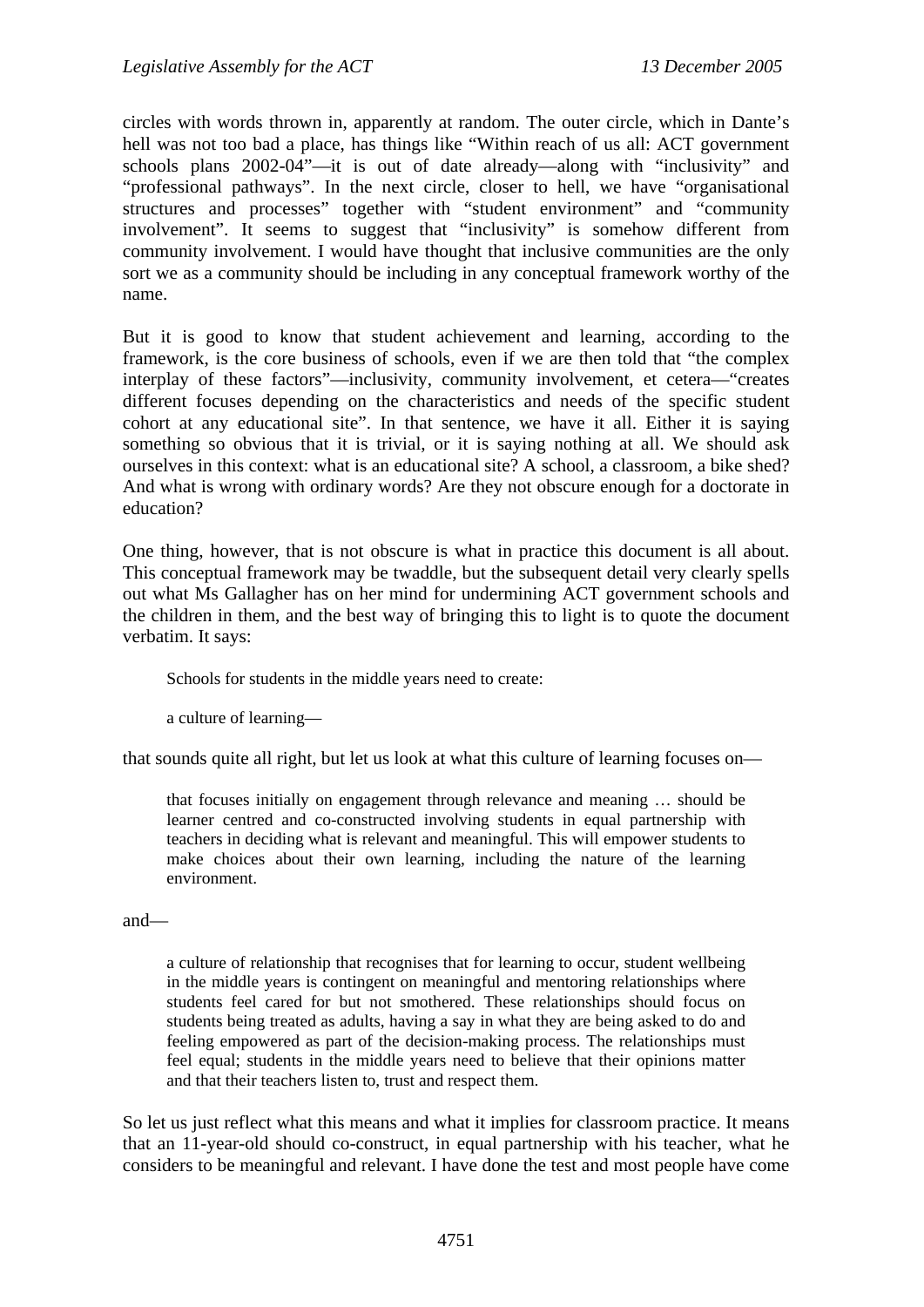up with skateboarding and footy cards. Just think of the contradiction. On the one hand, the document states that young people between the ages of 11 and 15 are a distinct group and they suffer, we are told, from powerlessness, social estrangement, meaninglessness and normlessness—I am not quite sure what that word is, but it is a word in the document—and yet they are to be treated as adults, deciding on the direction of their own education.

In what other field would we accept such nonsense? If we are learning to drive a car, do we co-construct with our instructor when to use the clutch and change the gears? Think of any area of national activity in which elitism is not only tolerated but encouraged to the point of fanaticism. Do sports coaches co-construct with their charges an exercise regime or rules to the game? What would you feel about a medical student negotiating with their lecturers on how best to perform an appendectomy? Yet with adolescents we are told that teachers must try to connect with students where they are at. And where exactly are they at? The document tells us that they are in a youth culture where there is a low premium placed on textual analysis but a high premium placed on other forms of immediate communication—TV, video, computers, films, magazines, music, text messaging, creating and broadcasting online zines, web sites, and video clips. When they become disengaged or alienated, we are told that this is because "the work is too difficult" or "the work is irrelevant to students and/or does not connect with their world".

It follows, of course, from this that traditional teaching and learning programs are hopelessly outdated; it says so in the document and it says that there is research to support this. We know this because we are told that the research shows it. Of course, there is no reference given to this research and certainly no reference to research that might show the exact opposite. But asking for evidence is itself doubtless a fuddy-duddy and outdated norm, as outdated as basic literacy and numeracy.

This is not just a nice debating point, though. In the section on "key issues" the document does actually address the most obvious question about the whole business of co-construction, namely, "Are students likely to abuse their position of relative equality and involvement in planning the curriculum?" And the answer? No, not according to the literature. The literature, like the research, has no references. What literature? Not only is this one of the most elementary fallacies in existence—the argument from authority—but this is not even supported by authority. Such is the intellectual rigour of those who presume to control our children's education.

But, never mind, we are assured—yet again from the gift horses mouth—that "despite the scarcity of hard data so far on the success of middle schooling in improving students' academic achievement, student engagement represents a valued outcome in itself". This document actually says, in its own words, that, despite everything that is written in here, there is a scarcity of hard data about the success of middle schooling—in other words, there is no evidence to support any of the proposals—but getting adolescents to make up their own curriculum seems like a good idea anyway, so we will go ahead and see what happens.

Our children's future is not something that we can afford to put at the disposal of wild theories and passing academic fashion. In saying this, I am not advocating what members on the other side will misrepresent as conservative traditionalism. Obviously, pedagogy develops over time and it is essential that we prepare students to participate in a world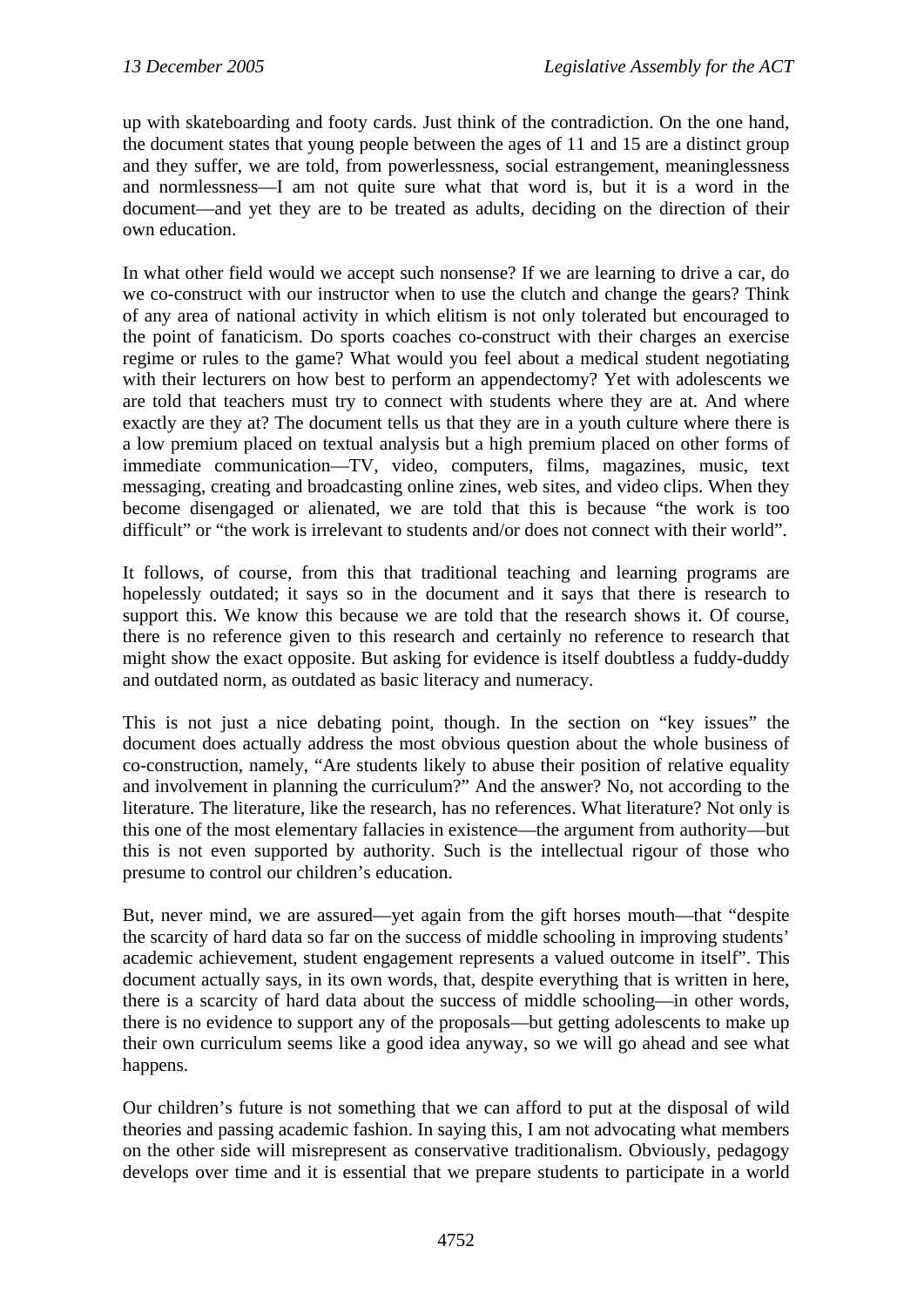that is changing more rapidly than at any time in the past. A range of teaching methods and a diverse curriculum are clearly desirable, and with the particular case of language teaching the question is not one of either/or but of working out an appropriate combination. We do not have either phonics or whole-of-language teaching, but a judicious balance of the two. Similarly, you seek to implement a range of teaching practices that amalgamate the best of several approaches available.

But there obviously is something to be said for practices that have served us fairly well over the past couple of thousand years. It is a simple fact that competence in mathematics, for instance, requires a certain amount of rote learning. The same is true for acquiring a second or a third language—and coming to grips with history and science is sometimes, quite simply, hard, just as training to become a professional athlete or a racing driver is hard. Nor can it be made easier by an addiction to new technology. Certainly this is where today's adolescents are at, to use the preferred argot of the education department. They are more familiar with TV, video, computers, films, magazines and video clips, but facility with keyboards and mobile phones is not quite the same as intellectual aptitude. Ms Gallagher has insisted that students have access to the very latest technology and that their very thoughts can be transmitted on broadband—yet to what effect?

There has been a similar cargo cult in the United Kingdom—this mentality of Tony Blair, who seems to think that plonking a child in front of a computer will somehow magically make them intelligent. It is a pity that only last week an official report of the UK Institute of Education concluded that, despite massive expenditure, there had been little definitive evidence that it contributed to raising educational achievement. Without a grounding in literacy and numeracy, not to mention the broader arts and sciences, students will use computers more or less as toys—or, to put it in terms with which Ms Gallagher and her senior bureaucrats would be comfortable, where they are at is where they will jolly well stay, particularly if they are allowed to co-construct their own lessons.

This is a potential tragedy for the whole community. The people who will lose out are not the educationalists or the department executives, nor the minister, nor for that matter the people who can vote with their feet and take their children to non-government schools. The ones who will lose out are students in government schools, who will be guinea pigs in this entirely reprehensible exercise in academic self-indulgence. The real irony is that, while the ACT government is embracing new fads and new theories, other Labor governments across the country have begun to realise that their educational fads have been a complete disaster. It is high time that Ms Gallagher took note of her Labor counterparts, who are now ashamed of what has happened in their states, took a leaf out of their practices, consulted with parents, and decided to take a new future, to consolidate what we have which is good in the ACT education system and ensure that it does not go backwards.

**MR CORBELL** (Molonglo—Minister for Health and Minister for Planning) (4.08): I thank Mrs Dunne for raising this matter, because it provides yet another opportunity for the government to celebrate the important work that we are undertaking in renewing the curriculum on offer to ACT students.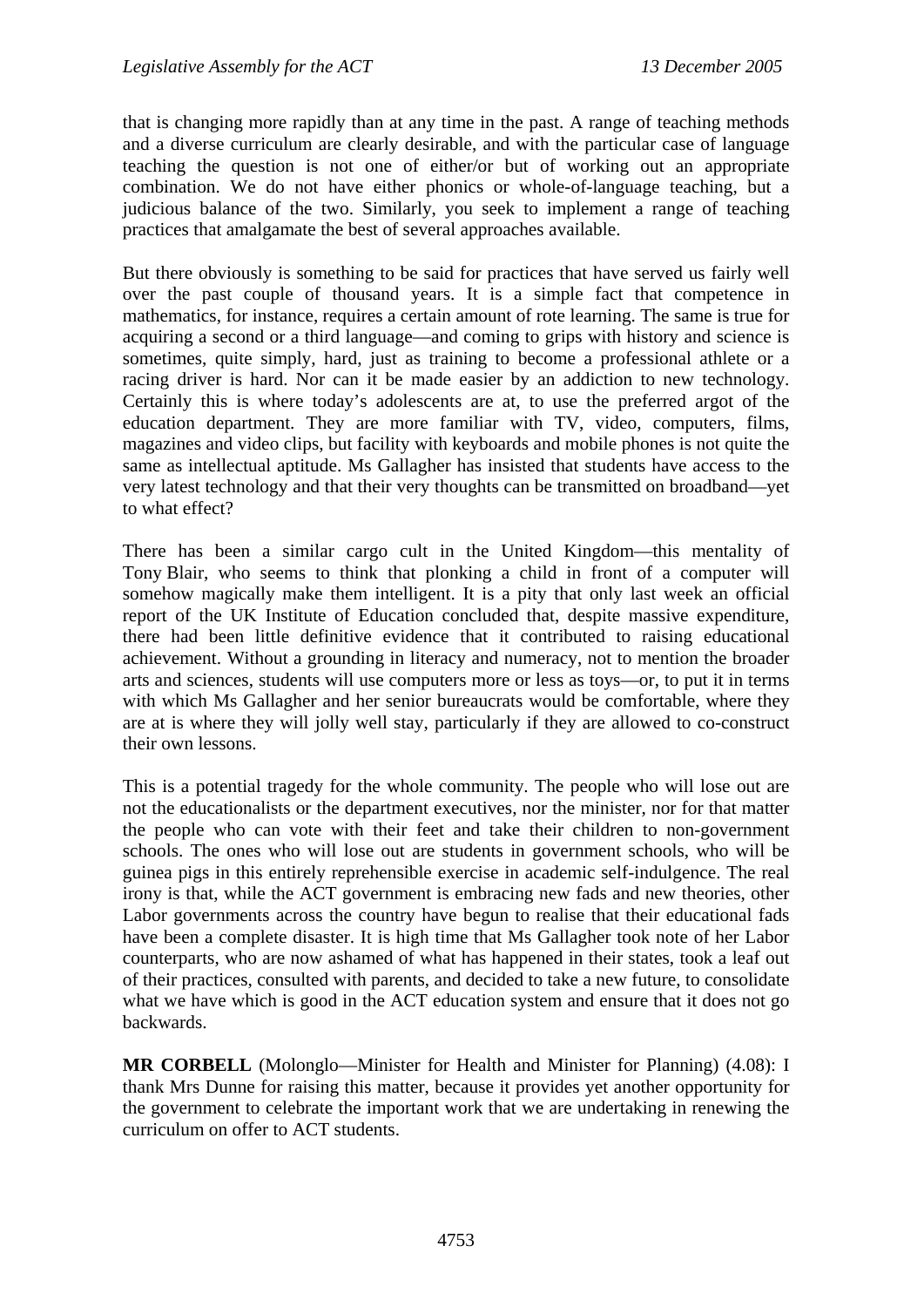Mrs Dunne continues to criticise and denigrate the great work being undertaken by Canberra teachers when they are actually achieving tremendous results. The ACT government and the ACT community continue to have great trust in the professional expertise of our educators. A key Stanhope government priority is to continue to ensure that the ACT leads Australia in education and training and in lifelong learning. The performance of ACT students is at the forefront in international comparisons. In reading, for example, our 15-year-old students equal the performance of the highest achieving nation in the world, Finland.

Canberra's future depends on our children having the necessary knowledge, understanding, skills and values for a productive and rewarding life in the 21st century. The curriculum renewal initiative undertaken by the Labor government is a vital aspect of this process, as high-quality curriculum is central to achieving the outcomes we seek.

A wide-ranging review of ACT curriculum in 2004 identified a need for significant renewal of curriculum in the ACT. Indeed, I can recall that when I was minister for education we had identified and commenced early work on this matter, and I am pleased that the current minister, Ms Gallagher, has continued and advanced it to the detailed stage it is now in. I would like to remind members that the new ACT curriculum framework is still in its developmental stages, and consultation includes representatives of all sectors of the ACT community in its development.

While Mrs Dunne apparently feels confident about what curriculum, teaching and learning is needed, the government will not be relying on her advice alone. This important work will be done by educational professionals in consultation with the ACT education community and the broader community. Members will probably recall that the new framework is not proposed to be implemented by all schools until 2008.

A significant feature of the curriculum renewal process is the high level of involvement of the community. There are representatives of the government, the Catholic and independent school sectors, teachers unions, parent organisations, professional business and community organisations and universities, working together on this new curriculum framework for ACT schools. This high level of collaboration by the ACT community will ensure that the curriculum framework provides the best opportunity for our students to continue to be the best in the country.

The focus is on retaining what is important. There will be nothing faddish about the new ACT curriculum framework. In fact, traditional subject disciplines or key learning areas will certainly be a strong focus. The new curriculum framework will provide the basis for rigorous learning in the subject disciplines in our schools and, like all other states and territories, the ACT framework will include the new national curriculum requirements which are also based around the key learning areas.

It will incorporate the national statements of learning for English, mathematics, information and communication technology, civics and citizenship, and science that are currently being developed. These statements set out the essential learning requirements that are agreed nationally as reasonable, challenging and appropriate for young Australians in the years 3, 5, 7 and 9. The systemic teaching of reading is a key element of the new ACT curriculum framework. ACT government schools already adopt a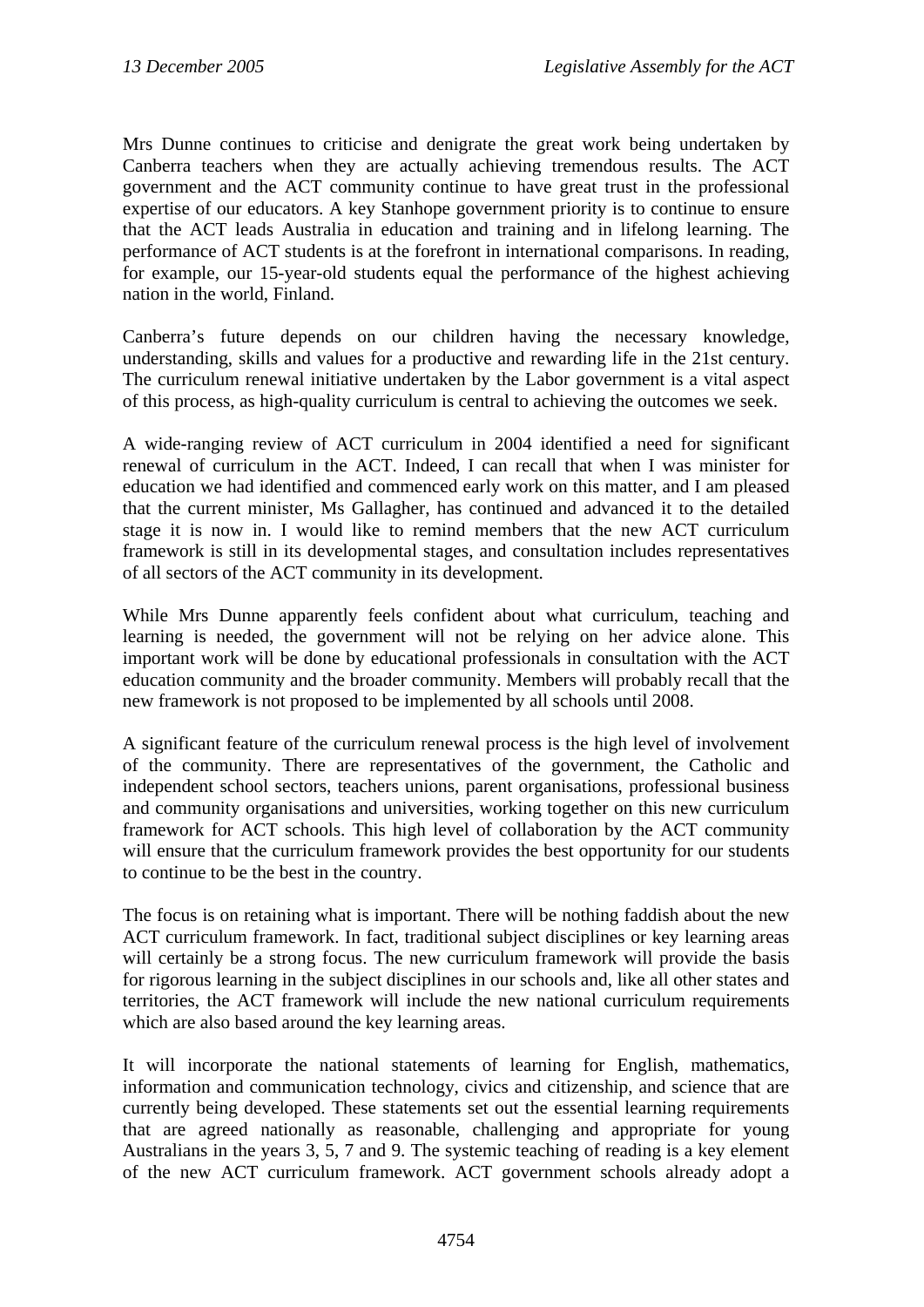balanced literacy approach, recommended by the recently released national report on teaching reading, in which phonics is a key element along with a range of other sound teaching practices. This will continue when the new framework is implemented. The success of this approach is seen in the results of the ACT assessment program in literacy, where ACT students perform at the highest level and remain amongst the best in the country.

I would like to focus briefly on the ACT assessment program results. Last week we released the results for the 2005 year, which showed that the standards of ACT education remain very high. ACTAP testing in ACT primary schools covers reading, writing and numeracy for years 3, 5, 7 and 9 students across nationally agreed minimum acceptable standards. Such testing provides important information for parents and carers and provides a map of student progress over the years. It also provides government with information about areas where we can celebrate success while also identifying areas where improvements can be achieved.

This program also ensures that individual students who require additional support are provided with that support. Parents are provided with an individual student report as part of the program which shows their child's performance compared to the middle 60 per cent of their peers and the mean cohort performance. In years 3, 5 and 7 the child's performance is also compared to the national benchmarks in reading, writing and numeracy. ACTAP examines ACT students' literacy and numeracy performance against the curriculum profile levels and the national benchmarks.

More than 17,000 students across years 3, 5, 7 and 9 in ACT government, Catholic and most independent schools took part in this year's testing. While the results across the board were excellent, a couple of areas must be highlighted. The year 3 reading result is particularly pleasing, with 96 per cent of students above the national benchmark. Years 3 and 5 students in the ACT are maintaining a high standard of achievement when assessed against national reading, writing and numeracy benchmarks. Year 7 benchmark results show that our students maintain a high standard in reading and writing. There has also been a small but steady improvement in year 7 numeracy benchmark results between 2003 and 2005. ACT results in year 7 numeracy are among the best in Australia, but there is room for progress in this area.

On top of all that, there are no significant differences between the performance of boys and girls in reading and numeracy in years 3, 5 and 7 against the benchmark standards. While changes in the results for indigenous students need to be treated with some caution due to the small number of indigenous students in each year level, it is pleasing to see there have been increases in the proportion above benchmark in years 3 and 5 numeracy.

In terms of the ACT's own testing on curriculum profiles in the areas of literacy and numeracy, the education system also remains strong. Year 3 results are consistent with previous years, with high proportions of students performing in the top two profile levels in reading, writing and numeracy. Year 5 results show more than 75 per cent of students achieving in the top two profile levels in reading and numeracy, and significant proportions of year 7 students achieved in the top two profile levels in all areas, with over 80 per cent of students in reading and about 70 per cent in numeracy achieving at these high levels. Year 9 results were consistent with those in previous years, with more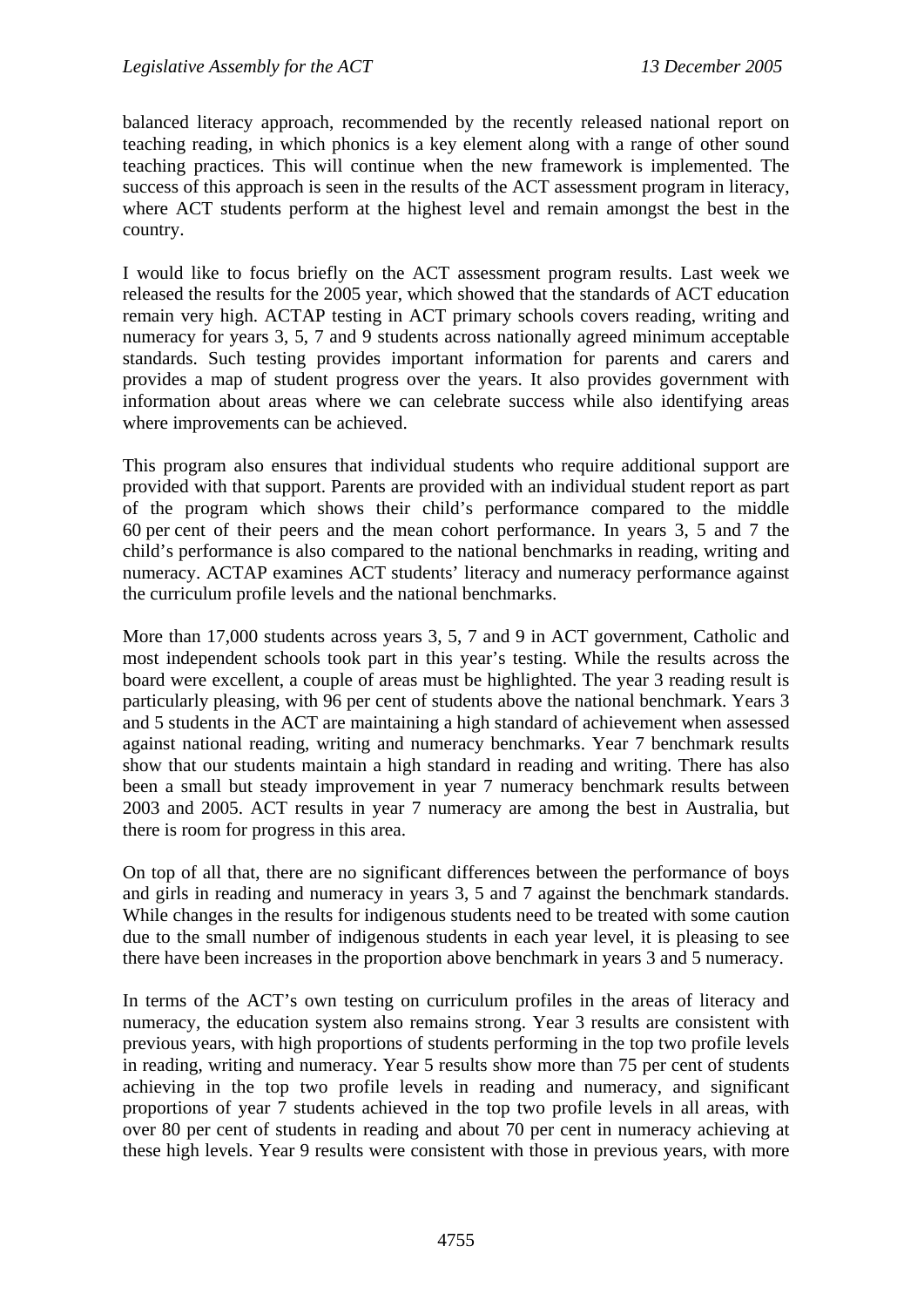than 80 per cent of students achieving at or above level 5, which is within or above the skill range appropriate to their year level.

Literacy and numeracy are the most important skills a student can acquire at school. These results underscore the excellent state of education in the territory and affirm the ACT government's commitment to ensuring that all students have the opportunities and support to achieve their best.

Our students are performing well at an international level also. As a reminder, 15-year-old students in the ACT equal the performance of the highest achieving nation, Finland, in reading. Also in mathematics, scientific literacy and problem solving, the performance of ACT students equalled that of students in Finland, Hong Kong and Japan—and Japan, of course, scored the highest average performance in international testing in 2003. We have every reason to celebrate the success of our students and teachers based on these figures.

I would like to turn briefly, in the time I have left, to the issue of teaching and learning in the middle years. This has been the subject of some critique—I must say ill-informed on the part of Mrs Dunne. She has again, in this MPI, taken her typical approach in criticising the recently released ACT study about teaching and learning in the middle years. But it was not a considered critique; rather, it was a rambling diatribe, with nonsensical references to Dante's *Inferno* and the *Da Vinci Code*, selective and contorted misquotes and inflammatory language. In short, it was nothing short of crass political theatre, not aimed at improving educational outcomes but aimed at the dedicated professionals who are doing an outstanding job.

Let us set a few things straight. The document on teaching and learning in the middle years which was launched on 29 November is a response to research that indicates that traditional approaches to learning have not successfully engaged all students in achieving optimal outcomes in their education in the middle years of schooling. The study provides teachers with clear direction and guidelines on how best to meet the needs of young adolescent students. The literature review, which is part of the study, cites a substantial body of research indicating traditional models of educational delivery in the middle years are not adequately meeting the learning needs of students. This is not an issue isolated to the ACT; it is a challenge across the country and across the world.

The study identifies a culture of learning and a culture of relationships as key elements of successful learning for all students in the middle years. Students in this age group need to have a say in their learning, and the study makes clear that this does not mean an abandoning of curriculum essentials or a lowering of academic standards or strong teaching practices. This approach leads to much higher levels of student accountability for their learning, develops a deeper understanding, and brings academic rigour into each student's learning. Learning becomes more challenging and relevant to young people, and produces higher levels of engagement.

The study does not endorse students, whether they are 11 or 14, having free rein to do whatever they want, contrary to Mrs Dunne's claims. Students need to be immersed in interactive experiences that are rich, complex and real. It is commonsense that one task given to a class of 25 students will not challenge them all to the same extent; it will be too easy for some; it will be too hard for others. Each one of our children needs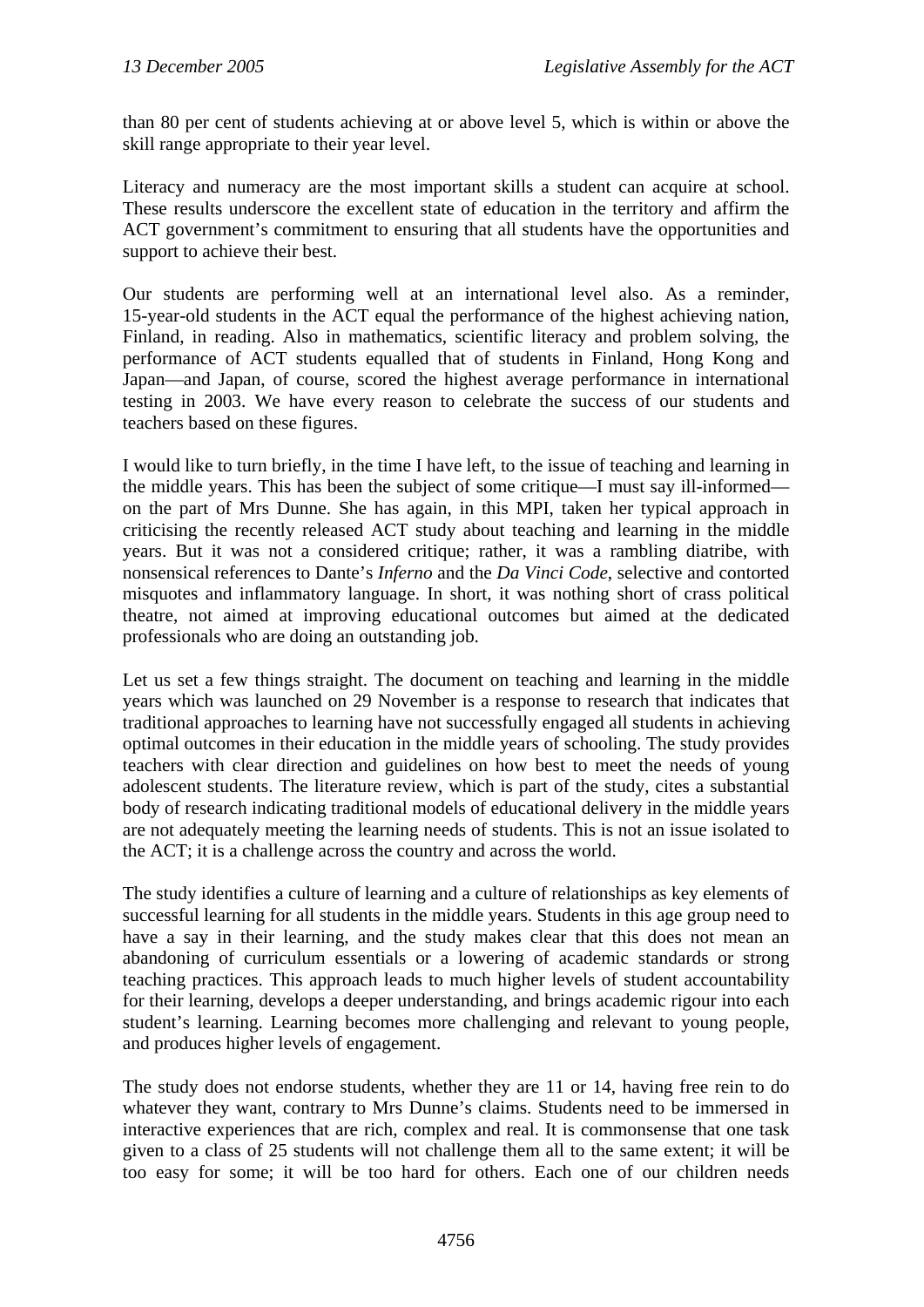experiences that will challenge them just enough for them to reach out, but not too much that they give up on the task of learning. To do this, teachers need to talk to the students, build a relationship with them, and find out where they are at before understanding how they best learn. Only then can teachers devise programs that suit the class as a whole.

The ACT education system is still the best in the country. We are not abandoning best practice, but there is always room for improvement. The extensive community consultation process in developing the ACT curriculum principles and framework for years P to 10 identified high expectations for young people in the ACT to be independent, discerning critical thinkers who are productive members of our society, productive citizens. The focus of the new ACT curriculum framework will be to improve learning for all students. There is a strong focus on personalising learning to meet the needs of all students, including those in the middle years, yet retaining a strong emphasis on the traditional subject disciplines. This will be the approach of the Stanhope government into the future as we continue to undertake this important process of curriculum renewal.

**MR MULCAHY** (Molonglo) (4.21): I rise to speak in support of Mrs Dunne regarding some of the concerns that she has expressed today. I do not profess to be an authority on educational matters, although I do take a keen interest in this field. I have a lot of regard for people who select this profession. I do believe—I am sorry that the Chief Minister is not here to hear this—that collectively they are probably an underpaid group, given the work they do and the remuneration they draw for what they do for our youth. But I am troubled by the tendency constantly to experiment with the curriculum.

That has happened on many occasions, beginning long before I set foot in the Assembly. When I was considerably younger, I saw other members of my family going through their schooling while people kept experimenting with new methods of teaching English and new methods of teaching mathematics. One of the problems that that creates is that those who dream up these things, and there are all sorts of agendas running in the area of curriculum development, fail to appreciate that, if they get it wrong, they have potentially seriously and irrevocably damaged the prospects and long-term development of someone within their care.

It is not just folklore to say that there are people coming out of universities who can barely write in the physical sense and who cannot spell, yet they walk out of university with degrees and into the work force and then they have to be trained in fundamentals. The managing partner of an accounting firm I spoke to recently told me that they now have to put all their graduates through formal training on fundamentals because, in many instances, the graduates are not capable of writing basic documents. So, when one hears of bright new ideas in curriculum development, one has cause for concern if those initiatives are not soundly based, are in the experimental dimension and have the potential to bring about adverse outcomes for the pupils who are being subjected to them.

Parents often are not in a position to determine whether they are correct. I submit that many teachers and those that devise the curriculum are relying on a range of published views that often are not tested. I have looked quite extensively over the published material on curricular development. I have read of experiments in Belfast whereby trials have been undertaken and then those conducting the experiments have looked at the conclusions and said that some people were worse off suddenly with maths and some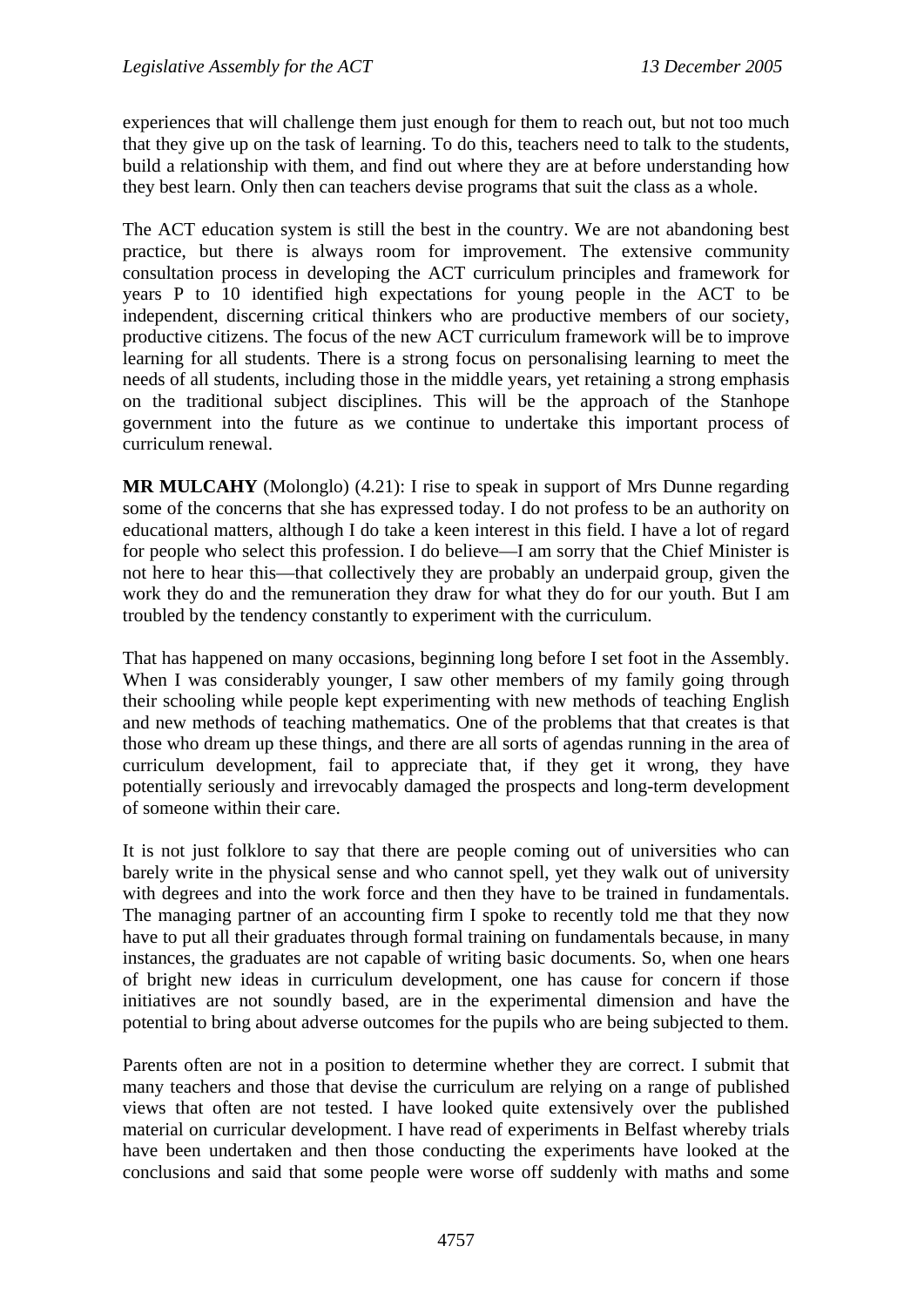people were worse off with literacy. It is a pretty frightening situation when people say, "That didn't work too well. Sorry about that. Life goes on."

When you look at the document *Teaching and learning in the middle years in the ACT*, you find that a principal reason for doing away with traditional teaching and learning programs in schools is given as research in the 1990s into brain-based learning. I must say that I had not heard of this educational theory before I did a bit of research, but what I found was quite fascinating. It might be helpful to share with members some of the main features of what would seem to be the intellectual foundation of the proposed system of middle schooling now in the ACT.

What, then, is brain-based learning? In the first place, it is also known as brain-compatible learning, which presumably means learning that is compatible with using the brain, or at least not incompatible with it. Indeed, according to one of the pioneers of the theory, Dr Leslie Hart, the brain is the organ of learning, which is just as well if learning is also based there. Anyway, the theory is defined in one leading work as follows:

This learning theory is based on the structure and function of the brain. As long as the brain is not prohibited from fulfilling its normal processes, learning will occur.

So far as I can tell, this means that having a functioning brain will enable people to learn things. I know that that is profound. It is something that never really occurred to me previously, but I am pleased to be able to enlighten the Assembly on this aspect of this theory.

There are 12 core principles of brain-based learning. I will note them for the purposes of this debate. They are: the brain can perform several activities at once, such as tasting and smelling; learning engages the whole physiology; the search for meaning is innate; the search for meaning comes through patterning; emotions are critical to patterning; the brain processes wholes and parts simultaneously; learning involves both focused attention and peripheral perception; learning involves both conscious and unconscious processes.

Apparently we have two types of memory—spatial and rote—although often in question time one wonders about the depth of memory of some of those opposite. But that is what the theory tells us. The other core principles that are contained in this theory are that we understand best when facts are embedded in natural, spatial memory; that learning is enhanced by challenge and inhibited by threat; and, finally, that each brain is unique. Those are the profound core principles of brain-based learning. These are remarkable insights and this is going to be the new basis of teaching and learning in the middle years in the ACT.

Apparently there are also, as part of it, so-called instructional techniques associated with brain-based learning. They are: orchestrated immersion, that is, creating learning environments that fully immerse students in an educational experience; relaxed alertness, namely, trying to eliminate fear in learners while maintaining a highly challenging environment; and active processing, which means allowing the learner to consolidate and internalise information by actively processing it.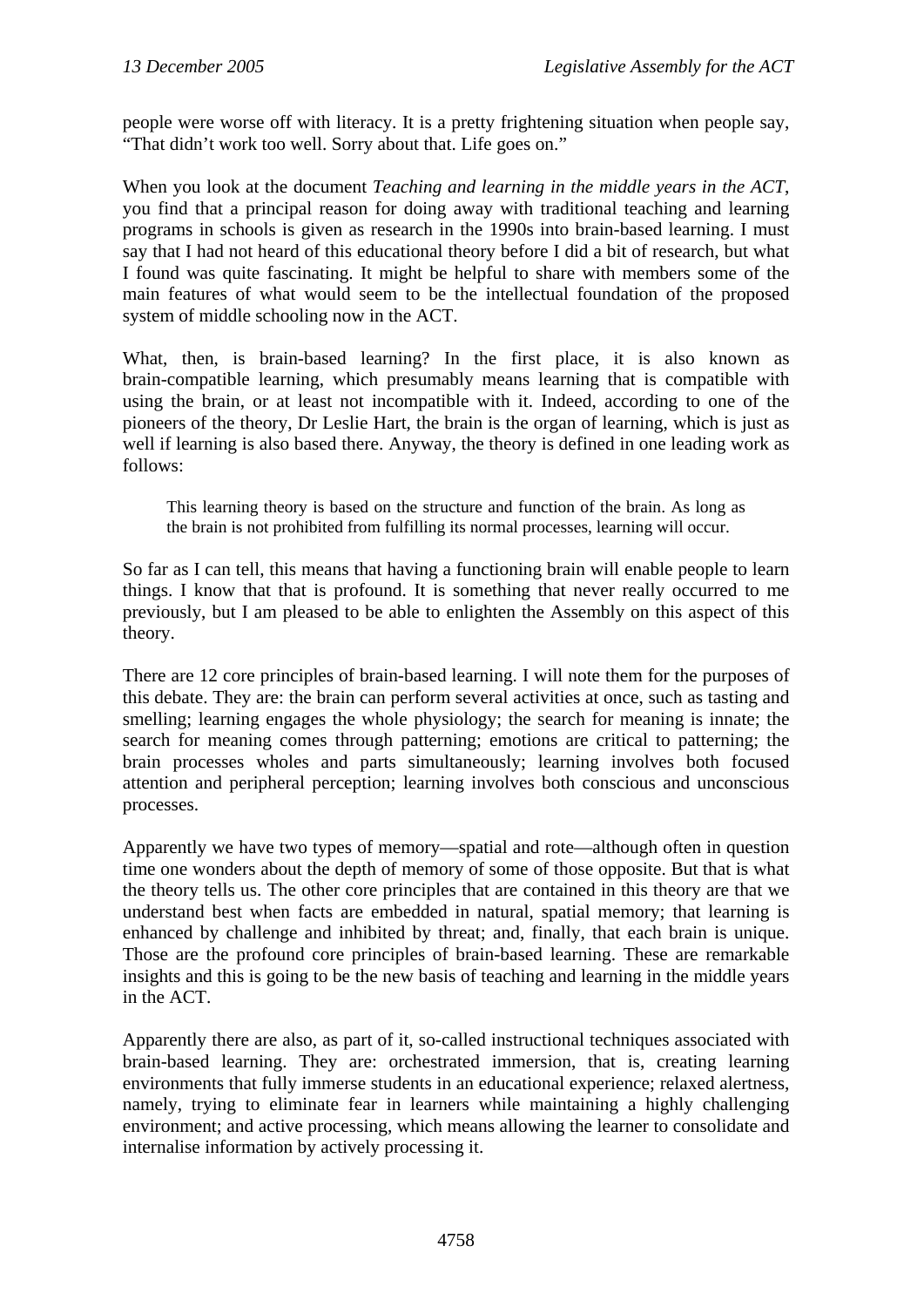These are a few of the theory's central tenets: feedback is best when it comes from reality, and I hope that members opposite are really taking this into account; people learn best when solving realistic problems; the big picture cannot be separated from details; and, because every brain is different, educators should allow learners to customise their own environments. Those are the guiding principles behind this new theoretical approach to our education system.

It worries me that this is the sort of theoretical stuff that is going to influence potentially a whole generation of young people. Some of it contains what is basically common sense. Feedback usually is better when it has something to do with reality. Of course it is useful to know how the brain processes information and how emotions are tied up with intellection. But much of the supposed theory is quite suspect. It does not, most importantly, provide a rationale for getting rid of all traditional teaching practices and replacing them with a joint venture between teacher and pupil in which, not to put too fine a point on it, adolescents are encouraged to design their own curriculum.

The temptation to constantly experiment with these new ideas may be very appealing to educational researchers, but it troubles me that we are, effectively, using our children as guinea pigs in these experiments and we have no going back if we get it wrong. I have seen for many years those who seek to use the curriculum to implement particular ideological objectives. Remember, not long ago that famous Labor premier in Victoria, Joan Kirner, said that education had to be reshaped "so that it is part of the socialist struggle for equality, participation and social change rather than the instrument of the capitalist system".

When you hear that sort of nonsense come out, you just wonder what those who are involved in influencing curriculum development really have in mind if it is not looking after the educational development of our young people. There are bodies such as the Australian Curriculum Studies Association, a peak body that brings together academics, teacher educators and teachers, which advocate positions such as that schools must work with students to unmask and confront the complex social causes of inequality, including the function of schools themselves in this regard. In other words, schools must work at several levels to redress injustice in society, which still fails to recognise it.

The principles might be fine but, if the educational system is going to be turned into a vehicle to influence ideological objectives or to fulfil them, I think we all, as members, ought to be concerned. Government and the education system have a very critical duty to look after the needs of young Canberrans. We do have a good track record. I do not dispute with Minister Corbell that we do have much to be proud of. There are cracks that appear. I get troubled by some of the trends that are driven by economics in our public school system. I am a great believer in the public system, not just the private system, but I worry when we see these experiments occur that could have terrible consequences for our young people, based on international theory.

**MS PORTER** (Ginninderra) (4.31): Mrs Dunne would not have our young people being able to make plans and carry them out, or manage relationships. She would have us think that young people in this world today, in the context of their other learning, would not be assisted through their educational experience to carry out those two essential aspects of learning. Maybe it is because Mrs Dunne has not learned how to make plans and carry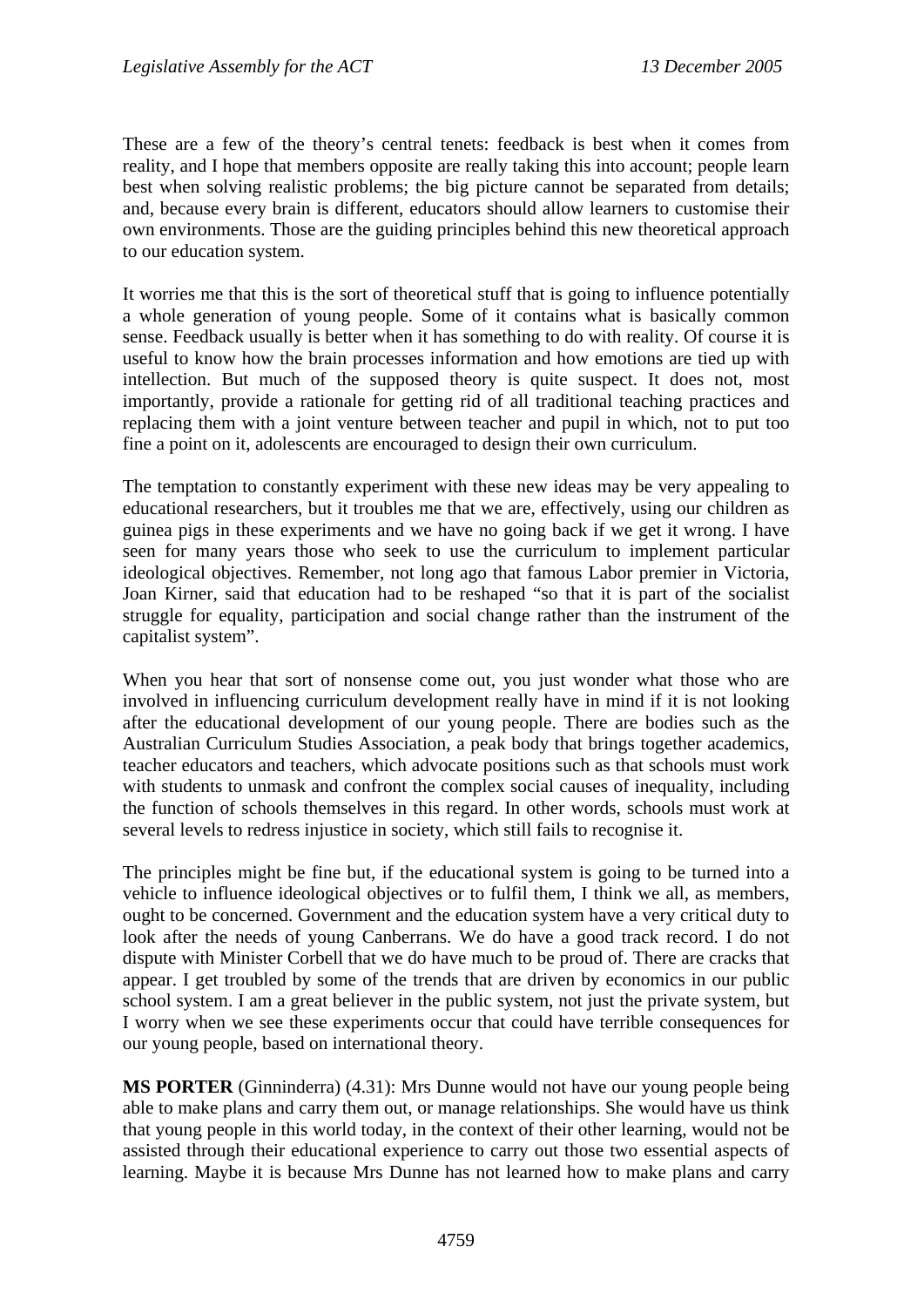them out, and to manage relationships, as she lost her job as opposition whip and manager of opposition business.

Mrs Dunne covers up the obvious fact that she does not have the foggiest idea what she is talking about by making the odd reference to the various levels of help. As Mr Corbell said, Mrs Dunne not only continually undermines our public school education system, our teachers and our educationalists, but also now wants to undermine and demoralise our young students. She says, from what I just heard, that they are not capable of thinking, negotiating or commenting on their desire to learn in a certain way or the progress of their learning.

Mrs Dunne sits on a committee that is conducting a public hearing into education at the moment and she, along with others on that committee, has heard how important it is to develop positive relationships in the school environment, good relationships between children, good relationships between students and teachers, and good relationships between teachers and teachers, and for the whole school community to develop good relationships with parents. Mrs Dunne, having been given good evidence that if these conditions apply the child's academic outcomes, previously failing, are amazingly advanced, to the benefit of the student, of course, but also to the benefit of our whole community, maintains today that establishing good relationships is somehow not relevant.

A great deal is written and spoken these days about emotional intelligence. It has been found that, in order to learn and to be able to survive in this very complex world, one needs to have a healthy emotional intelligence. I wonder whether, somewhere along the line, Mrs Dunne missed out on this important learning. It would seem from her negative communication style and her negative vitriol today that this is the case.

I would like to reinforce the words of Mr Corbell in supporting our teachers and the important work they are undertaking to ensure that the school curriculum and teaching practices remain at the cutting edge. The excellent achievements of Canberra students are a reflection of the professional expertise of teachers in our schools. In partnership with parents, teachers have a key role to play in developing our children and our young people as learners, as people and as community members contributing to society, both now and into the future.

Members will recall the many government initiatives and the funding put in place to support education and training in the ACT. That has included a focus on assisting students in the important adolescent years. The middle years study so roundly criticised in this place today by Mrs Dunne is indeed a valuable addition to the professional expertise of our teachers as it brings together the latest in educational research aimed at improving the educational outcomes of our young people. It is a great pity that Mrs Dunne seeks to drag down the middle years study and all those that are working to implement it.

In addition to the other initiatives the government has put in place, it has youth workers for each government high school and provides additional funds to support those most disadvantaged. A key initiative of the government is the school excellence initiative which reinforces the commitment to quality teaching and learning. The ACT has a proud history of being innovative and flexible and of being able to incorporate educational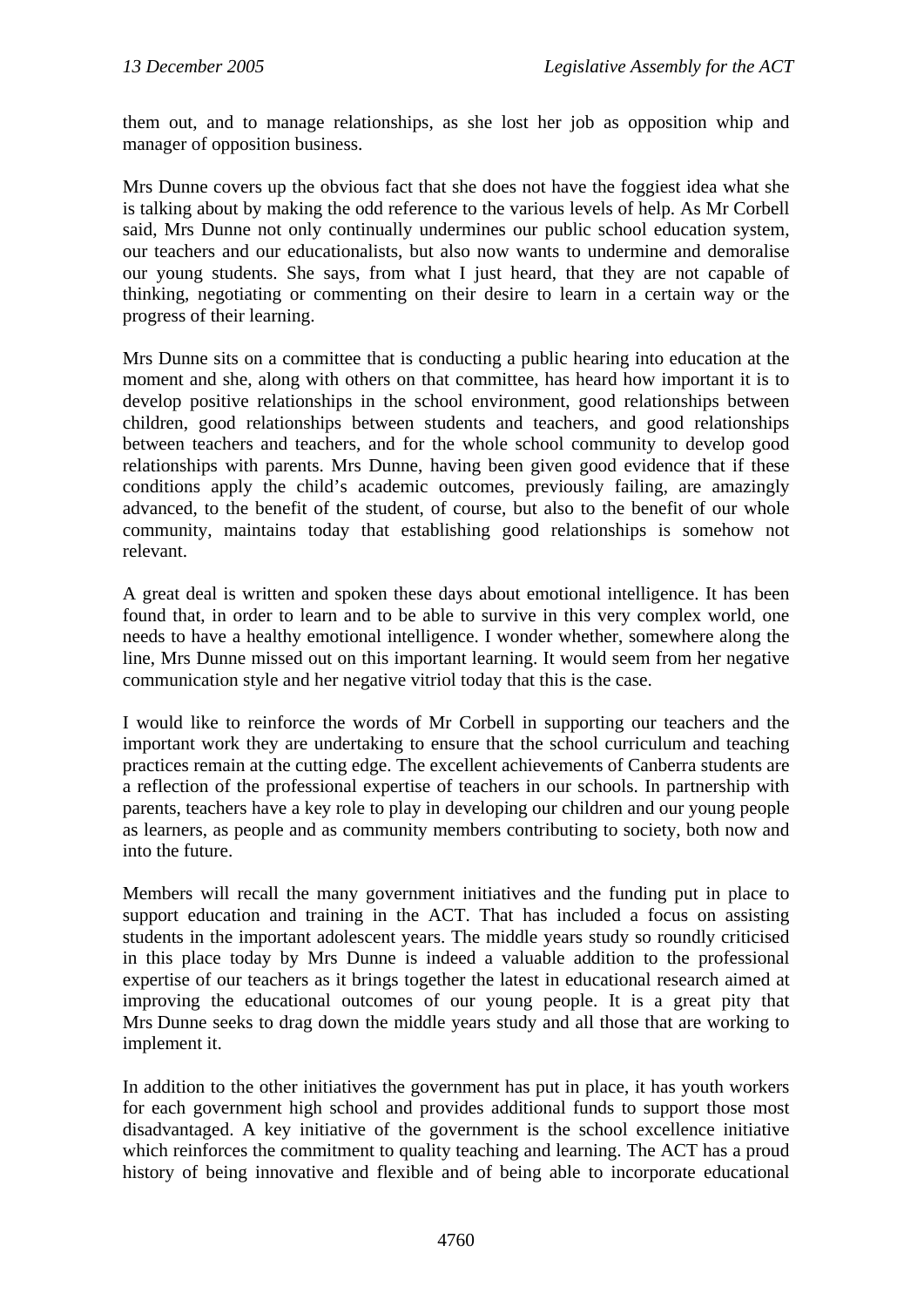research to ensure that ACT teachers consider the best in new approaches to assist students throughout Australia. This has included working with the University of Canberra and researchers such as Dr Andrew Martin with the study on improving the educational outcome of boys.

Teachers know and understand that students in schools today are facing many challenges. They continually tailor their courses and teaching to meet the needs of these students. It will be a sad day if they ever stop doing that. Teachers are professionals, even though Mrs Dunne seem to think that they are not. Teachers know what works with their students. It is not about throwing out effective past practices; it is about building on these, and it would be very unwise of us not to do so.

The ACT government provides significant funding each year for professional learning to ensure that our teachers are equipped to meet the learning needs of their students. This is obviously a sound investment when you consider the excellent achievements of ACT students. Nationally, comparable assessments of student literacy, numeracy and science indicate that ACT students are amongst the best in Australia, as Mr Corbell has outlined. In the trends in international mathematics and science study, TIMSS, our year 4 students were ranked equal top in the world with students in China.

At the end of this school year, unlike Mrs Dunne and other members of the opposition, I would like to congratulate our teachers, as did Mr Corbell, for their professional expertise and their contribution to the excellent achievement of our students. I wish them well in their work with our students in 2006 and beyond.

**DR FOSKEY** (Molonglo) (4.38): I feel duty-bound to contribute to this debate, although I am concerned that we are covering old ground again and not necessarily getting anywhere. There are things that I feel need to be said, because what we often have in these debates is the opposition casting aspersions on what the ACT government is doing in public schools and members of the government standing up and defending themselves, and we do not end up having a real discussion. I think that education is so important that we all should be engaged.

It is good that the opposition is interested, but it is not good that it always, at least in my time here, comes to this topic from a very negative perspective. We have heard today words such as "new ideas in this middle school curriculum" and "experiment with our children". I hate to burst the bubble, Mr Mulcahy, but these ideas are not new. They are ideas that have been being put basically since John Dewey starting writing about education. They are not new ideas and they keep being said because they point to real issues that we have with educating our children.

Another point I have to address is Mr Mulcahy's choice of a few quotations where education and equality were spoken about in the one paragraph, if not the one sentence. I think that we all know that the whole origin of public education, free schooling, was about equality, about giving children of less privileged parents the opportunity to move themselves out of poverty. We know that it was literally that; it was about moving them off streets, out of gutters, out of slums. It was a good initiative then. Therefore, I think that putting the word "equality" with education is good, but I have a particular ideology.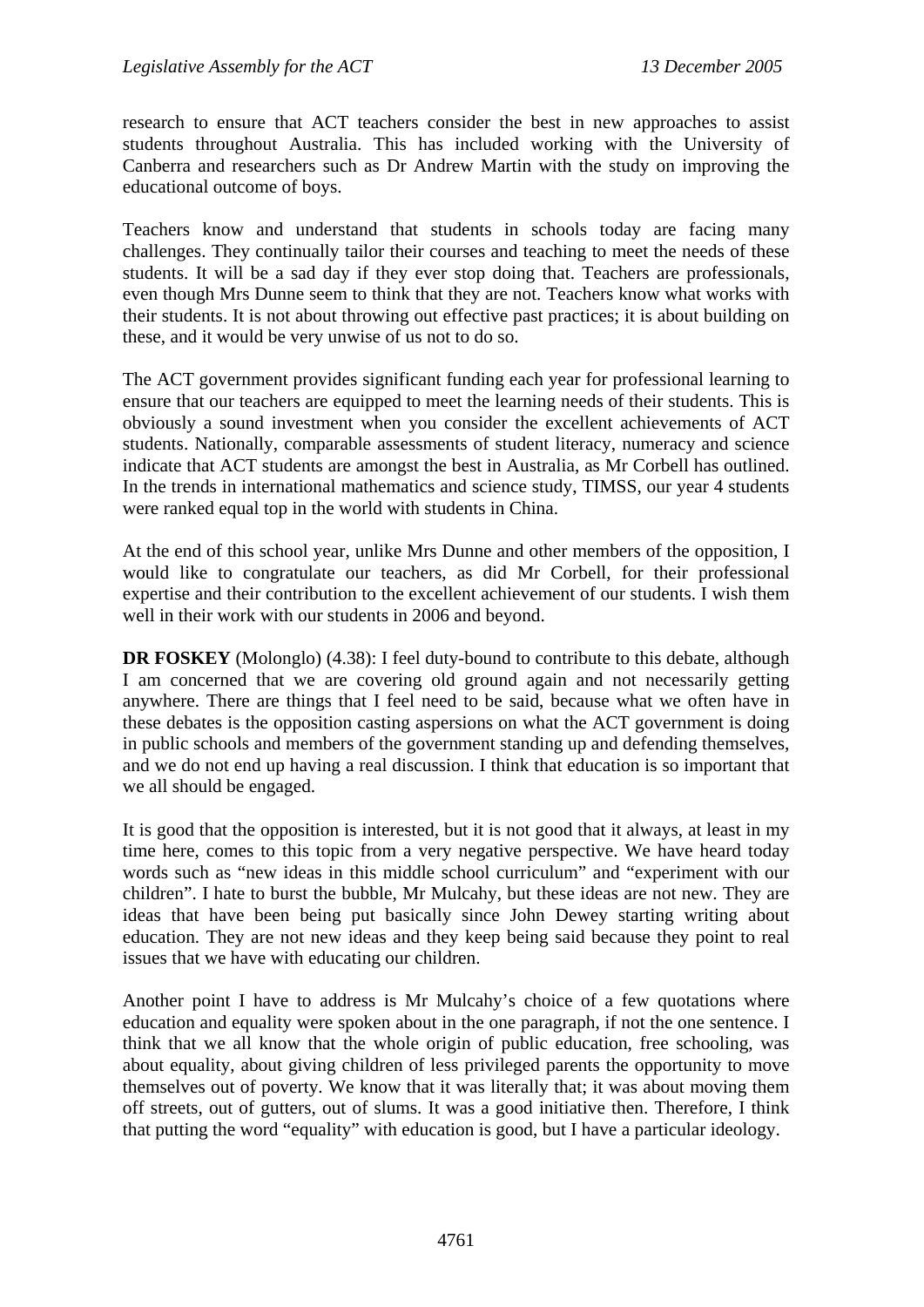But when did education not get connected with ideology? I would like to know how you categorise the kinds of changes that Dr Nelson is trying to impose on state and territory education systems. He is calling for continual testing and he is calling for a very prescriptive kind of teaching of reading, for instance. He has not got onto maths yet. He has not got onto geography and the other topics. Given that reading is so important to children, his changes are really of concern.

I believe that one of the things that Dr Nelson is suggesting is that we test children from kindergarten, every few months, to see how their reading is going. If that had happened to my daughter, for instance, she would have been branded a failure from a very early time because, like many young children, she did not start reading until she went to school. I know that there are students who were reading before they went to school. My mother was one of those. I know that my other daughter could have been one if I had decided to hothouse her like that, but I did not. The federal government is trying to require the states, using the power that it has through funding, to set a benchmark and then to tell children whether they meet that benchmark. Most of our children need successes, not failures.

This topic of education is one that we can all talk about, whether or not we know anything about it. Just the other day I heard someone bemoaning the fact that today's teenagers know nothing of history. Which generation has not said that about teenagers? I used to teach politics to university students and I found that most students, even though they were doing politics, which would lead one to assume that they were a bit interested in the topic, did not know who was the Prime Minister before the one in the time that I was teaching them.

We are all going to moan forever that teenagers do not know a lot about history. I remember sitting through six years of history in high school. It was a compulsory subject then. Now, of course, history is not, because the curriculum requires so much that it is not possible to teach the depth of every topic that we would like our children to know about. Choosing curriculum is a really difficult thing to do. That is why it has to be based around ideological issues. By choosing one thing, other things are of necessity left out.

I was not interested in history, but I was passionate about geography. I was not that interested in maths, but I was very interested in English. When I went to university, I was free to choose to follow the subjects I liked. That is how it was for students in my generation. Now, students are getting a bit of a choice earlier. They certainly get it when they go to college, and they get it to some extent within their English and SOSE courses in high schools now.

That is necessary because, unless students are engaged with their learning, they are not going to learn. There is so much in the curriculum that has to be chosen about. I assume that Mrs Dunne, who brought up this topic, will read the things that I am saying later, although I feel that, having introduced the debate, she is not really interested in other people's responses to it.

Students learn when they are engaged and anyone who has been in a high school as a teacher or had other close contact with one know that a very large problem today is keeping students, who have so many stimuluses from so many places, engaged so that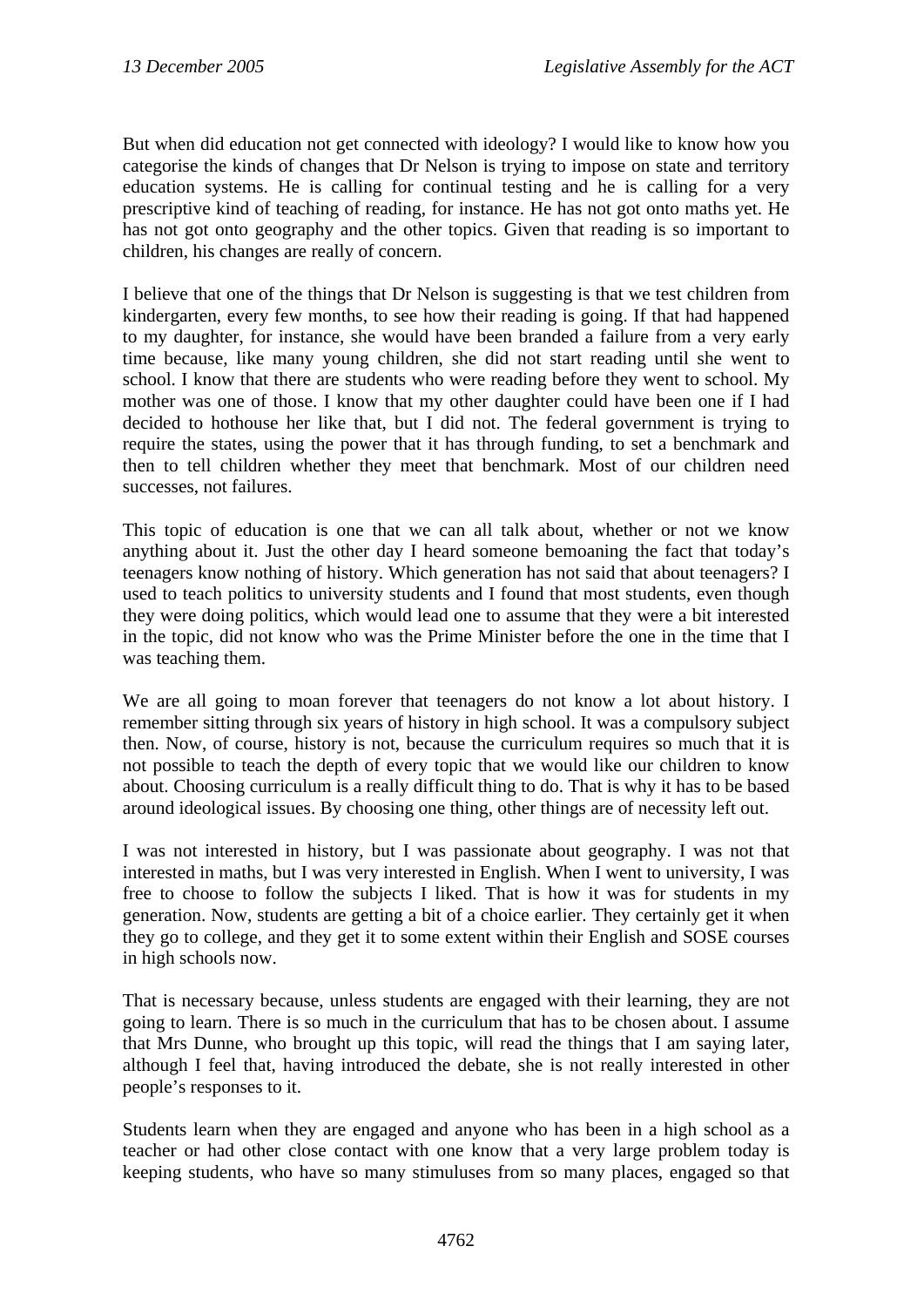school is a relevant place for them. I hate to have to disillusion people, but many students go to school more to see their friends than to go to classes, and that is the case whatever school they go to. That is a fact about young people's lives; they are extremely social beings.

What can we do? We can make sure that they leave school with the skills to follow up their interests, no matter when they find out what they are. How many people do not find out what they want to do until they are middle-aged? Quite a few. Firstly, we always need to have the skills to be able to pick up whatever area of learning we want to take on, whatever profession that might lead to, and, secondly and most importantly, we need to know the way so that through our whole life we can engage in education and learning.

We focus here on schools time after time—that is important; it is an ACT area of responsibility—but we must always remember that there should be opportunities for those people who drop out of school because they do not engage. We have many students at risk for whom schools are the most stable things in their lives. They are very important places not just because of what is thought. They must be supported, public schools arguably more so because they are the place where poor people can afford to send their kids.

Many years ago a man called John Holt wrote a number of books about learning and education. One of those books was called *How children learn*. As I say, none of this is new. This one was probably written in the 1950s, 1960s or 1970s, and the theory there is that you start from where the child itself is. If you can do that, if you can provide the resources, if you can provide the interesting topics, if you can provide the social milieu, that child will have a very good start in life.

It is great that we are having this discussion. It is not good that it just leads to self-congratulation on the part of ACT government members and it is not good that we do not hear too much acknowledgment of the good things that are happening from the opposition.

**MS MacDONALD** (Brindabella) (4.48): I welcome the opportunity to speak today on this matter of public importance. I would like to speak about the so-called experts that Mrs Dunne has referred to; in particular, Dr Kevin Donnelly, a Liberal Party apparatchik

**Mrs Dunne**: I did not refer to him.

**MS MacDONALD**: Mrs Dunne may not have referred to Dr Donnelly today, but she has referred to him previously.

**Ms Dunne**: I take a point of order, Mr Speaker. Ms MacDonald has just said that I referred to an expert. I did not refer to any expert and I did not mention Dr Donnelly. I have been misrepresented.

**MR SPEAKER**: That is not a point of order. Sit down.

**MS MacDONALD**: Mrs Dunne has referred to him in the past. She does not like to have it pointed out, but he has been referred to by those opposite. He is a Liberal Party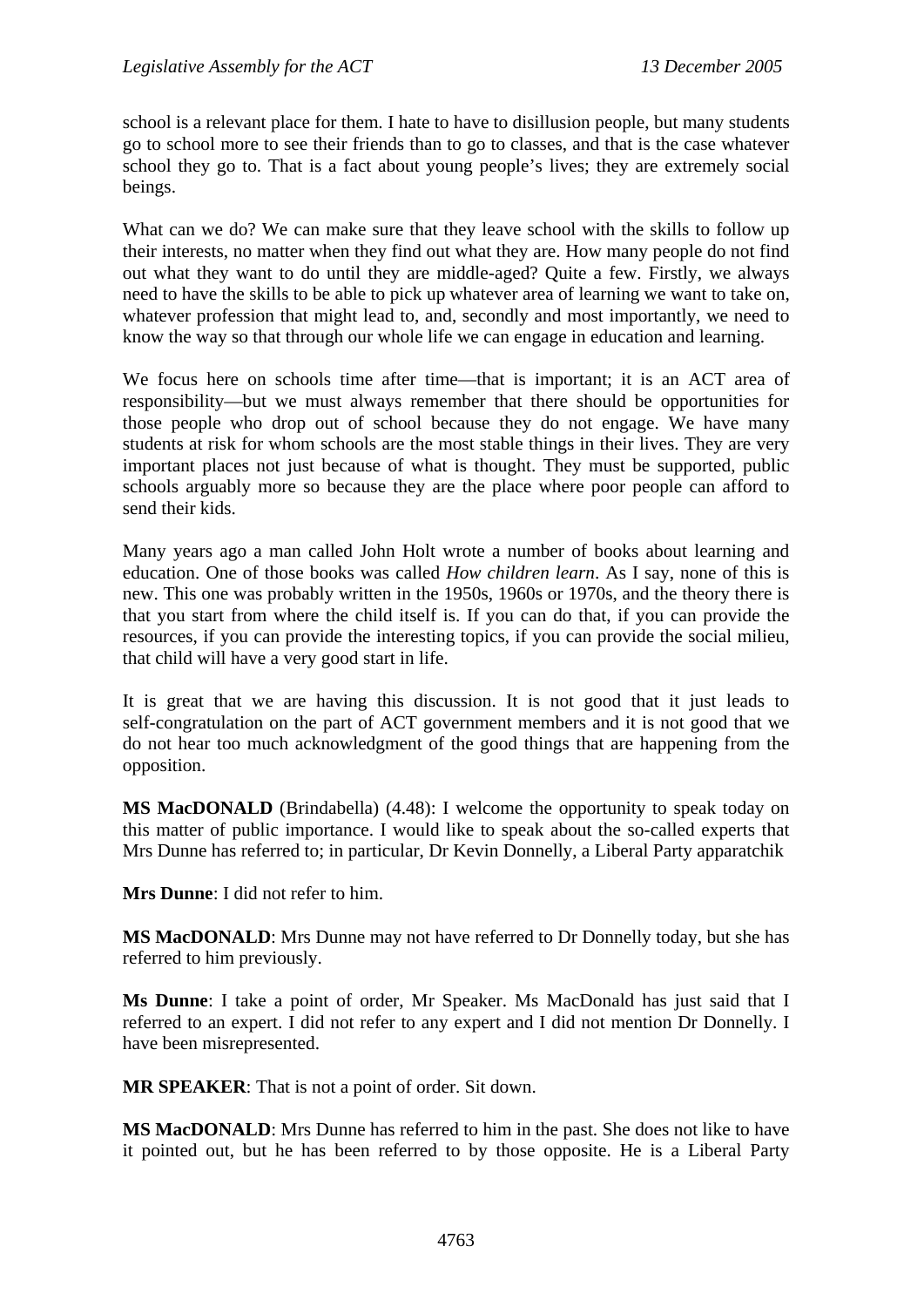apparatchik who has been commissioned by countless federal government departments to provide the government with the answers it wants to hear.

Like their colleagues on the hill, Dr Donnelly is a pin-up boy for those opposite. His writings have no doubt inspired today's MPI. Mr Pratt suggested in this place on 22 September that Dr Donnelly is well qualified to speak in the arena of education, with the ludicrous claim being made that his book has been well received across this country. Mr Pratt should check because Dr Donnelly has not been well received by the education community.

Mrs Dunne often comes into this place and accuses the education minister of being a hippie and a child of the 1960s, despite the fact that I have it on good authority that she was born in the 1970s, which has an eerie similarity to Dr Donnelly's writings. For example in a recent piece in onlineopinion.com.au he suggested:

The 1960s and 1970s were not only about Woodstock, Vietnam moratoriums and flower power. At the same time, education became a key battleground in the Left's attempt to take over the commanding heights of the nation's culture.

Mr Speaker, it is pretty obvious where Mrs Dunne gets her inspiration from for speeches on education. Here we have another case, like the Gerard affair, of a Liberal Party stooge receiving government appointments. In return, Dr Donnelly has earned and expended significant taxpayer moneys for the federal government to score cheap political points.

Dr Donnelly is a former chief of staff of federal Minister Kevin Andrews and continues to seek preselection for the Liberal Party. Dr Donnelly has also been discredited for creating an antismoking program funded by those great antismokers Philip Morris, the tobacco company. Most recently, he completed a report for Brendan Nelson into curriculum across the country but did not even bother to read the relevant ACT documents before compiling his report.

Like Mrs Dunne, Brendan Nelson does not run a single school, not one, does not employ a single teacher and does not educate a single student. However, they are both willing to talk down the achievements of hardworking teachers and students across the country because state government electors round the country have entrusted Labor governments with running their schools, hospitals and urban infrastructure. As long as the Liberal Party continues to try to play politics with our children's futures, I have no doubt that trend will continue.

We need only to look at the way Mrs Dunne has handled the Ginninderra high school debate to see how education is misused by Liberal Party politicians for political gain. Mrs Dunne's office has been advising constituents regarding the proposed building of a new school in west Belconnen. She and her office have been directing constituents to lists of web sites that apparently provide authoritative evidence on middle schooling.

Four of the web sites suggested are American. They have little relevance to the model used in the ACT and the rest of Australia for P to 10 schools with middle schooling. None of the information refers to the ACT or even Australian experiences of P to 10 and middle schooling. Only one of the four American articles listed by Mrs Dunne even references an Australian study, and that is 25 years old, long before the successful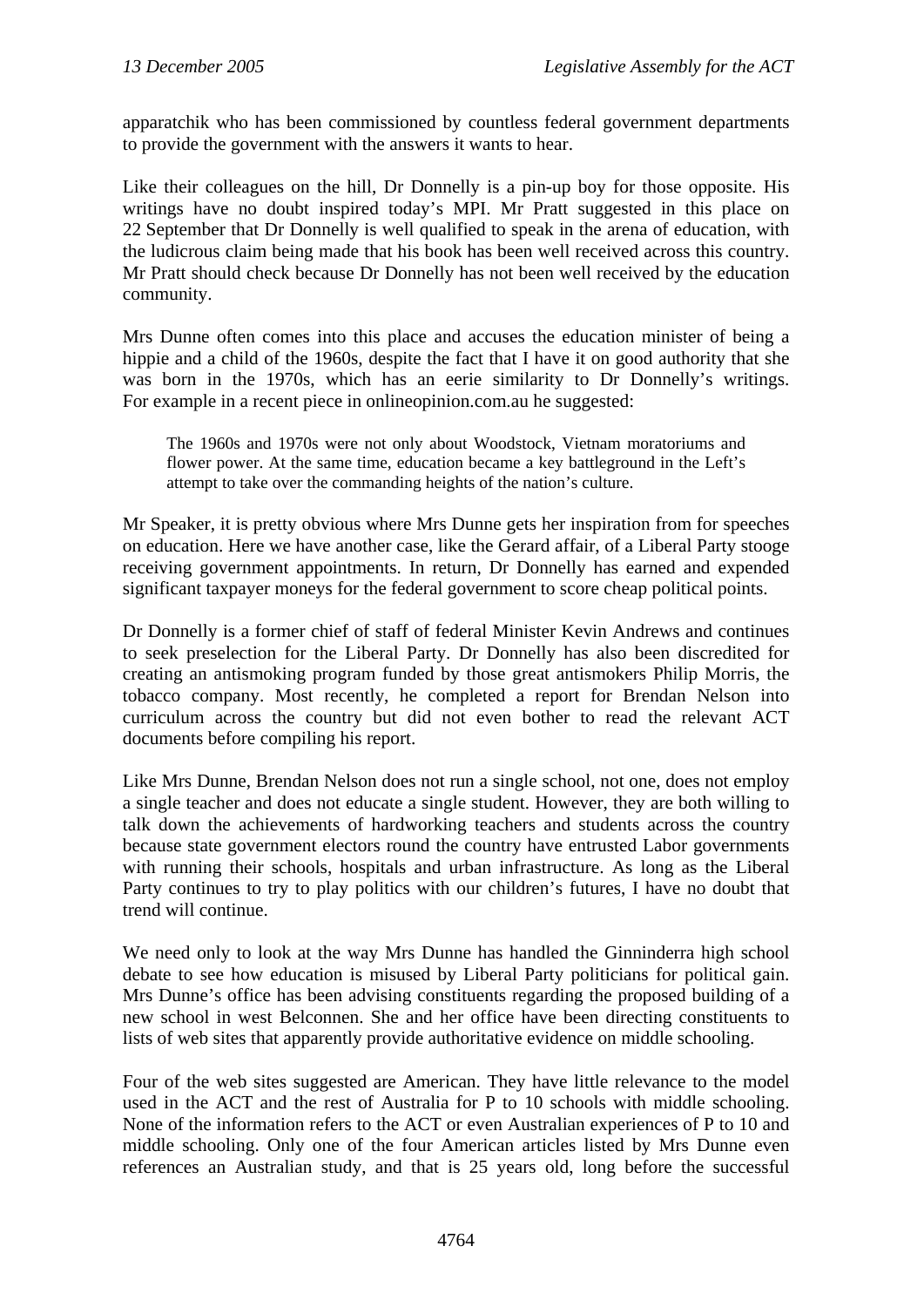P to 10 schools in the territory had even been contemplated. I assume that the Liberal Party took into account that timely and important information when they built the K to 10 school at Amaroo.

The final web site is from the Association of Independent Schools of Queensland. Given that we are here today discussing a government school in the ACT, I am sure that article would be very illuminating for interested parents. The bibliography of that article demonstrates Mrs Dunne's laziness. It lists two of the other four American articles listed in Mrs Dunne's email. Mrs Dunne has not even done her own research. She has effectively read one article from the Association of Independent Schools—

**MR SPEAKER**: Order! The time allotted for the discussion of this matter has concluded.

**Mrs Dunne**: Mr Speaker, in accordance with standing order 47, I seek to explain how I have been misquoted and misunderstood.

**MR SPEAKER**: There is no question before the house, Mrs Dunne.

**Mrs Dunne**: In the MPI debate, I was misquoted—

**MR SPEAKER**: There is no question before the house. There has to be a question before the house.

**Mrs Dunne**: Okay, I will bring it up in the adjournment debate.

**Mr Stefaniak**: That is an interesting precedent.

**MR SPEAKER**: Mr Stefaniak interjects that it is an interesting precedent.

**Mrs Dunne**: No, it is actually a fair ruling.

**MR SPEAKER**: Take a look at the standing orders, Mr Stefaniak.

## **Planning and Environment—Standing Committee Report 19**

Debate resumed.

**MR SESELJA** (Molonglo) (4.54): I would like to say a few words about both the report itself and some of my dissenting comments. Firstly, I would like to take the opportunity to thank the committee secretary, Hanna Jaireth, who did a very good job, as usual, on the annual reports report. I know that members of the committee value her very hard work. We always find her to be very professional in her dealings. I put that on the record.

I find myself in the odd position of agreeing with Mr Gentleman. Mr Gentleman spoke earlier this morning about how the committee worked reasonably constructively together on the preparation of this report. I agree with him on that. The main report is not bad. I have highlighted areas where it does not go far enough or where I disagree with some of the recommendations. I have outlined that in my additional comments.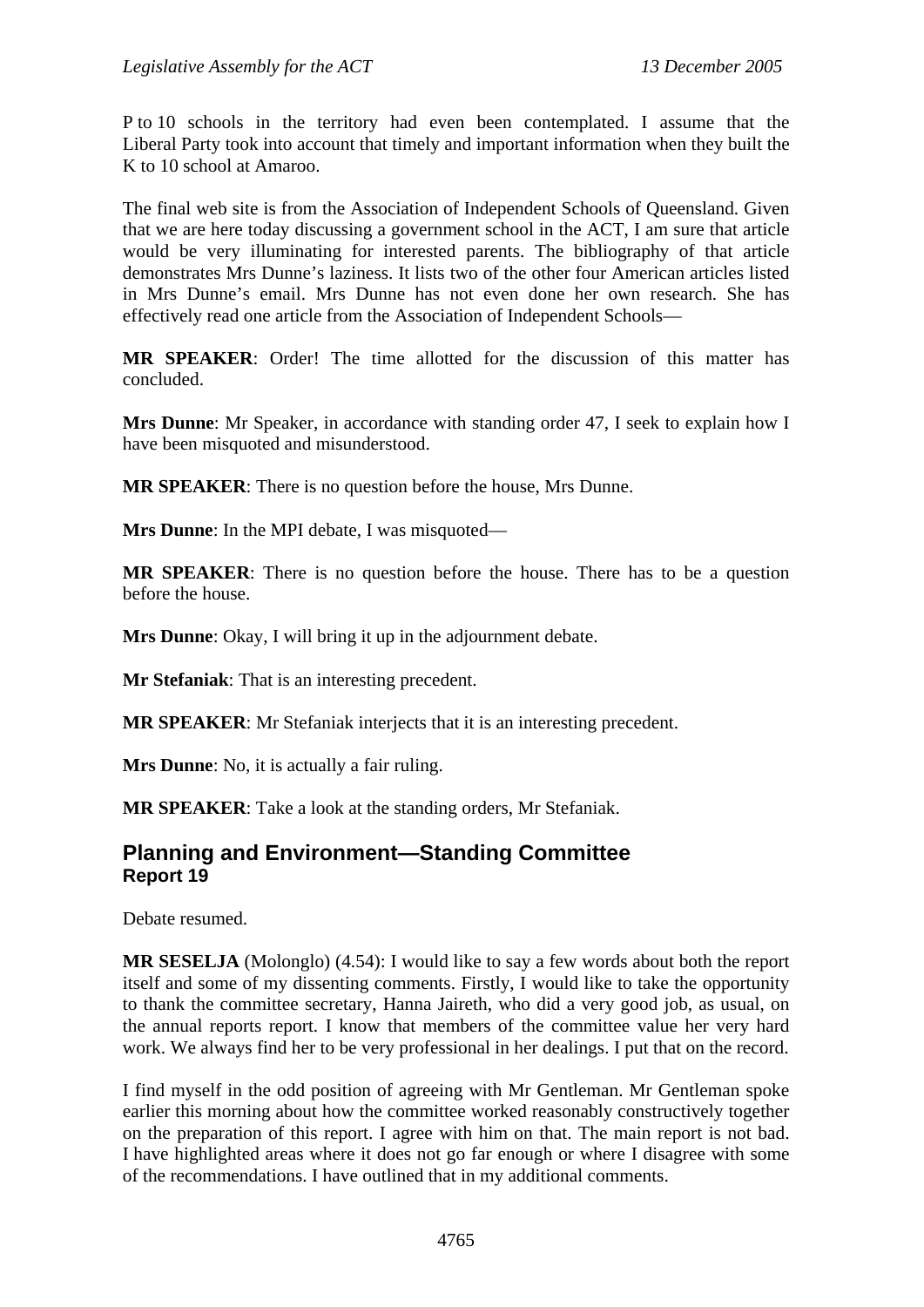Some of my suggestions this time were taken on board, which was good, and that is reflected in a couple of the recommendations. If this is the new way we are going to be working together, I certainly look forward to the committee working together in the future and putting together recommendations that sometimes, even if government does not necessarily like them, will be good recommendations where the committee will be holding the government to account. I agree with Mr Gentleman that we worked together better on this one. I thank the other members of the committee for that.

I also was in the odd position of having Ms Porter agree with me on something. She knew I would raise this. It was probably the first time that Ms Porter and I have voted against Mr Gentleman. That was fascinating. I do not know what has brought about this sudden change, but may there be many more instances like it.

I want to speak to some of the recommendations before turning to some of my dissenting comments. The first recommendation is particularly important. It is clear that for some time we have been hearing in a number of forums about the need for additional funds for the Office of the Commissioner for the Environment. I cannot remember off the top of my head the exact funding each year, but I know it is not very much. A small increase would probably make quite a significant difference. That is a good recommendation.

Recommendation 2, which was in relation to the ACT government investigating better methods for disclosing the accounting value of undeveloped ACT land and really getting a better idea of ACT land assets, was discussed. We devoted some time to it in the hearings. It is an important point. I understand the difficulty of it. I understand that it has not been something that has been done by past governments, but it is something that would add to accountability in the territory. That is why the committee has seen fit to include that recommendation.

Recommendation 3, which I suggested, was in relation to the LDA getting some better processes. The appointment of in-house legal counsel to manage the fairly significant amount of external legal services that they have and that they have provided to them would add to the value for money that the LDA is likely to get and would add a bit of a check. Recommendation 3 is an important one as well.

I will not speak to each recommendation, but I will raise a couple more. I need to speak to recommendation 11. This was put in as a bit of a political kick. I do not think it is really something that the planning and environment committee would ordinarily concern itself with. That is why I have responded to that in the dissenting report. Let me deal with the merits of the recommendation. It states:

The Committee commends the ACT Government for its policy of not encouraging the use of Australian Workplace Agreements in the ACT Public Service.

It is a slightly misguided recommendation. As I said, apart from being somewhat outside the ordinary consideration of the planning and environment committee, given the figures which I have highlighted in the dissenting report about the differences in real wages between those on AWAs and those on awards or those covered by collective agreements, the committee is essentially recommending that the ACT government, or commending the ACT government for this, continue to keep wages lower in the ACT public service.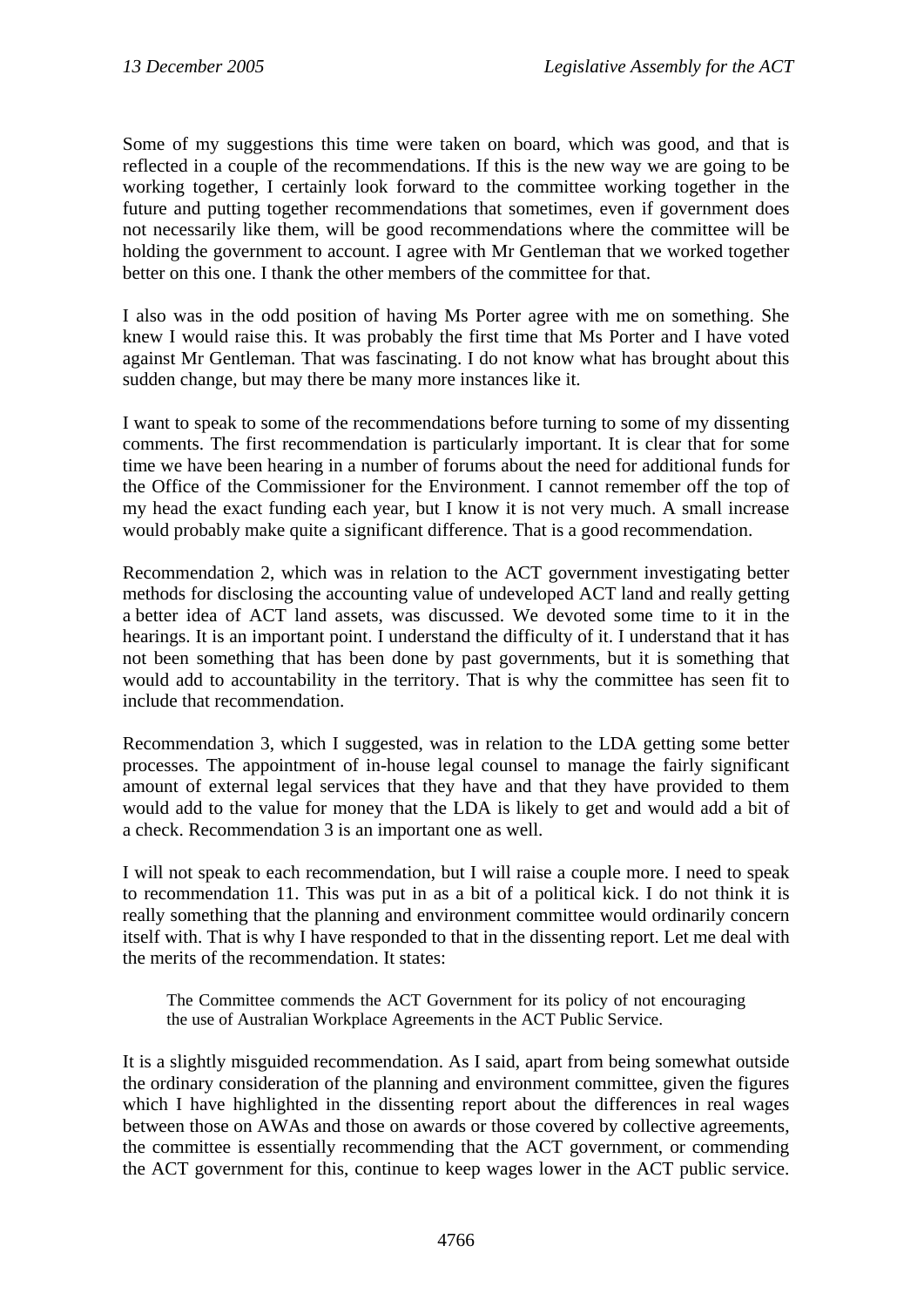That is disappointing and is certainly a recommendation that I could not support in good conscience.

It was telling that during the hearings we heard that all the people in ACTPLA who are on AWAs and who were all offered the opportunity to be removed from the AWAs declined the offer. Clearly those in ACTPLA on AWAs think it is not a bad idea to be on an AWA. They seem pretty happy with their conditions, whether that is their pay or whether that is other conditions associated with their work. It is a misguided recommendation, for those reasons.

I make the point that we are often hearing, particularly from Katy Gallagher, about the difficulty of competing with the commonwealth in the retention of public sector employees. The commonwealth uses AWAs for its public sector employees. Perhaps part of the reason that it is difficult for the ACT to compete is that the conditions that are offered to some of those employees are significantly better and are quite attractive, as evidenced by the response of those ACTPLA employees whom I mentioned.

I highlight a couple of things in some of the dissenting comments and recommendations. It is all covered in my dissenting report, and I will not go through all of that. It is important that the ACTION bus patronage figures be raised. What came out in the committee was that the expenditure by ACTION increased by about \$8 million but, at the same time, patronage figures went down in the financial year. An area that we should be concerned about is the value for money we are getting from ACTION and the significant amount of money that is spent on ACTION buses.

The other issue I highlight is the significant increase in the LDA marketing budget. It has gone from about \$300,000 to about \$4 million, a significant increase. I raised a question about the cost of a sign for the EpiCentre development. The answer came back, significantly late. I had concerns about it coming back some four weeks after it was asked, when the ordinary practice in annual reports is for it to come back within five working days. That was disappointing. The expenditure on that sign points to some misguided priorities.

Who are you targeting with the EpiCentre development? You are looking at big developers who would come in and develop the site. I would have thought there were more direct ways of communicating with big developers, both locally and nationally, than a big sign on the corner of Canberra Avenue and Hindmarsh Drive. I make the point about the overdue answer. I am not quite sure what the reason was for that being significantly overdue compared to the usual practice with annual reports.

I conclude by once again thanking the secretary and my committee colleagues and saying that we worked together better this time. I look forward to that occurring more and more in the future.

**MS PORTER** (Ginninderra) (5.02): I endorse Mr Gentleman's comments on the Standing Committee on Planning and Environment's report into the annual and financial reports for 2004-05. At first, I thought I would agree with Mr Seselja's remarks. However, I must say that I was surprised to hear Mr Seselja's remarks as I, along with Mr Gentleman—and, I thought, Mr Seselja—thought that at last we were working as one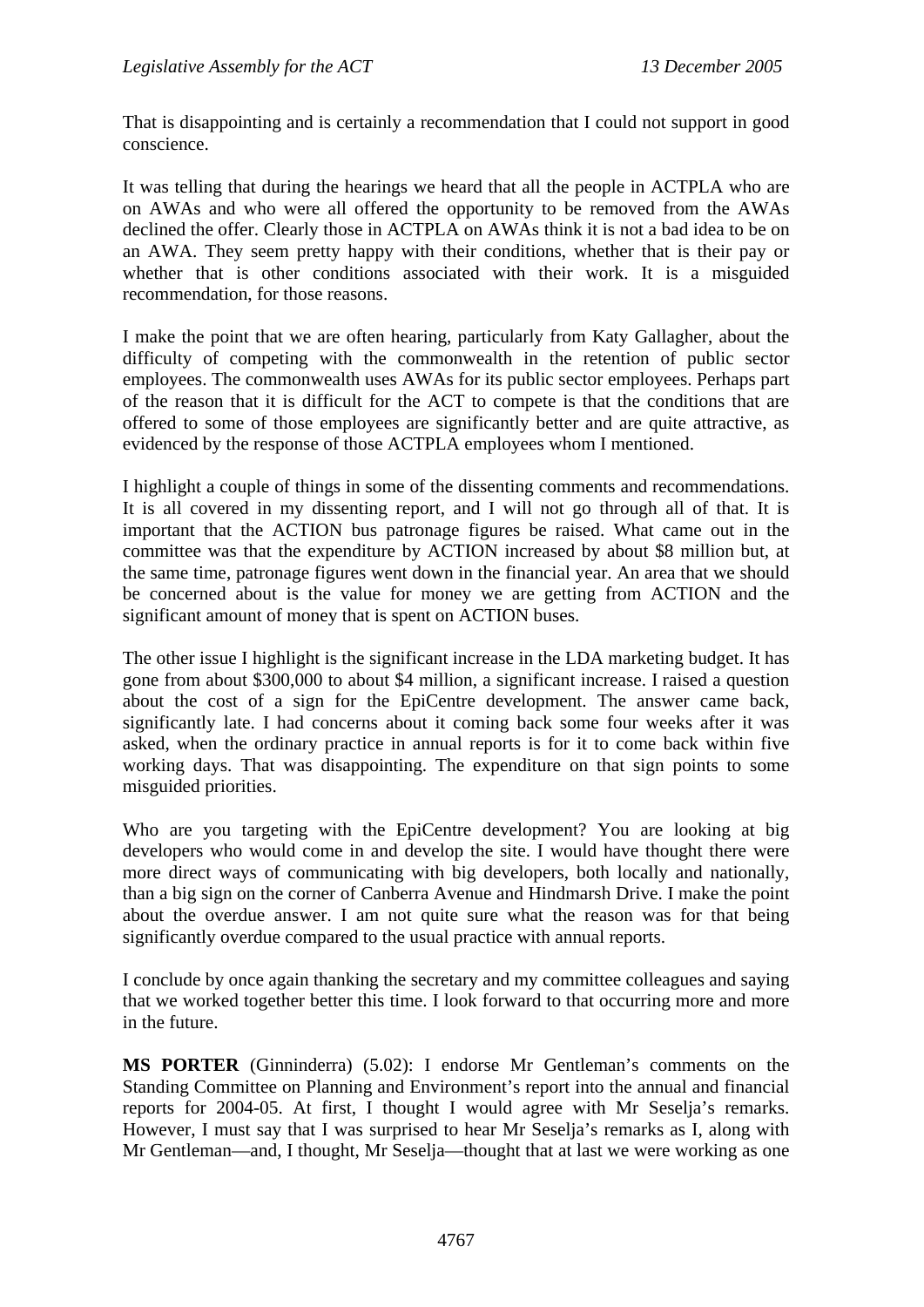committee, not as two members and a person appearing to be quite disengaged, as had been the previous process.

I agree with Mr Seselja. I thought we were cooperatively working together and being productive in our last discussion on this report, but it appears that Mr Seselja was playing some sort of game, rather like his federal leader did with voluntary student unionism last week. Mr Seselja lulled us into a false sense of security, leading us to understand that he was willing to work with other members rather than against them.

I regret the position I did take that he has just referred to, as I now see that, just as Mr Howard managed to show himself up to be mean and sneaky over the VSU, Mr Seselja has once again let the committee down with his dissenting report and remarks.

We see lists of complaints and misconceptions about reality in Mr Seselja's dissenting report, although I believe—and I am probably being kind when I indicate that Mr Seselja has misunderstood—he deliberately chooses not to understand so that he can reflect negatively on the annual and financial reports for 2004-05 in some way in order to reflect negatively on the minister and on this government. Of course, this is what we have come to expect of Mr Seselja as he is desperately trying to show that he is a real Liberal, as capable as his colleagues in his ability to complain and undermine, as capable as his colleagues to take advantage of the goodwill extended to him by other members of the committee, which he admits existed.

I will not waste the Assembly's time by going through his shopping list of complaints, although members can, if they have a mind to, read for themselves the annual reports for 2004-05, the committee's report and Mr Seselja's dissenting report. Then, armed with the facts, they will be able to make their own judgments on Mr Seselja's appalling behaviour. I look forward to the committee's deliberations in 2006. I trust that Mr Seselja will reflect upon his behaviour and decide to use New Year's Day to resolve to work cooperatively with the committee in 2006.

**Mr Seselja**: Mr Speaker, I seek leave to respond to Ms Porter.

Leave not granted.

**DR FOSKEY** (Molonglo) (5.05): I take this opportunity to respond to the report. First up, I would say that it is very concerning that, in the last two sitting weeks, including this one, the tabling of reports by the planning and environment committee has ended up being opportunities for one member and then the other two members to engage in what I can only see as a slanging match. It is a great pity.

The planning and environment committee, like all our committees, is an opportunity for members to work together. There will be disagreements. They can be expressed in dissenting reports. Personally, I would rather not come in here and hear from each of the two groups. Let us face it: we have a Labor majority, which must be quite disempowering for the third member of the committee. Let us get past that and let us hope that, in the next report that is presented, we will not have qualifications about how well the members worked with each other.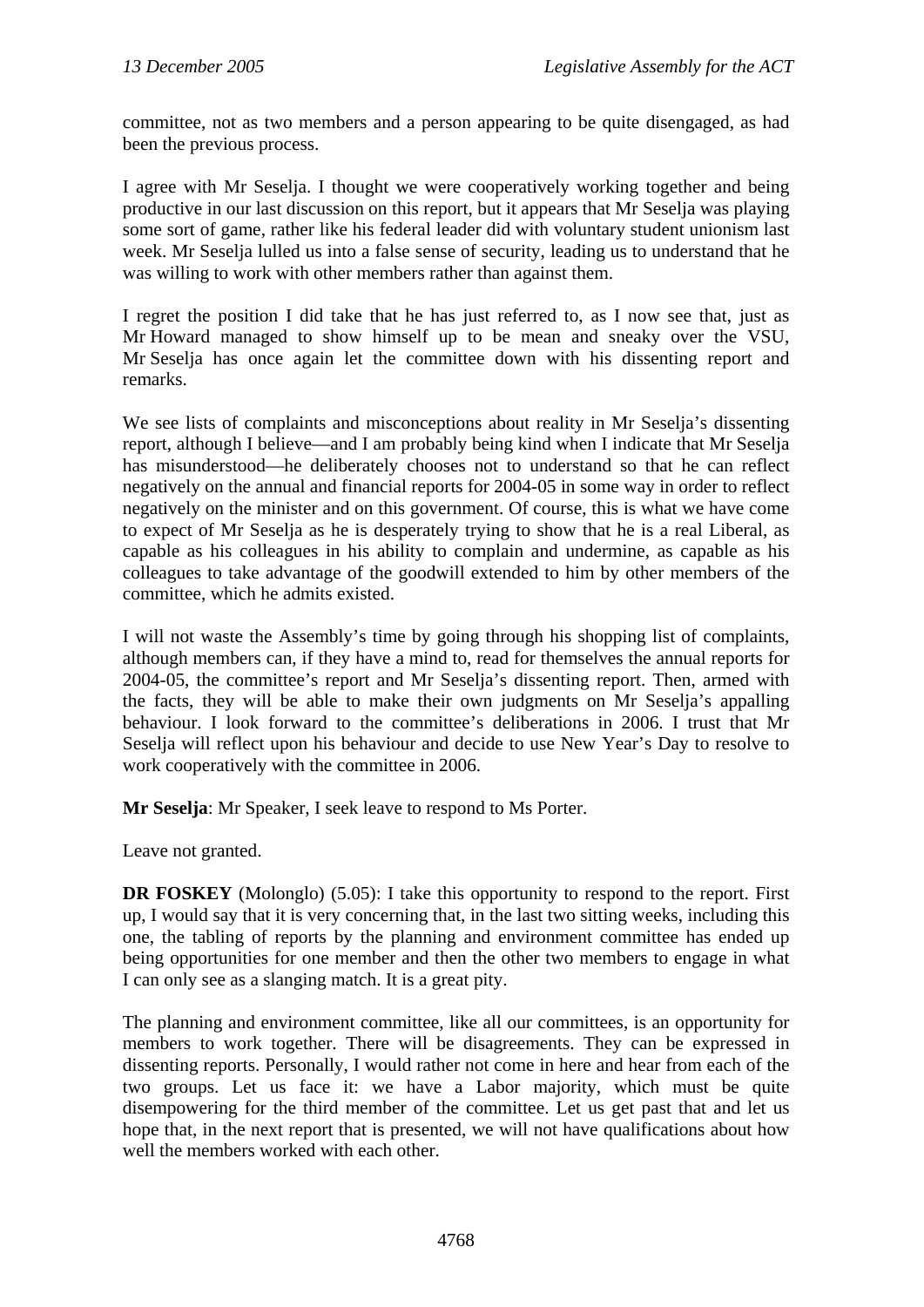I will speak to the recommendations. As you would expect of a majority-government committee, much of the report simply thanks the government, commends the government and says how well the government is doing in various areas. I am really pleased to see that the government members were concerned enough about the issues at stake to make some recommendations that challenge the government. I want to point to some of those today.

First off, we had discussion about the Office of the Commissioner for the Environment. We have been aware for a number of years that the commissioner has been asking for more resources. People may not know that she is only employed for eight days a month. That is not at all adequate and certainly does not allow a response to complaints. She is not resourced for her role in getting together the regional state of the environment report, on which she has been very occupied for most of this year.

One of the first recommendations of the committee is that the ACT government increase the level of funding for the Office of the Commissioner for the Environment in the next budget to enable the commissioner to properly discharge her functions in relation to the ACT environment. That is a very welcome measure. I hope that the fact that the two parties represented on the committee could make that recommendation will unanimously persuade the government that it is a good thing to do.

I was very pleased to see the committee recommend in recommendation 4 that the Land Development Agency and the government continue to pursue mechanisms for making housing affordable, particularly for first home buyers. I am disappointed that there is that focus on house buying, because we all know that you have to have a reasonable level of income before you can move into the house purchasing market. I was very pleased to see the following recommendation at 1.44:

The Committee recommends that the Land Development Agency require a percentage of multi-unit and greenfields developments to be constructed as affordable housing.

This, of course, is the very proposal that the Greens put to the Assembly earlier this year and that my predecessor, Ms Tucker, put before that. I remind members that at that time they rejected it, but it is very pleasing to see that the Labor backbenchers have now come to the conclusion that we need that action to improve the availability of affordable private rental dwellings if we are going to tackle the issue of people who are living with housing stress and who would move out of government housing if they could afford to and if they felt there was security and affordability in the ACT private rental market. That would perhaps take some stress off public housing. Of course, more is needed.

Recommendation 5 might seem trivial but it is recommended by the committee:

 … the Department of Urban Services place an agreed number of trunks and mature felled trees in open woodland and forest areas of Canberra Nature Park for wildlife habitat.

I read last weekend that David Attenborough, a nature guru, said that insects are probably the most important species in the world in terms of our biodiversity. They are certainly the most numerous. Some of them we might not like. But the role they play is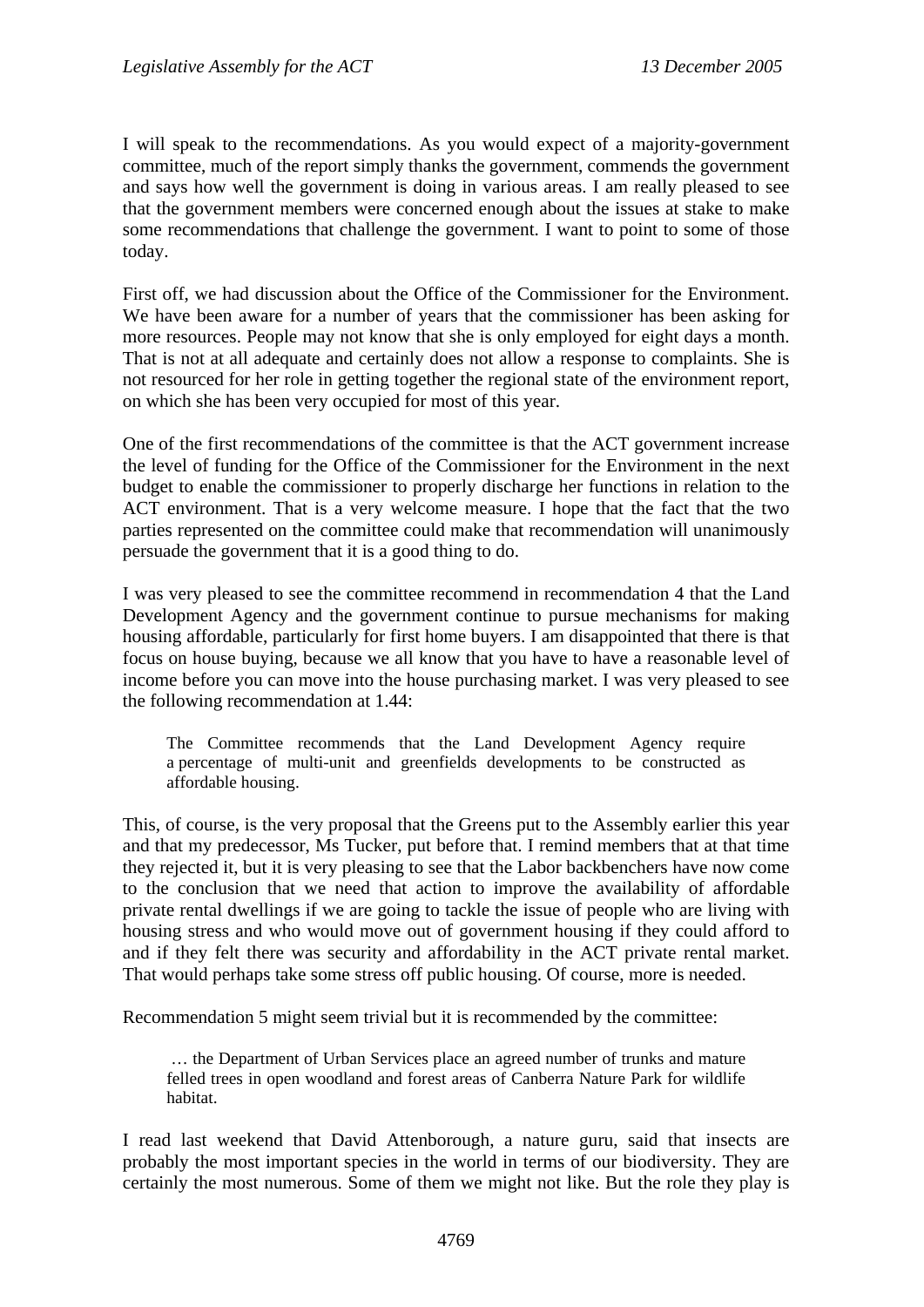as yet unknown. Most species are still not investigated. The trunks of mature felled trees do provide habitat and do not present a fire risk.

Mr Seselja was quite critical of ACTION buses. We have to realise that, while petrol prices increase, we will see more patronage of ACTION. It is absolutely important that we stand by our public transport system and do whatever we can to make it more frequent and extend its times of service so that people have a real alternative to driving. I have to say that I have seen a number of buses going past with bikes in the racks on the front. That is clearly a successful measure by the government.

In terms of waste management, it is very disappointing to see that the ACT government has no plans to implement a green garden waste collection scheme for residential organic waste. I expect that we do not mean just garden waste; we mean all organic waste. I heard an interview on radio this morning or yesterday—sometime very recently—with a German minister or official saying that 100 per cent of their green waste is now being handled and collected. I would really like to see more commitment to this.

I note that the ANU Green proposal is mentioned in the report. This is still an area which I believe the government could explore. You will note that there are no recycling facilities at all for businesses in Civic. They should be demanding them.

Finally, recommendation 9 states:

The ACT Office for Women should increase public awareness about the ACT Women's Register.

That is a small measure. I am aware that the ACT Office for Women is doing work on that. The point is made that the ACT government, when inviting organisations to nominate persons to committees, wants them to suggest women amongst their nominations.

Those things are good. I acknowledge Mr Seselja's dissenting report. That is probably the only way it could be dealt with because of the fact that his views were different to those of the majority of the committee. At least we have them there. On the whole, it is a really good report. I hope that the backbenchers in the Labor Party will push those issues with the government, especially affordable housing and the Commissioner for the Environment's funding.

**MR GENTLEMAN** (Brindabella) (5.15), in reply: In closing, I will respond to some of Mr Seselja's dissenting comments. As I have already mentioned today, Mr Seselja seemed to work with the committee and made suggestions that the committee took on board, but I cannot agree with many of his comments.

He said that the report is couched in overly friendly language which simply takes the government line on an issue or echoes what, in particular, is in an agency's annual report. That is false. One out of 11 of the recommendations commends the government. There are 10 recommendations for improvement. One recommendation is in support of the government improvements. Is Mr Seselja saying that the committee should only be critical of agencies and that we should not stand up and congratulate them for the good work they do?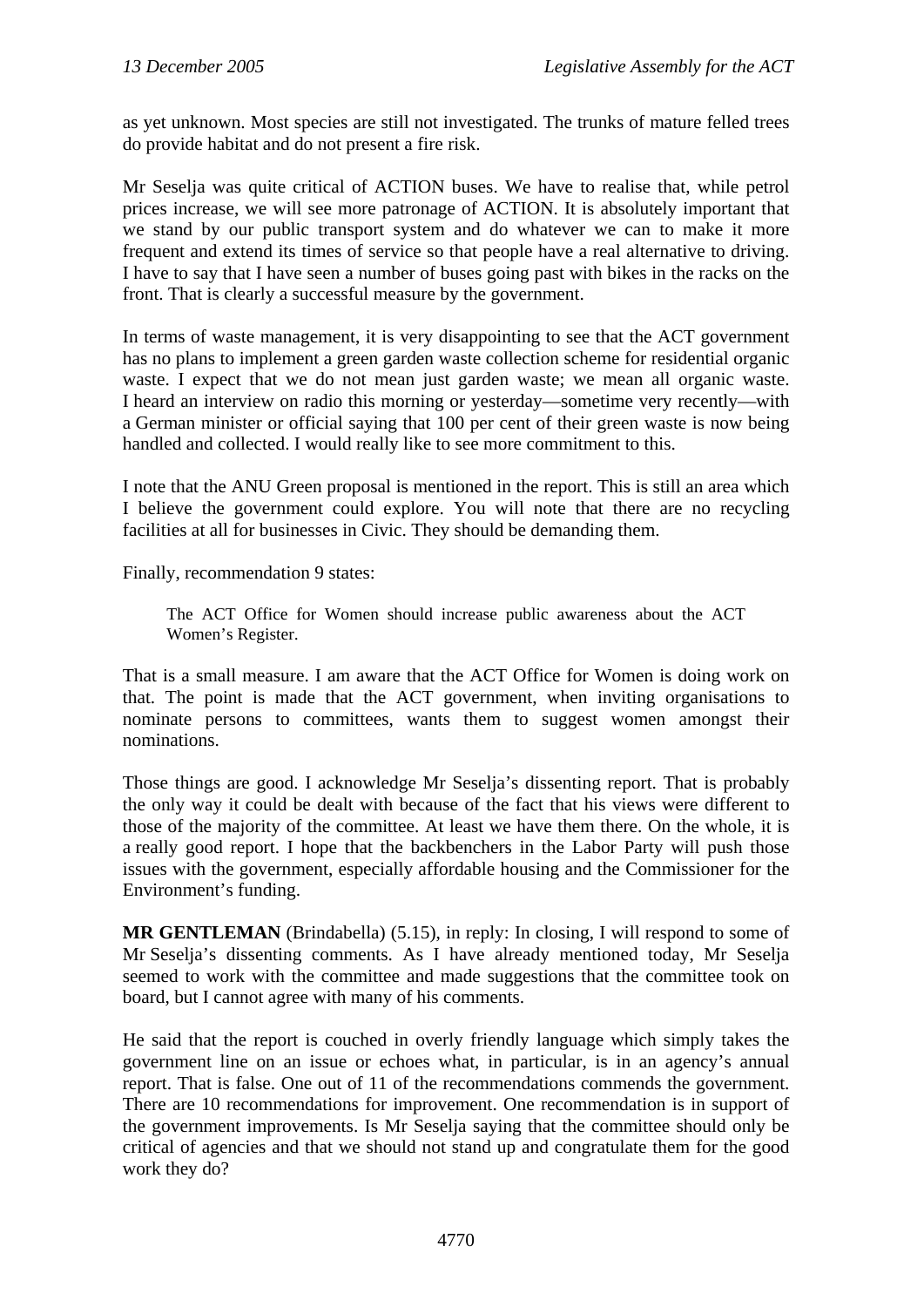Mr Seselja has mentioned that there was a paragraph devoted to outlining the success of the Land Development Agency. That is correct. It is part of the committee's role to report on objectives that are clear and measurable, to focus on results and outcomes and to discuss results against expectations, among other things. I can only assume Mr Seselja is referring to paragraph 1.20, as he has never entered into discussions with the committee as to what was in his dissenting comments.

This paragraph goes on to talk about the LDA and the success of the financial outcomes delivered to the ACT government. In its second year of operation, the agency achieved an operational surplus of more than \$100 million, that is, \$100 million that is going towards building our future; \$100 million going back into the ACT community. That is quite a different approach from that of a former Liberal government of allowing such profits to remain in the pockets of private developers.

Mr Seselja is correct in saying that questions taken on notice in report hearings are required to be responded to in five working days, but Mr Seselja neglected to mention that that it is five working days from the receipt of the *Hansard*.

Another issue that needs to be addressed today is the fact that Mr Seselja has previously complained about not receiving draft reports with enough time to read them, but he would not allow the committee the chance to read his dissenting comments until the report was tabled this morning. I guess it is just another case of one rule for the committee and one for Mr Seselja.

As to Mr Seselja's comments about affordable housing, this is referred to in recommendation 4, which I will read out:

The Committee recommends that the Land Development Agency and the Government continue to pursue mechanisms for making housing affordable, particularly for first home buyers.

This was discussed in the committee's deliberations on the draft annual report and was obviously adopted as it appears as a recommendation in the report.

Mr Seselja also criticised the report for not addressing road safety issues. I have read through the evidence of the Minister for Urban Services in the *Hansard* of the annual report hearings and cannot find any road safety issues that were raised and not added to the report other than the issue of the safety of on-road cycle lanes. Minister Hargreaves quoted from the sustainable transport plan. Mr Seselja alluded to that text in his dissenting report. The key issues of the sustainable transport plan state:

A sustainable transport system must seek a fair balance between the community's strategic social, economic and environmental transport needs. Thus, the Sustainable Transport Plan addresses strategic issues including the need to provide:

safety and security for users and the community;

an appropriate balance between modes—walking, cycling, public transport and private cars;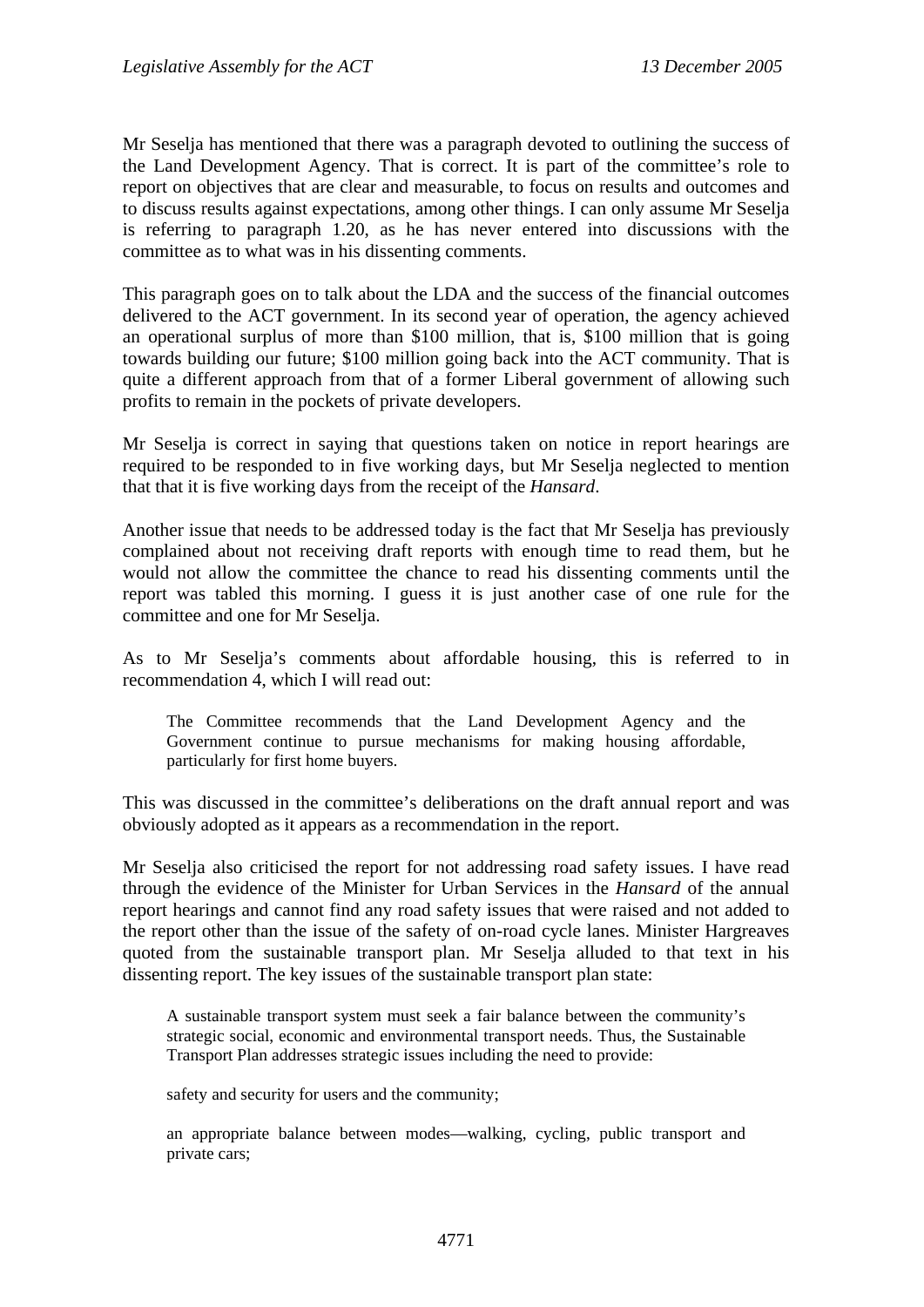a cost effective system that is affordable for the community.

The role of the plan states that, as a comprehensive framework for a sustainable transport system for Canberra, the plan contains strategies concerning road safety planning, among other initiatives.

I mentioned earlier that Mr Seselja had quoted from *Hansard* on the safety aspects of the construction of the Woden to Dickson on-road cycling lane. This quote was an absolute misuse of the committee transcript by Mr Seselja. To quote his own question to the minister and deliberately omit the answer—that is right, deliberately omit the answer from the minister—is a deliberate misuse of the committee process and a deliberate misuse of the Assembly. I quote now the omission where the minister answered the question. The minister said:

I am satisfied that the road facility for cyclists is efficacious; that it satisfies national standards for pavement width and pavement compatibility with the roads around it; and that, if anything, it will prevent cyclists being injured on the roads. We have the full support of the cycling community in this town.

There was then more information provided to the committee on the on-road cycle lanes, to help answer concerns raised by Mr Seselja.

I will go on to speak about Mr Seselja's other dissenting comments. Mr Seselja has raised concerns about the fact that he could not agree to the committee's recommendation 11, which I will again read out for the benefit of Mr Seselja, who was not present in the chamber this morning:

The Committee commends the ACT Government for its policy of not encouraging the use of Australian Workplace Agreements in the ACT Public Service.

Mr Seselja tells us that he opposes this recommendation and believes that the committee should condemn the ACT government for keeping wages low in the ACT public service by failing to offer AWAs. Mr Seselja also states that this is outside the terms of reference. I draw Mr Seselja's attention to the fact that these are departmental annual financial reports—yes, financial reports—and standing committees are to inquire into the financial running of government departments. Forgive me if I am wrong, but industrial relations and employee-related costs are probably the highest outlay of any business, including the ACT public service. How could the committee's discussions on AWAs in the terms of the annual report hearings be misguided when they are specifically related to the costs of employment? However, Mr Seselja must find AWAs to be rather an important issue in relation to annual reports, as he continued for three paragraphs about his views on AWAs.

The committee commends the ACT government for not encouraging AWAs. There are currently 250 employees on AWAs in the ACT public service—all, according to Mr Seselja, better off. I have some figures here that the opposition may find interesting. Mr Seselja stated that if the ACT government is serious about retaining high-performance staff and preventing them moving to the commonwealth public service or the private sector it should offer AWAs. I quote from an article referring to the federal government in the *Age* of 14 July this year: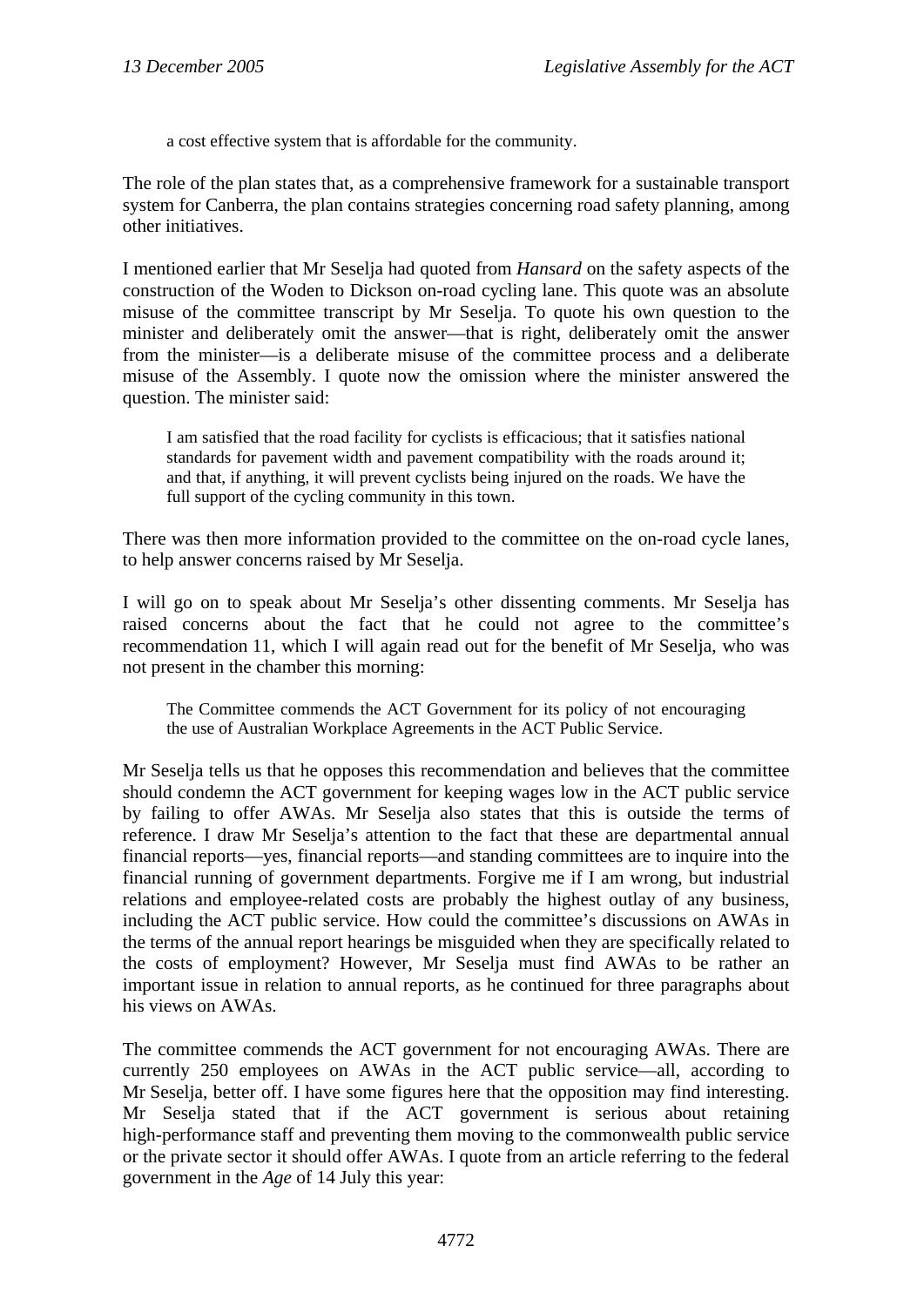If the Government is using our money to tell us these facts, they must be right. And, one detail aside, they are. And yet they are also misleading.

On Tuesday the Bureau of Statistics told us very different facts. Its book *Australian social trends 2005* reported that for adults in full-time work, hourly ordinary-time earnings were highest for workers on collective (certified) agreements. They averaged \$24.10 an hour, compared with \$23.30 for those on individual deals, and \$16.70 for those on awards.

I am not entirely sure where Mr Seselja got his figures that wages of employees on AWAs are 13 per cent higher than those on certified agreements, but I have at least stated my source of information.

Other employees affected by AWAs are non-managerial staff who, we know, are worse off and, of course, the one group in the community that Mr Seselja often forgets about, women. Statistics taken from the press release of the Minister for Women, Katy Gallagher, show that women are further worse off under AWAs. Department of Workplace Relations, DeWR, figures show that only eight per cent of AWAs registered to date make provision for paid maternity leave; that women on AWAs earn an average of \$5.10 an hour less than men; that women covered by collective agreements have an hourly wage rate of 11 per cent above women on registered individual contracts. That is right, 11 per cent above women on secret workplace agreements. Research also suggests that secret contracts offer less flexibility for work and family balance and provide less job satisfaction.

I bring this to the attention of Mr Seselja today, as he has, on several occasions, disagreed with the recommendations on gender equality. Mr Seselja raised opposition to that in the annual report hearings when he asked whether the best person received a position on the ACTION board because of their gender. I again say that I believe that, if we do not target minority groups, then how can we have equality.

I certainly hope that the next time I stand in this chamber to table a report of the Standing Committee on Planning and Environment I will not also have to give a closing speech on Mr Seselja's dissent.

Question resolved in the affirmative.

## **Leave of absence**

Motion (by **Mr Corbell**) agreed to:

That leave of absence be given to Ms Gallagher (Minister for Education and Training) for this sitting week.

## **Adjournment**

Motion by (**Mr Corbell**) proposed:

That the Assembly do now adjourn.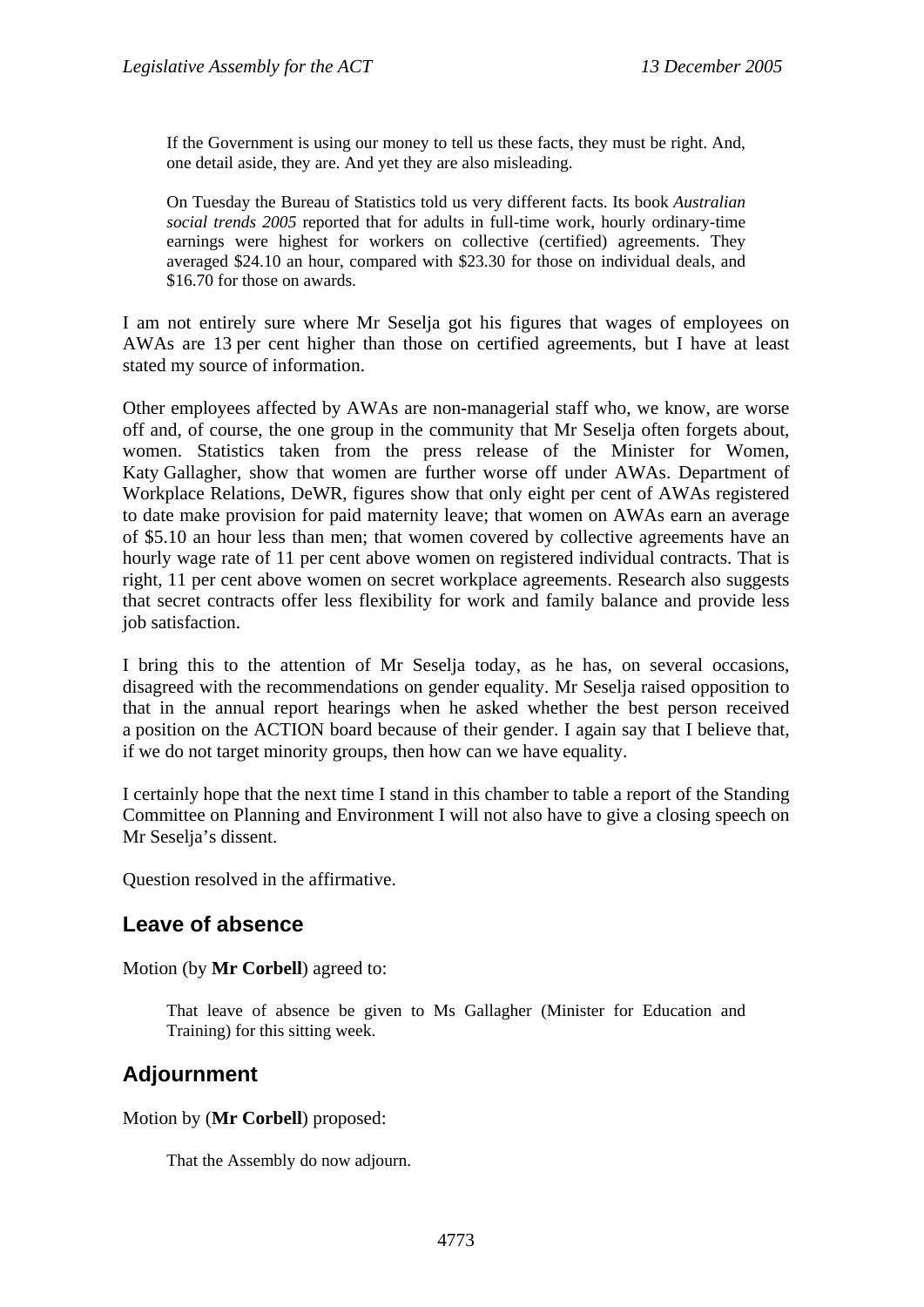## **Motor sport**

**MR STEFANIAK** (Ginninderra) (5.25): I rise tonight to mention a couple of matters. Firstly, members may be aware that, back in May—and I think this cropped up in about August—the motorcycle track at Fairbairn Park had some work done on it and some material was dumped that had some asbestos in it. I am not quite sure how it got through the checking which was required. That was done through no fault whatsoever of the motorcycle track people. Apparently the responsible person, who runs a small company, has been located, and I would have hoped common sense would prevail.

I understand that an arrangement was made between that person and Environment ACT to take away the offending material, which is lodged in over 1,000 tonnes of soil. It was quite a big job and they were going to worry about the cost of it later. That seemed quite reasonable, but I have been advised that, unfortunately, a public servant from urban services somehow got into the act and demanded that it be taken away, saying that this person or the company would have to pay \$110 per tonne, which I understand is impossible. I would have thought that, if Environment ACT had come to a commonsense arrangement with the relevant party, that would suffice.

I would certainly like the relevant ministers to sort that one out. I will be happy to take it up with them later. I draw that matter to the house's attention because about 600 members of the motorcycle club use that track, many of whom are young riders, trained in safe riding, who go on to compete in championships, and many people come from interstate to attend the various championships. A real problem has now arisen with many of these young riders drifting away from the sport or perhaps going out and riding unlicensed or unregistered bikes in other, unauthorised, parts of the ACT, rather than on the dedicated track located at Fairburn Park.

That dedicated track had some improvements done for the Rally of Canberra, which a number of members, including Mr Gentleman, attended. I saw him at that very successful event. I think some of the earthworks might even have been in relation to that. So, again, through no fault of the track, the motorcycle club finds itself in dire straits. The club is starting to lose riders because young riders do not have that facility available to them. It needs to be sorted out. It seems to me to be a bit of a *Yes, Minister* situation.

My second point also relates to motor sport. I had cause to attend an interesting meeting in relation to the dragway a couple of weeks ago, where I heard some rather disturbing comments from the minister—but more on that later. The lot opposite have a rather nasty habit at times of gilding the lily and coming up with some very strange views on what has occurred. I recall that, when the dragway issue was last raised, the Chief Minister ranted and raved about the then government having closed the track, which was nonsense.

To put the record straight, there was a strange arrangement. There was a three-way lease. The Department of Defence, which owned the land, leased it to the dragway and it was operated successfully for many years. The lease was somehow supervised by the territory. The territory did not have a huge amount of input to it, but I recall that the territory had to write a certain letter, saying it had no problems with the dragway continuing. That was duly done on, I believe, 8 December 1998 by the then Minister for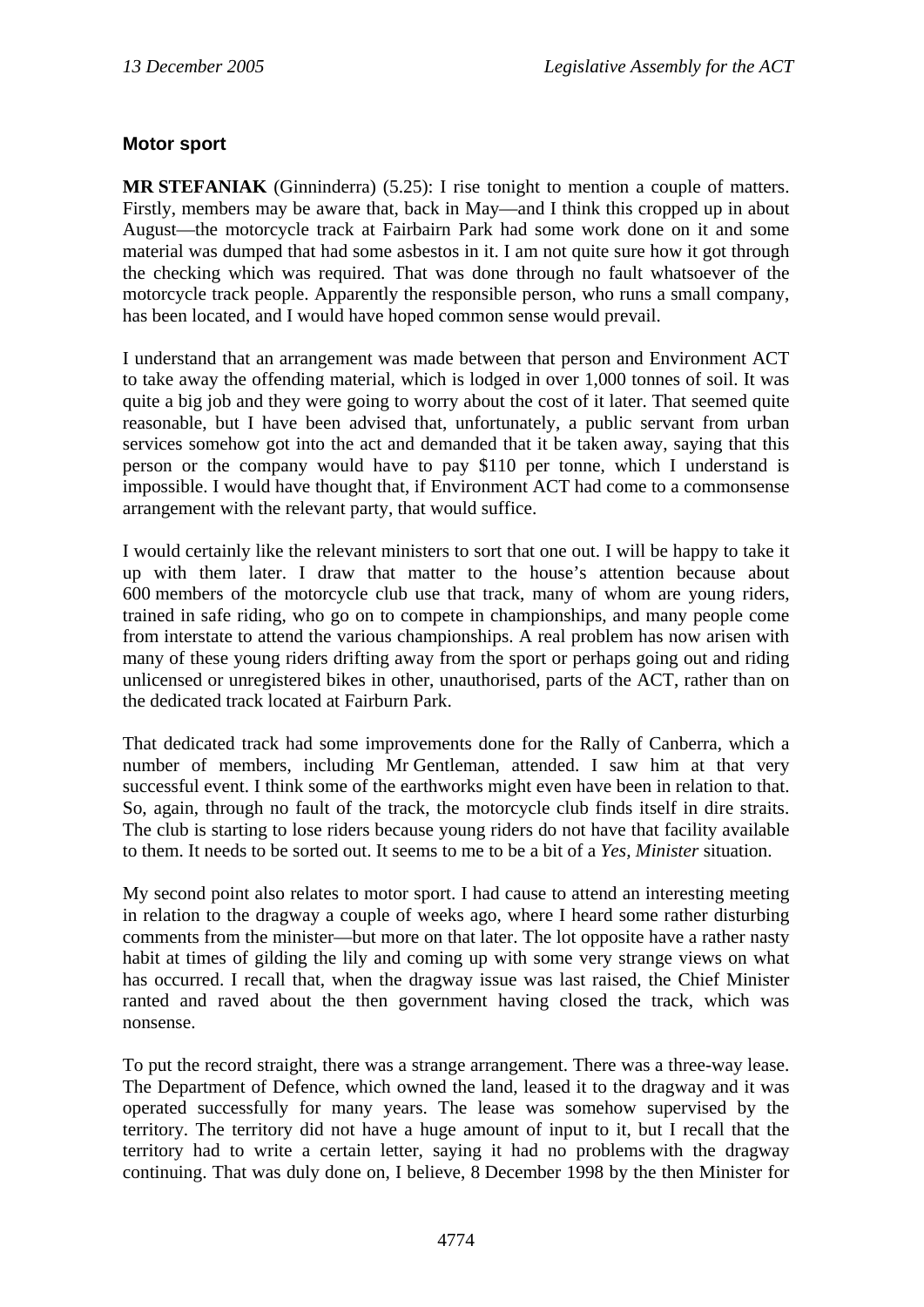Urban Services. I saw the letter when the minister passed it to me in the chamber to make sure I was happy with the wording. I was happy with the wording, and off it went.

Unfortunately, the Department of Defence, the airport and a few other federal government departments were not terribly keen on seeing the dragway continue. Unfortunately, despite very public representations by me in January 1999, the 10-year lease was not extended. In my view, it should have been extended for 10 years. I understand a five-year option was offered, which was not taken up. There were subsequent court cases, which I was rather saddened to see the dragway people lose, in both the Supreme Court and the federal court.

Get your facts right, people, in relation to the dragway. I note that Minister Corbell and indeed you, Mr Speaker, were very vociferous in 2001—and before then—in trying to ensure that a new dragway was built. A promise was made at that time and another promise was made by the current government in 2004. I was very concerned to see comments made by Mr Corbell which seemed to indicate that, even if a number of recent reports were okay, there were still all these amazing hoops for the dragway to overcome.

#### **Volunteers**

**MS PORTER** (Ginninderra) (5.30): As we all know, 5 December was celebrated as a day to thank all volunteers throughout the world for their wonderful contribution to our wellbeing. We celebrated our ACT volunteers in particular on that day. As I have said previously in this place, the ACT leads the nation on that. Forty-two per cent of the population volunteer and take part in a myriad of activities across a wide range of disciplines such as sport and recreation, health, community services, environment, heritage, science and technology, and the arts. Canberrans regularly volunteer their time to assist families, neighbours, their community, the sport they love or the natural and built environments.

I know Mrs Dunne is going to criticise me for once again talking about volunteering. We all arrive in this place with particular expertise and passions, and my passion is volunteering. That is not surprising, really, given the long history of my contribution to volunteering in the ACT, in Australia and internationally. Mrs Dunne claims to know just as much about volunteering and volunteer staff management as I do. From her last attempt to address the subject, I would dispute that.

Mrs Dunne's passion as an area of expertise appears to be garbage. I must say that, over the past 13 months, I have heard her talk a lot about that. I am impressed that one could work oneself up so much about what amounts to a load of old rubbish. Nonetheless, Mrs Dunne has shown herself to be quite outstanding in her knowledge in the area of waste and its disposal. Do not worry, Mrs Dunne, I am not about to tread on your obvious passions. I prefer it to be you who talks rubbish rather than me. All I ask is that you pay me the respect of recognising a person's undoubted expertise.

I go back to the subject of volunteers and volunteering. The ACT government encourages people to contribute to the community in which they live, whether to gain work experience, maintain skills, establish friendships, develop new skills, practise their English language skills or get a reference for future paid employment. Volunteering gets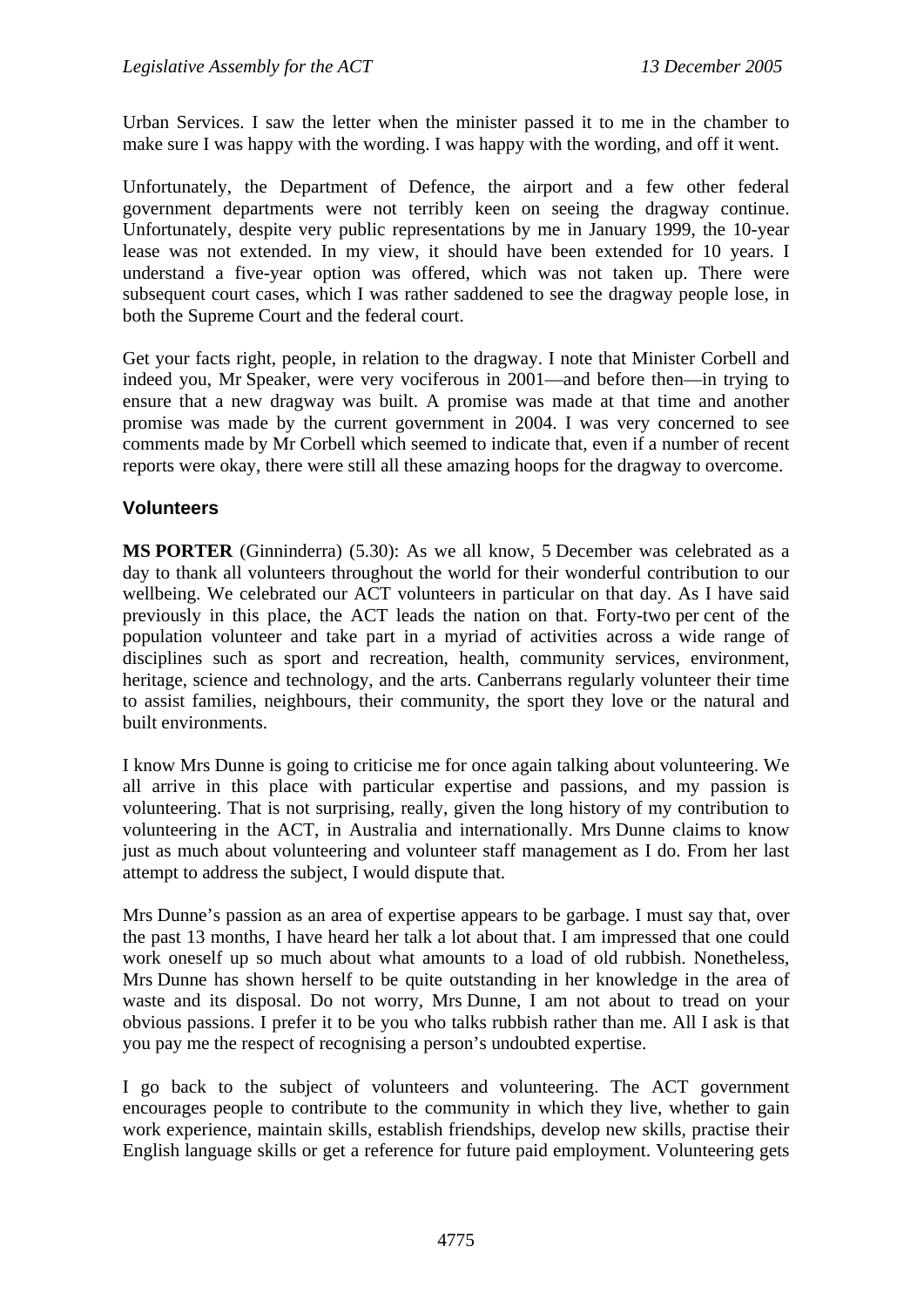people involved and enhances participation and interaction between members of our community; it fosters social networks, trust and cooperation.

One of the key goals of this government's Canberra social plan is to recognise and support the role played by volunteers, because of the benefits to both the volunteer and the community. It connects us with our community and is an investment in the wellbeing of our society. For young people, volunteering leads to new experiences and contact with a diverse range of people in the community; it helps to establish connections with the community and the paid work force—beyond the family and the school. In fact, it can often lead to a paid job. I saw this happen many times when I was the CEO of Volunteering ACT. That is one of the reasons that organisations experience a high turnover of voluntary staff.

Volunteering is also a way for retired members of our community to remain active and continue to be participating members of the community. Those who are retired often report that volunteering provides a sense of purpose that might be missing after leaving the paid work force. The benefits volunteering offers are increased self-esteem, better health, a sense of achievement, increased social contact, or simply knowing you have made a difference.

Research shows that volunteers over the age of 55 doing 20 hours or less of voluntary work per week are among the happiest people in Australia—if not the happiest. Being happy also enhances one's chance of remaining healthy, so it would appear that volunteering contributes to good health, particularly for those who are getting older. We should therefore encourage and support members of our community to volunteer throughout their lives, as we can see that there are benefits for everybody.

The ACT government's vision for volunteering in the future is one in which all people in the community are supported in their efforts to participate as volunteers in the life of Canberra. This includes overcoming the barriers facing participation by people with disabilities, people from diverse cultural backgrounds, people on low incomes, and young people. Perhaps it will be better if we remember every day the contribution volunteers make to our lives and not remember it just once a year.

#### **Dr Kevin Donnelly Christmas lights**

**MRS DUNNE** (Ginninderra) (5.35): Firstly, I would like to compliment you, Mr Speaker, on your assiduous application of the standing orders when I stood to seek leave earlier under standing order 47. As I was saying the words, I realised that there was no question before the house. Whilst I hoped you would not notice, I offer congratulations for the fact that you did notice.

Today, for the second time, Ms MacDonald has risen in this place in a debate on education and said—this is only a rough quote—that I had quoted Dr Kevin Donnelly and then gone on to say a whole lot of things about Dr Kevin Donnelly. I put the challenge out to Ms MacDonald that, if she can find a *Hansard* reference where I have quoted Dr Donnelly, I will eat a photocopy of the page of *Hansard*—not a page from the bound copy. I undertake to do that. I am pretty sure I have never quoted Dr Donnelly. Ms MacDonald seems to be fixated by Dr Donnelly. I think she needs to get it out of her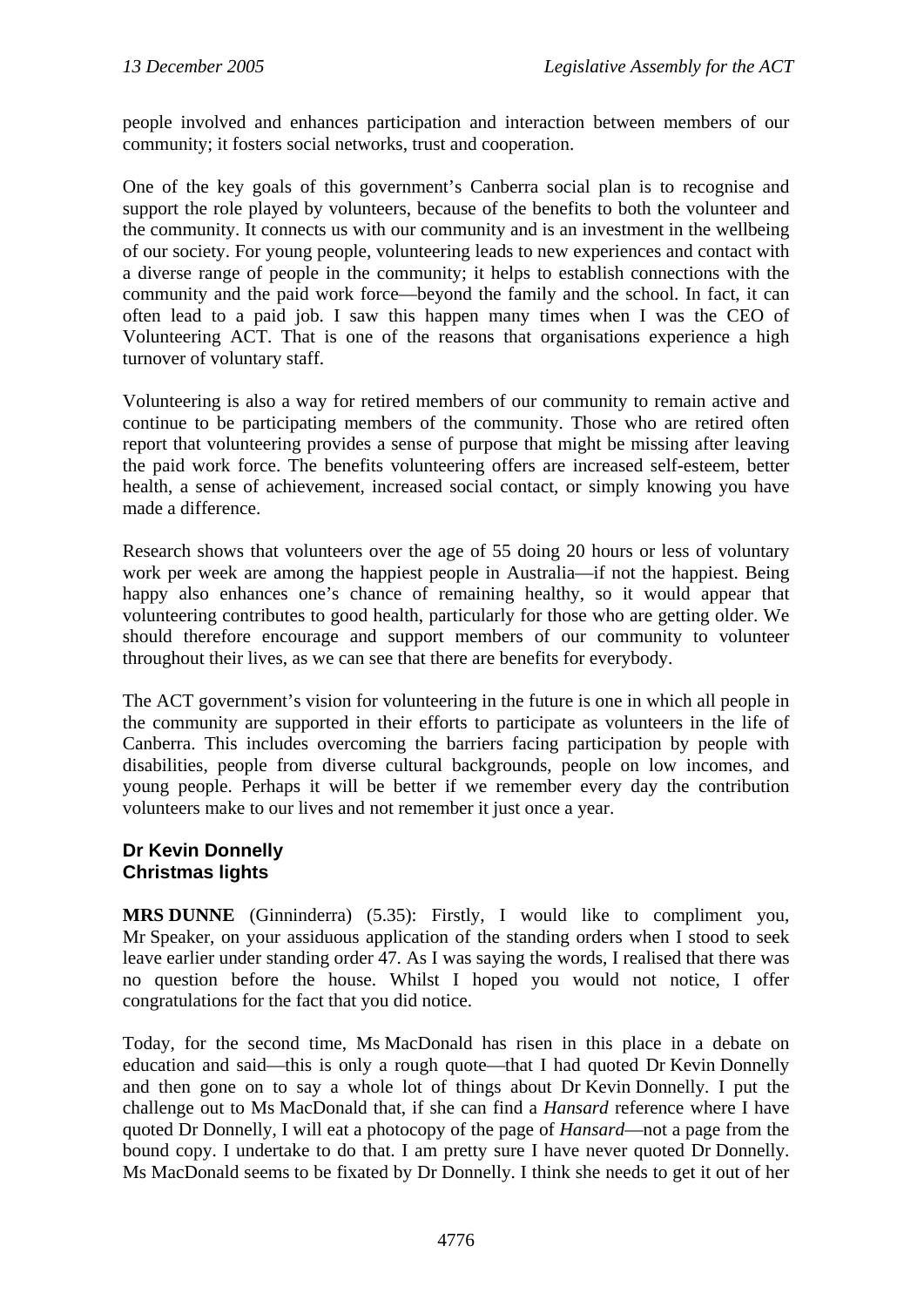system and put it to bed once and for all. It is a bit morbid, really. There are many people in this country who are concerned about the future direction of education, as am I, not just Kevin Donnelly.

Something else brings me to my feet tonight, in the last sitting week before Christmas. I know it is really difficult in the utopian paradise created by Jon Stanhope for backbenchers to obtain much relevance, but I think the "lights out, please" foray of Ms Porter this week has been singularly unfortunate in the festive season. In terms of stating the bleeding obvious—that neighbours should be considerate to one another—it is a pretty thin measure indeed on which to put out a press release.

In the socialist utopia being created by Jon Stanhope, I hope that this is not the beginning of the regulation of Christmas lights, as seems to be being proposed by Ms Porter. I hope that the Stanhope government executive will distance themselves considerably from the proposal that we should regulate Christmas lights. Even with my passions about greenhouse gas emissions I think that, from time to time, a few low-energy lights brighten up the place and express some Christmas cheer—and I use the term "Christmas cheer". I hope members of this place will not start referring to "the holiday season". I am quite happy for Ms MacDonald to refer to Hanukkah, but for us it is Christmas.

I think that the Grinch-like outburst from Ms Porter yesterday was entirely inappropriate. There should be no regulation of Christmas lights. Most neighbours get on perfectly well and appreciate the efforts gone to in their neighbourhood to spread a bit of Christmas spirit. I think the intervention by Ms Porter was inappropriate.

### **Volunteers**

**MR HARGREAVES** (Brindabella—Minister for Disability, Housing and Community Services, Minister for Urban Services and Minister for Police and Emergency Services) (5.38): I want to speak on volunteering. The international day of volunteers was celebrated around the world on 5 December, as it is every year. Through my ministerial portfolios I see the outstanding work done by volunteers in our community. I would like to take this opportunity to recognise some of this endeavour and to acknowledge the volunteers who carry out the work.

Volunteers provide many of Canberra's essential services, such as services provided to the frail aged and people with disabilities, primary health programs, environmental conservation, heritage protection and restoration, services to young persons at risk and the homeless, education, sport and recreation, and, of course, emergency services.

As members are aware, the Canberra community is one of the most diverse communities in Australia. Last weekend we held a multicultural summit, which was attended by nearly 400 people. Many community events are organised across Canberra each year by volunteers from the many cultural and language groups. Other events, such as the National Multicultural Festival, the National Folk Festival and the heritage festival, could not be staged either without the assistance of thousands of volunteers. Indeed, tourism in our city relies heavily on the work of volunteers in conducting events such as Floriade. Volunteers act as guides and explainers in all the major national capital attractions in the ACT.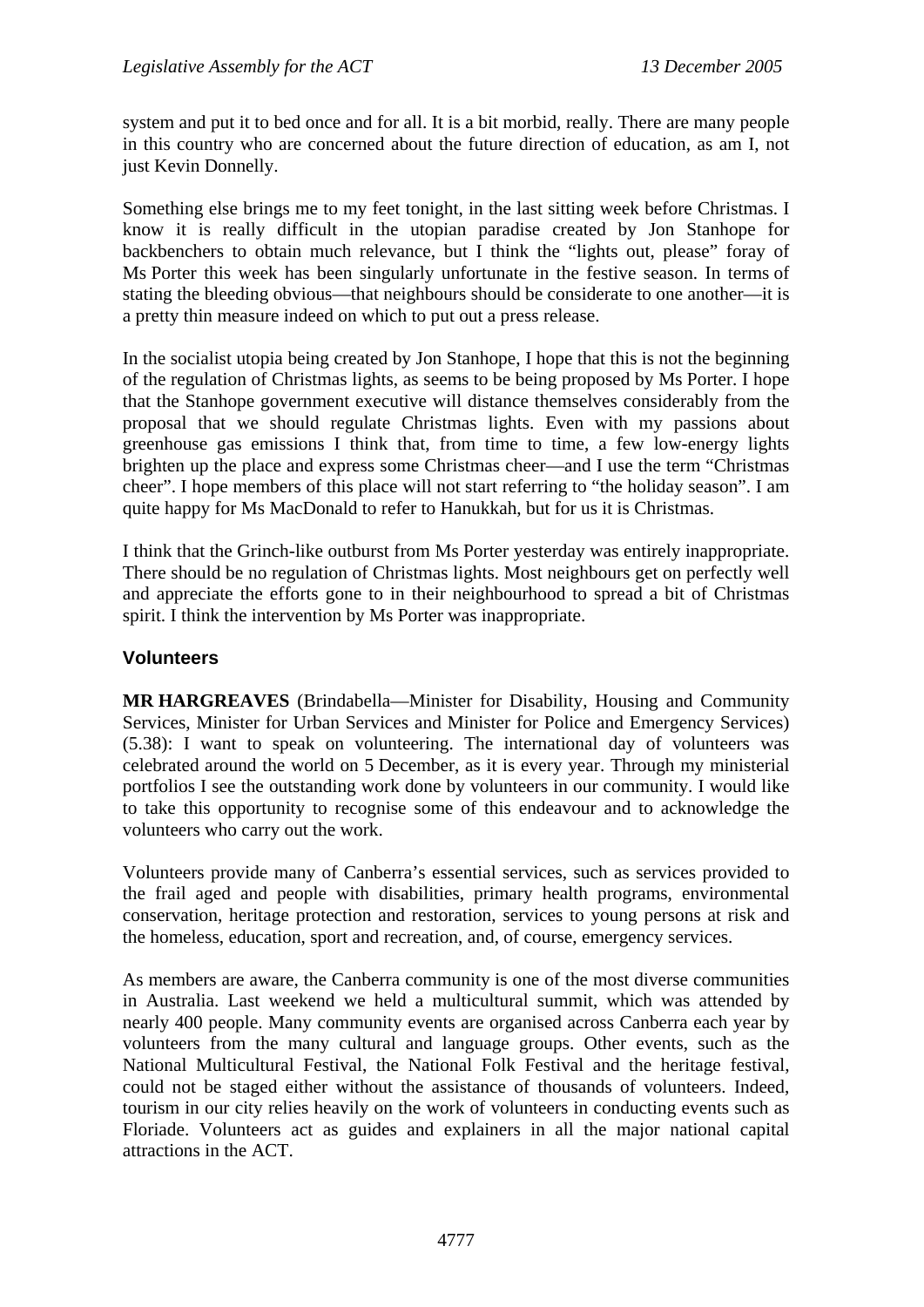On a more serious note, we all know about the huge contribution of the ACT emergency services volunteers who came out in force after the recent fierce storms that hit our suburbs; and the Rural Fire Service; and the 450 volunteers active in the 28 community fire units. Currently, 35 participants volunteer their services to assist the community through volunteers in policing. These volunteers work for a maximum of 16 hours a week and have collectively contributed in excess of 30,000 hours of ACT policing. They bring a diverse range of skills, training and life experiences to their volunteering and, at the same time, provide an important link between the police service and the community.

The ACT government is committed to further developing the volunteer sector. In 2002 Volunteering ACT, in partnership with the ACT government and the business sector, developed a four-year strategy for volunteering in the ACT called "An agenda for volunteering in the Australian Capital Territory community 2003-2007". As part of the agenda, the ACT government developed a volunteering policy within the ACT public service that supports and encourages workers to volunteer in their communities.

In 2004 the ACT government produced guidelines for the use of volunteers in public service agencies. Those guidelines recognise that the use of volunteers allows the community to become involved in initiating, enhancing and extending the services of ACT public sector agencies. The guidelines have been issued to assist those agencies to manage the engagement of volunteers, while accommodating agency needs. The guidelines provide advice to ACT government agencies on developing policies and codes of practice in relation to volunteers.

They also describe the rights and responsibilities of volunteers and of the agencies the volunteers work within—insurance and liability considerations and recruitment best practices—and introduce for the first time dispute resolution and grievance procedures. The 2004 enterprise bargaining agreement with ACT government agencies includes as one of its core provisions unequivocal government support that all ACT public service agencies are to accommodate staff who wish to perform volunteering work during their public service careers.

Recognising the vitally important role played by volunteers in community sector organisations, we have provided funding to Volunteering ACT to provide extensive training to the community sector on what they need to know in relation to the recruitment of volunteers. This includes insurance cover, occupational health and safety, privacy considerations and police checks. It reflects our recognition that community organisations operate in a more complex regulatory work environment in respect of the recruitment of volunteers than ever before. The ACT government's vision for volunteering in the future is of one in which all people in the community will be supported in their efforts to participate in the life of Canberra as volunteers. This includes overcoming the particular barriers facing participation by people with disabilities, people from diverse cultural backgrounds, people on low incomes, and young people.

Finally, I wish to acknowledge the partnership the government has had with Volunteering ACT over time, a partnership which delivers. I would also like to acknowledge for the public record the role played by my colleague Mary Porter, for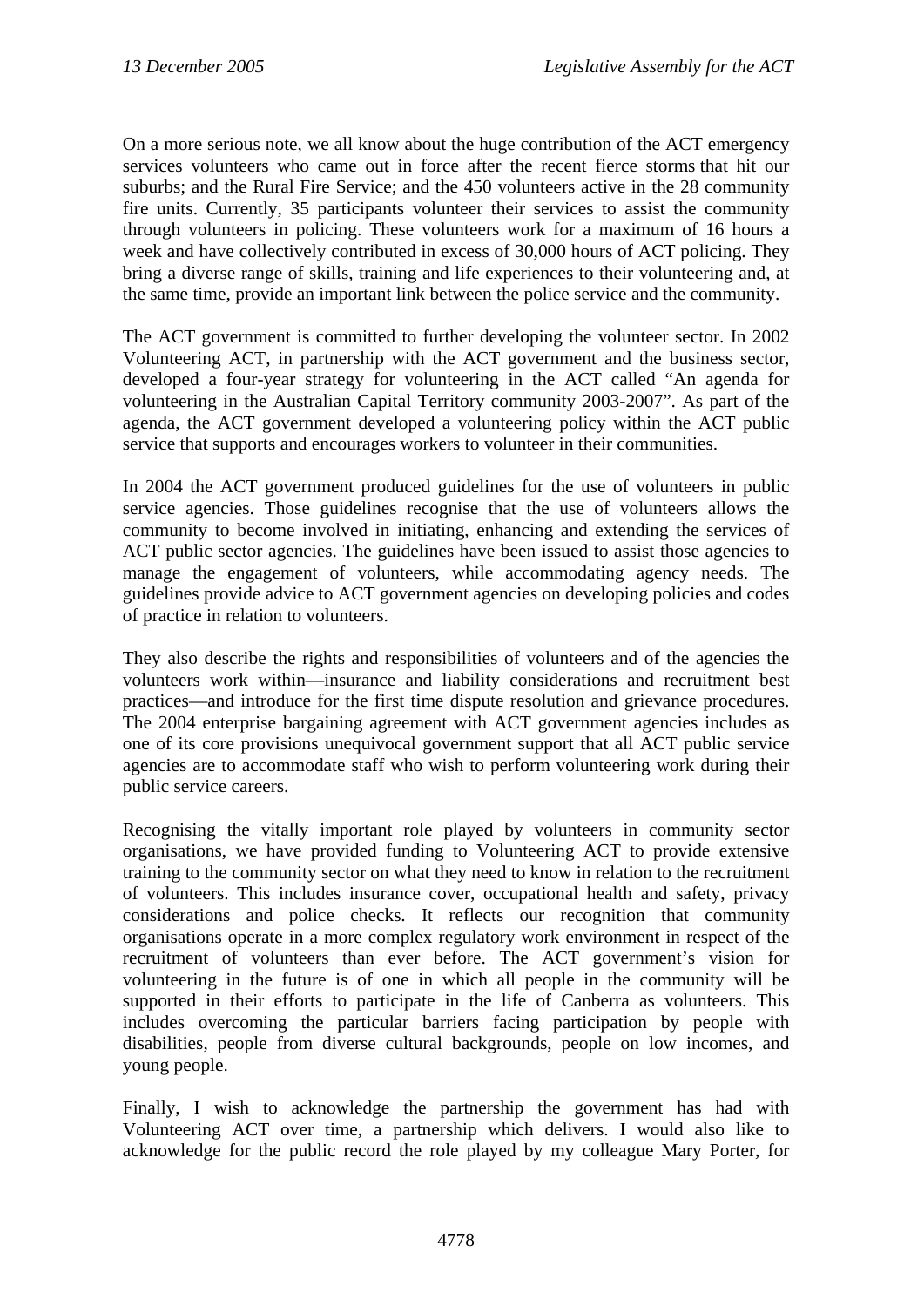which she has been quite rightly honoured by being awarded the Order of Australia. Indeed, I think this Assembly is considerably enriched by her presence.

## **Human Rights Day**

**DR FOSKEY** (5.43): On Human Rights Day, which was last Saturday, there were a number of things a person could do in Canberra. Of the multitude of events, I chose to attend first a bazaar in Glebe Park on Saturday morning which was organised by the Arab-Australian Women's Association. At that bazaar there was an absolute feast for the eyes and other senses, particularly the senses of smell and hearing, of crafts and other products from Middle Eastern or perhaps I should say Arab countries. Perhaps most wonderful of all was a choir consisting of about 14 men from Sydney who sang to traditional Arab music. It was absolutely fantastic.

I commend that group of women, which included Winifred Rosser, who was, I believe, a Liberal candidate for Brindabella, Diana Abdul Rahman and many other women who probably should be named but whose names I am afraid I do not know. This is going to be a regular event and I really look forward to that. I also attended the afternoon session of the all-day event, which was the multicultural summit arranged by the minister and officers from the Department of Disability, Housing and Community Services.

**Mr Quinlan**: They were from the Office of Multicultural Affairs.

**DR FOSKEY**: They were from the Office of Multicultural Affairs. I thank the member for drawing attention to my slip. I feel that a great number of positives can come from that summit and from the community itself. I have a number of friends in the multicultural community, particularly women who are active in it, and I was pleased to see them there on the day. Of course they were not backward about their desire to assist in the community development role that the multicultural council, or whatever follows it, might have. I believe something needs to come out of that. I believe it is not necessarily good politics just to talk individually with communities, because it may set them against each other.

The events at Cronulla perhaps were a great warning. Of course, the causes were much more complex than can be discussed here. They indicate that we absolutely must be talking to young people when we talk about the ways in which we assist the multicultural community in organising itself. Young people do not always have the same views as the people who leap to leadership in these groups. They are often ignored and not spoken for. Many of them were born in this country, some in this city, and they have things to say that must be heard.

Finally, I put in a plea that we also talk to the women in the multicultural community whose whole lives are involved in community development at the family level, in their local residential communities and also within their ethnic communities, and hear their plea that we work to build bridges between different ethnic groups. We do not want to encourage the silo approach to multiculturalism. The word "multiculturalism" is just that. Not only is it about recognising the diversity of the ACT culture; it is also about recognising that we too are part of our community and building bridges between groups and between the non-English speaking background people. One way to do that is to set up discussions on issues such as the new terrorism laws.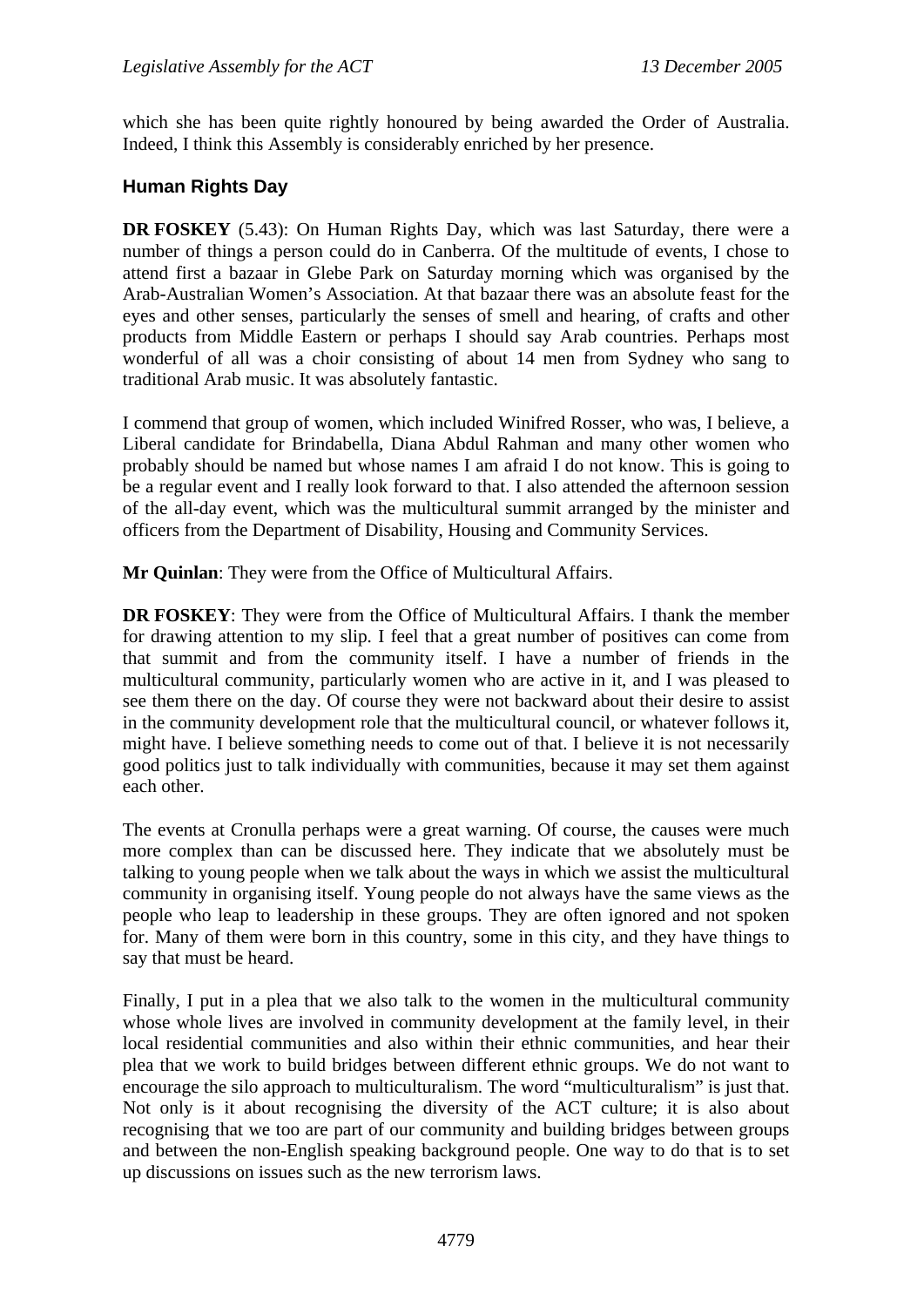**MR SPEAKER**: Order! The member's time has expired.

### **Cancer support**

**MR GENTLEMAN** (Brindabella) (5.48): It was some 20 years ago that Yvonne Cuschieri set out to help 13 kids with cancer attend a CanTeen national camp. Word soon spread about this selfless act and soon Yvonne was in need of help. In March 1986, in her dining room, Yvonne met with her friends to discuss how they could assist families of children with cancer. So began the ACT Eden Monaro Cancer Support Group. Now, some 20 years later, demand for their support has grown so large that the organisation employs office staff. Thanks to the generosity of government and community, these positions are funded, allowing the group to maintain its policy of all donations going to families.

You do not need statistics to know that every Canberran has been affected by the diagnosis of a loved one with cancer. I have been affected because I saw my brother pass away at an early age due to melanoma. Dealing with cancer is an emotional roller-coaster ride for patients and their families alike. Highs are often met with lows. As anyone who has ever had a loved one suffer from cancer knows, treatment is at times painful; it is also intrusive and does not always guarantee a happy ending.

The effects of cancer are not limited to the emotional and physical aspects. As the ACT Eden Monaro Cancer Support Group rightly point out, the bills do not stop when a loved one is diagnosed with cancer. When a child is going through treatment it is normally the case that at least one parent or care giver gives up employment to care for their sick child. In the case of an adult, it is usually the partner who is the carer, resulting in some couples having to rely on sickness payments.

It is the key objective of the ACT Eden Monaro Cancer Support Group to limit the impact of cancer in the community by focusing on the needs of cancer patients and their parents. Alleviating the added financial strain of supporting a cancer sufferer is a real and tangible means of assisting these families. The group is able to do this in a number of ways. The organisation has purchased equipment such as videos, television sets and recliner chairs, to make time spent in hospital more tolerable. The group has supplied medical equipment for the hospitals that treat Canberra's young people.

Firstly, I think it is important to acknowledge the work done by the volunteers of the group, the hardworking men and women who dedicate their time and energy to give the emotional support needed by many families in our community and ensure that the donations received are delivered to families in need. Secondly, this organisation could not run on the scale it does without its major sponsors, who are vital to the group's ongoing viability. Finally, the ACT Eden Monaro Cancer Support Group relies on us members of the community—to donate our time and money to its ongoing fundraising events.

One such event is the annual Hawaiian shirt day. I am very proud to say that this year my office organised a morning tea to raise funds around this event. Not only was this an attempt to raise funds; it was also an opportunity to dust off those loud and proud Hawaiian shirts. Like the Hawaiian shirts, moneys were aplenty. Here in the Assembly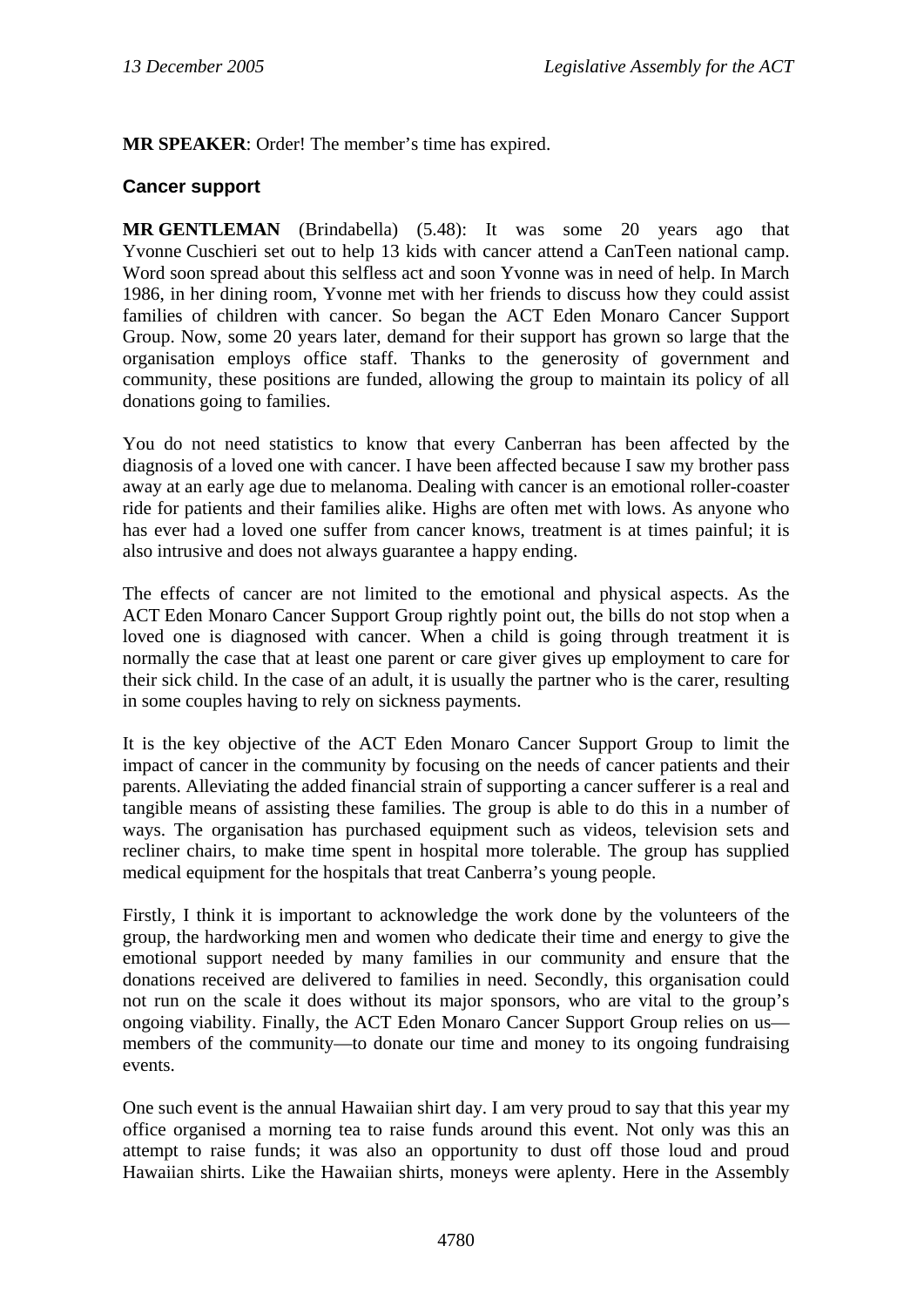we were able to raise over \$200 in badge sales and donations. I take this opportunity to thank everyone involved—be it by wearing a Hawaiian shirt, buying a badge or meeting with us on that Friday for a coconut slice and a mini Hawaiian pizza, both created by the wonderful women in my office, Rebecca and Lauren. So successful was the morning tea that my office will be running one again next year. Should you be tempted to throw out that Hawaiian shirt, think again. We will be back louder and brighter than ever. I congratulate the ACT Eden Monaro Cancer Support Group for the continuing role they play in our community and I thank them for indulging my taste in bad shirts and making a day out of it.

#### **Motorcycle Riders Association—25th anniversary event Traffic issues Arab and Australia Women's Friendship Association**

**MRS BURKE** (Molonglo) (5.52): I congratulate Mr Gentleman for organising that event. I believe that he refers to the staff in his office as "the help", so I would like to thank the help, too.

I had the privilege this week of riding with the Motorcyle Riders Association in an event to celebrate their 25th anniversary. Mr Gentleman was there to represent the ACT government and Senator Kate Lundy was there for the federal government. It was a grand spectacle. I am sure Mr Gentleman will be talking about that this week, so I will leave it there and not steal his thunder. I just say that I was privileged to be part of a group of 850 to 900 bikes. I am sure Mr Gentleman will correct me on that one. There was probably over \$2,000 raised, and tens of thousands of dollars worth of toys donated.

In the couple of minutes I have left, I want to dispel the myth that all on this side of the house are carping, whingeing people. I am glad you are here, Mr Hargreaves; do not move. I want to congratulate you and put it on the public record that, most times that I have lobbied you for things, except where public housing is concerned, which is a debate for another day, you have moved expeditiously.

I want to thank you very much for three things, all urban services issues. I refer to the changed traffic conditions in Namatjira Drive and the Cooleman Court car park. I think the changes have really raised the awareness of pedestrians and drivers alike. Thank you for those changes. I also made representations to you about Bunda Street in Civic, and I see that there have been changes there. That is the trifecta; that is all you are getting for now. I know it is Christmas and it is the season to be jolly. I give credit where credit is due. I try to offer solutions and work with the government where I can.

I also want to mention the Arab and Australian Women's Friendship Association, of which I am a member. I was there early in the morning and saw the effort that went into it. The pity was that not many people from Canberra—the public—seemed to know much about it.

**Mr Hargreaves**: Most of them were at the summit.

**MRS BURKE**: They were indeed at your summit, Mr Hargreaves. The fact is that we need to get behind things like that. It was a fabulous initiative. Hours and hours of work went into it, and there were many committee meetings, which were a bit like Indian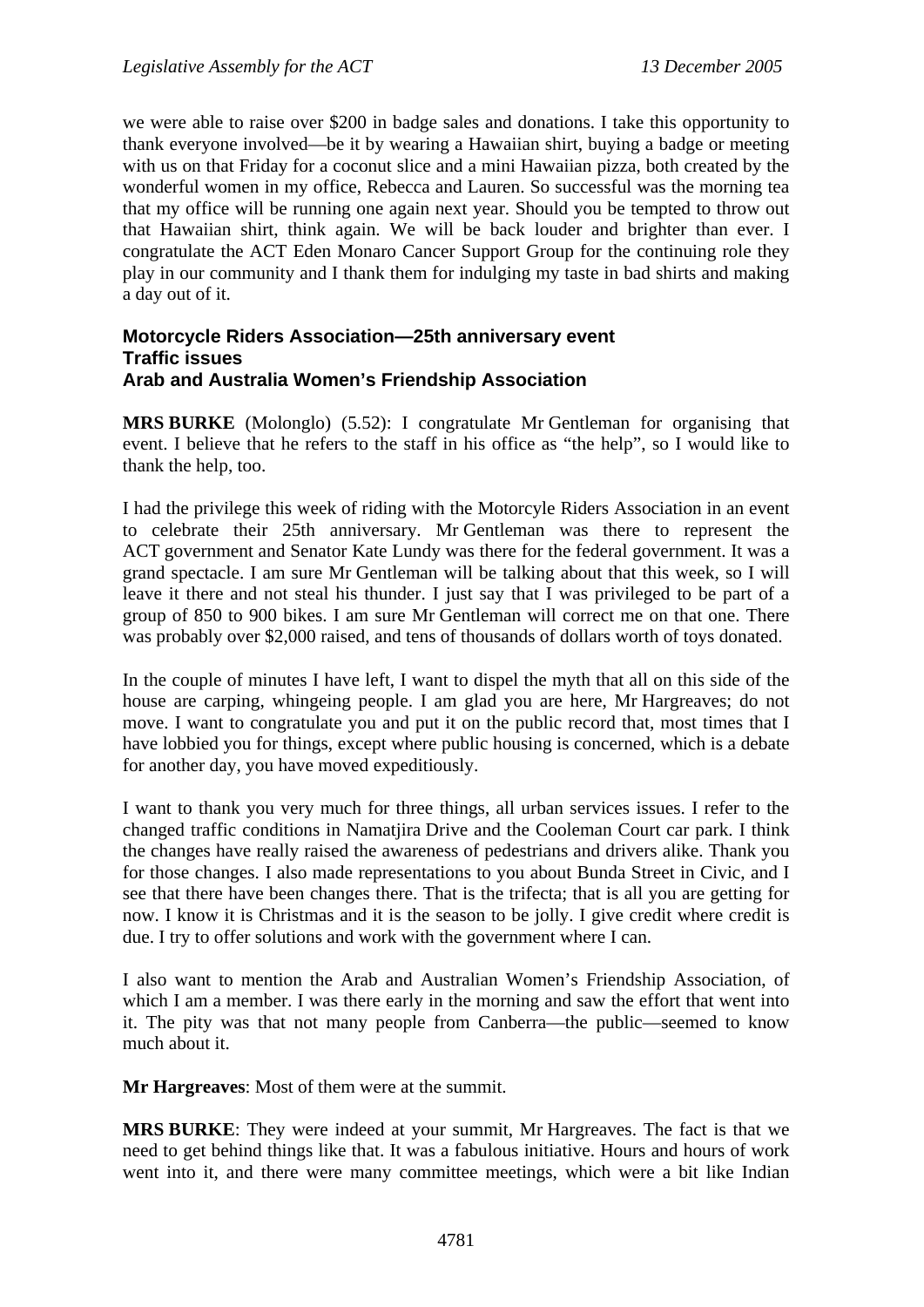bazaars with everybody talking and nobody listening, but we had fun. I thank the women who were the driving force behind that, not the least of whom was Samira Pratt, Mr Pratt's wife.

**MR SPEAKER**: Order! The time for the debate has expired.

Question resolved in the affirmative.

## **The Assembly adjourned at 5.55 pm.**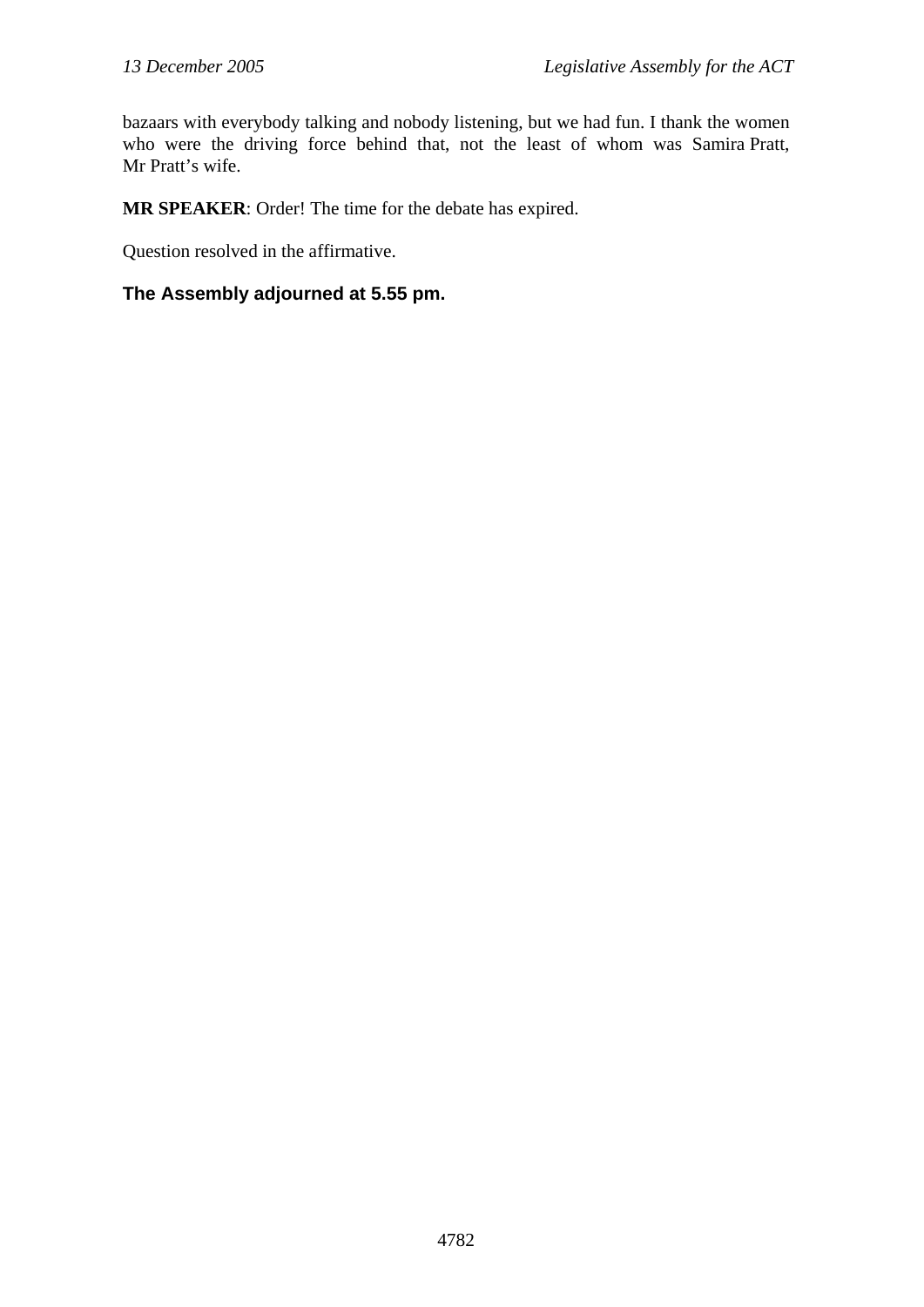## **Schedule of amendments**

### **Schedule 1**

### **Health Records (Privacy and Access) Amendment Bill 2005 (No 2)**

Amendments moved by the Minister for Health

**1 Clause 5 Proposed new principle 4.2, new clause 3 Page 4, line 27—** 

*insert* 

3 A record keeper need not keep a record on the register under clause 1 for longer than 7 years after the day the record is made.

#### **2**

**Clause 7 Proposed new principle 10, clause 3 (a) Page 7, line 19—** 

#### *omit proposed new principle 10, clause 3 (a), substitute*

(a) the disclosure is necessary for the purpose of research or the compilation or analysis of statistics, in the public interest; and

#### **3**

#### **Clause 7 Proposed new principle 10, new clause 3 (e) and (f) Page 8, line 10—**

*insert* 

- (e) the disclosure is in accordance with guidelines prescribed by regulation for this clause; and
- (f) the record keeper believes, on reasonable grounds, that the recipient of the health information will not disclose the personal health information.

#### **4**

### **Proposed new clause 16A Page 23, line 7—**

*insert* 

### **16A Regulation-making power New section 36 (2A)**

*insert* 

(2A) A regulation may make provision about a matter by applying, adopting or incorporating an instrument, or a provision of an instrument, as in force from time to time for the privacy principles, principle 10, clause 3 (which is about the disclosure of a health record for the purpose of research or the compilation or analysis of statistics).